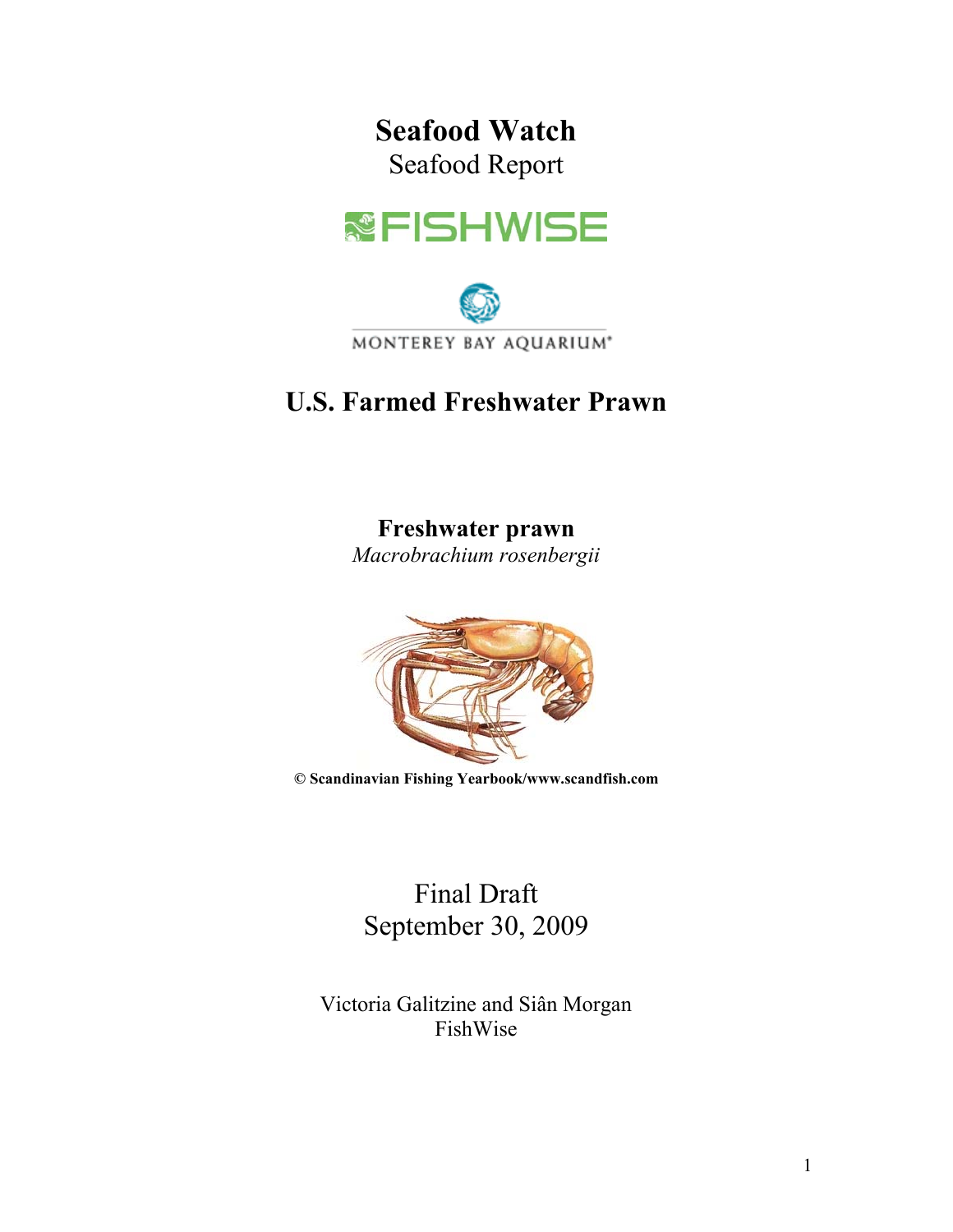#### **About SFA®, Seafood Watch® and the Seafood Reports**

This report is a joint product of the Sustainable Fishery Advocates (SFA) and the Monterey Bay Aquarium Seafood Watch® program. Both organizations evaluate the ecological sustainability of wild-caught and farmed seafood commonly found in the United States marketplace. In doing so, SFA applies the definition of sustainable seafood and the method for its evaluation and presentation developed by the Seafood Watch program at the Monterey Bay Aquarium. Seafood Watch defines sustainable seafood as originating from species, whether wild-caught or farmed that can maintain or increase production into the long-term without jeopardizing the structure or function of affected ecosystems.

SFA makes its sustainable seafood recommendations available to the public through these reports and its FishWise® program. FishWise® is a patented, educational program that provides information on sustainability, catch method, and origin of seafood found at retail outlets. The program seeks to educate consumers, restaurants, distributors, and retailers on sustainable fishery issues, with the goal of decreasing unsustainable fishing practices, while improving the livelihoods of people who fish, fish populations and ocean ecosystems. The body of this report synthesizes and evaluates current scientific information related to each of five sustainability criteria. For each criterion, research analysts at SFA seek out relevant scientific information from the following information sources (in order of preference): academic, peerreviewed journals, government technical publications, fishery management plans and supporting documents, and other scientific reviews of ecological sustainability. The report then evaluates this information against Seafood Watch's conservation ethic to arrive at a seafood recommendation of "Sustainable/Best Choices", "Some Concerns/Good Alternative", or "Unsustainable/Avoid". The detailed evaluation methodology is available at Seafood Watch's website (http://www.mbayaq.org/cr/cr\_seafoodwatch/sfw\_aboutsfw.asp) and is also available upon request from SFA. The methodology reflects the common view of SFA and Seafood Watch<sup>®</sup> of the long-term sustainability of the species and the common methods by which it is currently caught or grown.

Seafood Watch makes its science-based recommendations available to the public in the form of regional pocket guides that can be downloaded from www.seafoodwatch.org. The program's goals are to raise awareness of important ocean conservation issues and empower seafood consumers and businesses to make choices for healthy oceans. Each sustainability recommendation on the regional pocket guides is supported by a Seafood Report. Each report synthesizes and analyzes the most current ecological, fisheries and ecosystem science on a species, then evaluates this information against the program's conservation ethic to arrive at a recommendation of "Best Choices", "Good Alternatives" or "Avoid". The detailed evaluation methodology is available upon request. In producing the Seafood Reports, Seafood Watch seeks out research published in academic, peer-reviewed journals whenever possible. Other sources of information include government technical publications, fishery management plans and supporting documents, and other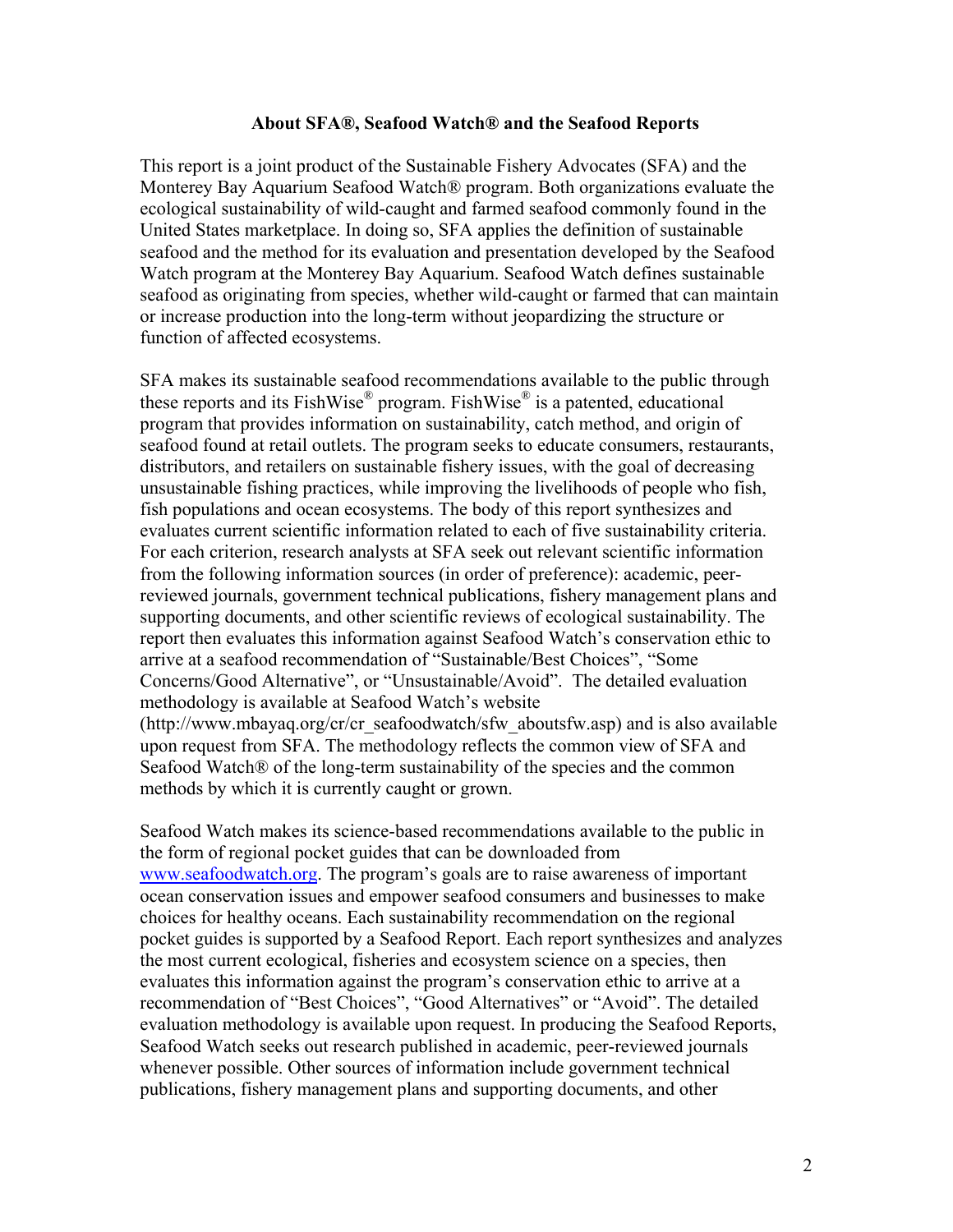scientific reviews of ecological sustainability. Seafood Watch® Research Analysts also communicate regularly with ecologists, fisheries and aquaculture scientists, and members of industry and conservation organizations when evaluating fisheries and aquaculture practices. Capture fisheries and aquaculture practices are highly dynamic; as the scientific information on each species changes, Seafood Watch's sustainability recommendations and the underlying Seafood Reports will be updated to reflect these changes.

Parties interested in capture fisheries, aquaculture practices and the sustainability of ocean ecosystems are welcome to use these seafood reports in any way they find useful. For more information about SFA please contact SFA at postmaster@sustainablefishery.org or call (831) 427-1707. For additional information about Seafood Watch®, visit www.seafoodwatch.org or call 1-877-229-9990.

# **Disclaimer**

SFA and Seafood Watch strive to have all seafood reports reviewed for accuracy by external scientists with expertise in ecology, fishery science and aquaculture. Scientific review, however, does not constitute an endorsement on the part of the reviewing scientists of SFA or the FishWise® program, or the Seafood Watch program or their recommendations. SFA and Seafood Watch are solely responsible for the conclusions reached in this report.

SFA, FishWise®, Seafood Watch and the seafood reports are made possible through grants from the David and Lucile Packard Foundation, the Campbell Foundation, and the Marisla Foundation, as well as a number of individual and business donors.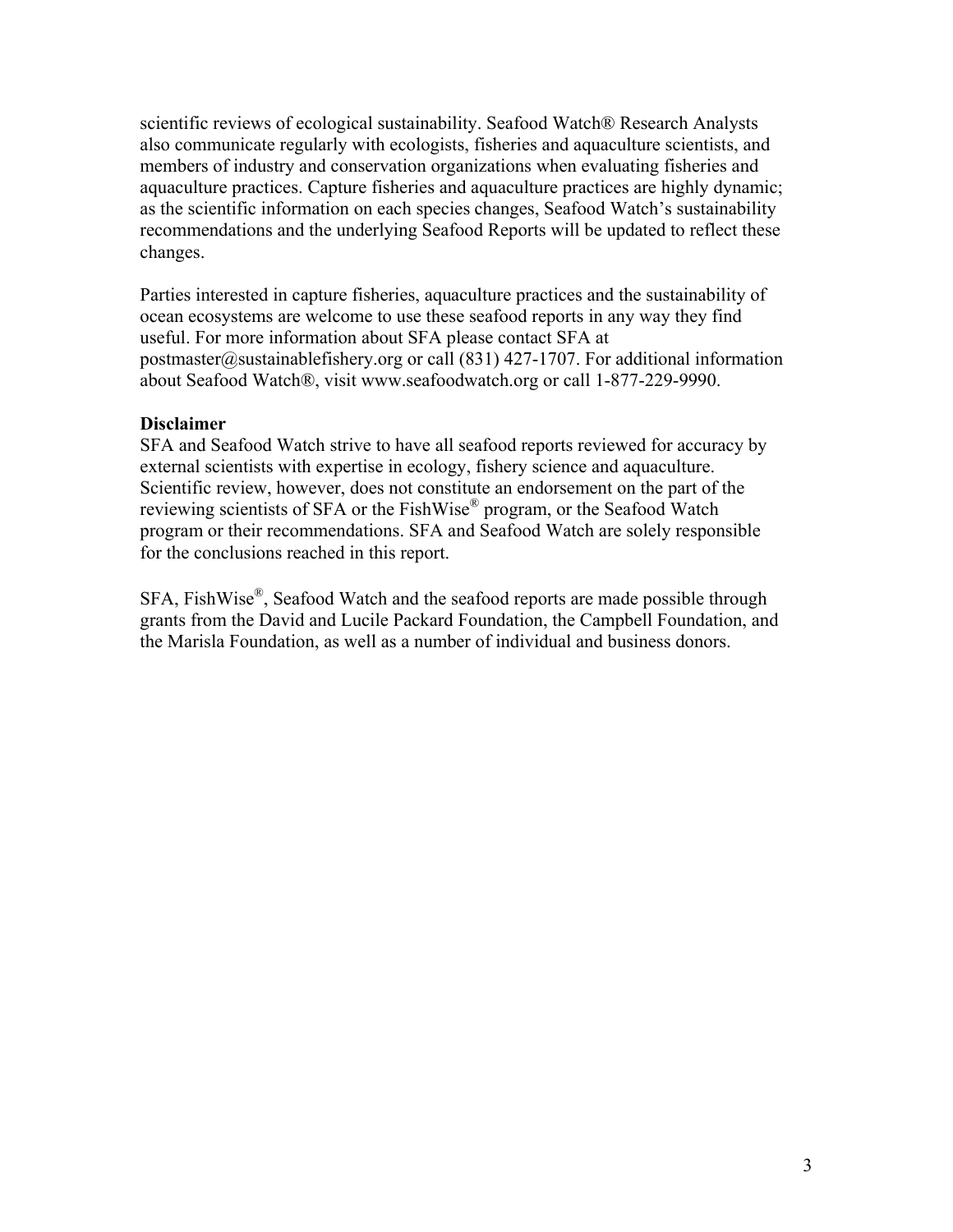# **Table of Contents**

| III. ANALYSIS OF SEAFOOD WATCH® SUSTAINABILITY CRITERIA FOR FARM-RAISED                     |  |
|---------------------------------------------------------------------------------------------|--|
|                                                                                             |  |
|                                                                                             |  |
|                                                                                             |  |
|                                                                                             |  |
|                                                                                             |  |
|                                                                                             |  |
|                                                                                             |  |
|                                                                                             |  |
|                                                                                             |  |
|                                                                                             |  |
|                                                                                             |  |
|                                                                                             |  |
|                                                                                             |  |
| Evidence of spawning disruption, competition for limited resources with and stock status of |  |
|                                                                                             |  |
|                                                                                             |  |
|                                                                                             |  |
|                                                                                             |  |
|                                                                                             |  |
|                                                                                             |  |
|                                                                                             |  |
|                                                                                             |  |
|                                                                                             |  |
|                                                                                             |  |
|                                                                                             |  |
|                                                                                             |  |
|                                                                                             |  |
|                                                                                             |  |
|                                                                                             |  |
|                                                                                             |  |
|                                                                                             |  |
|                                                                                             |  |
|                                                                                             |  |
|                                                                                             |  |
|                                                                                             |  |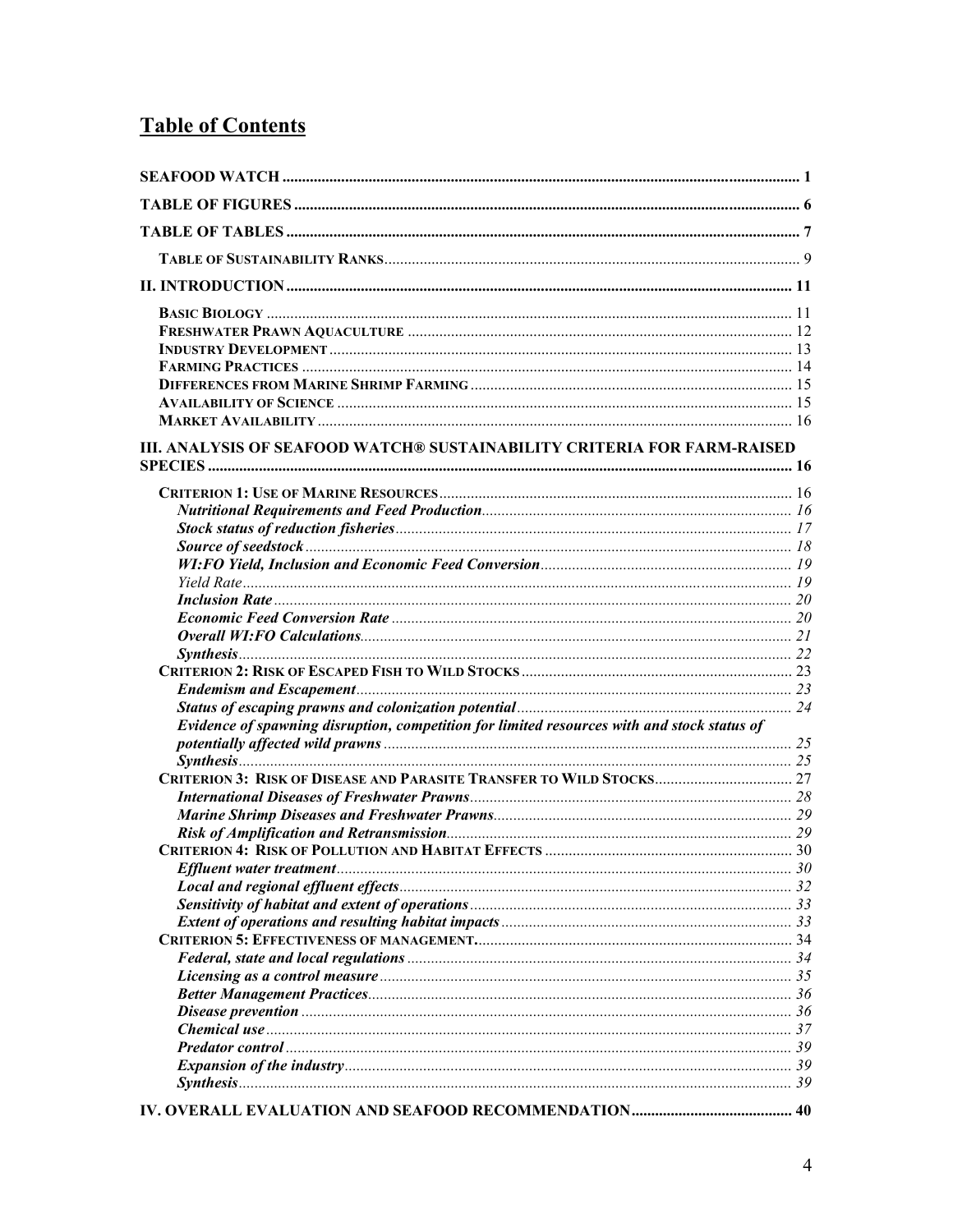| SEAFOOD WATCH™ DEFINES SUSTAINABLE SEAFOOD AS FROM SOURCES, WHETHER<br>FISHED OR FARMED, THAT CAN MAINTAIN OR INCREASE PRODUCTION INTO THE<br>LONG-TERM WITHOUT JEOPARDIZING THE STRUCTURE OR FUNCTION OF AFFECTED |  |
|--------------------------------------------------------------------------------------------------------------------------------------------------------------------------------------------------------------------|--|
|                                                                                                                                                                                                                    |  |
|                                                                                                                                                                                                                    |  |
|                                                                                                                                                                                                                    |  |
|                                                                                                                                                                                                                    |  |
| CRITICAL USE OF MARINE RESOURCES <b>CRITICAL USE OF MARINE RESOURCES</b>                                                                                                                                           |  |
|                                                                                                                                                                                                                    |  |
|                                                                                                                                                                                                                    |  |
|                                                                                                                                                                                                                    |  |
|                                                                                                                                                                                                                    |  |
|                                                                                                                                                                                                                    |  |
| CONSERVATION CONCERN: RISK OF POLLUTION AND HABITAT EFFECTS  60                                                                                                                                                    |  |
|                                                                                                                                                                                                                    |  |
| <b>CONSERVATION CONCERN: EFFECTIVENESS OF THE MANAGEMENT REGIME  62</b>                                                                                                                                            |  |
|                                                                                                                                                                                                                    |  |
| APPENDIX III - POND CONSTRUCTION PROCESS IN HAWAII ACCORDING TO DR CLYDE<br>TAMARU, AQUACULTURE EXTENSION SPECIALIST, UNIVERSITY OF HAWAI'I 65                                                                     |  |
|                                                                                                                                                                                                                    |  |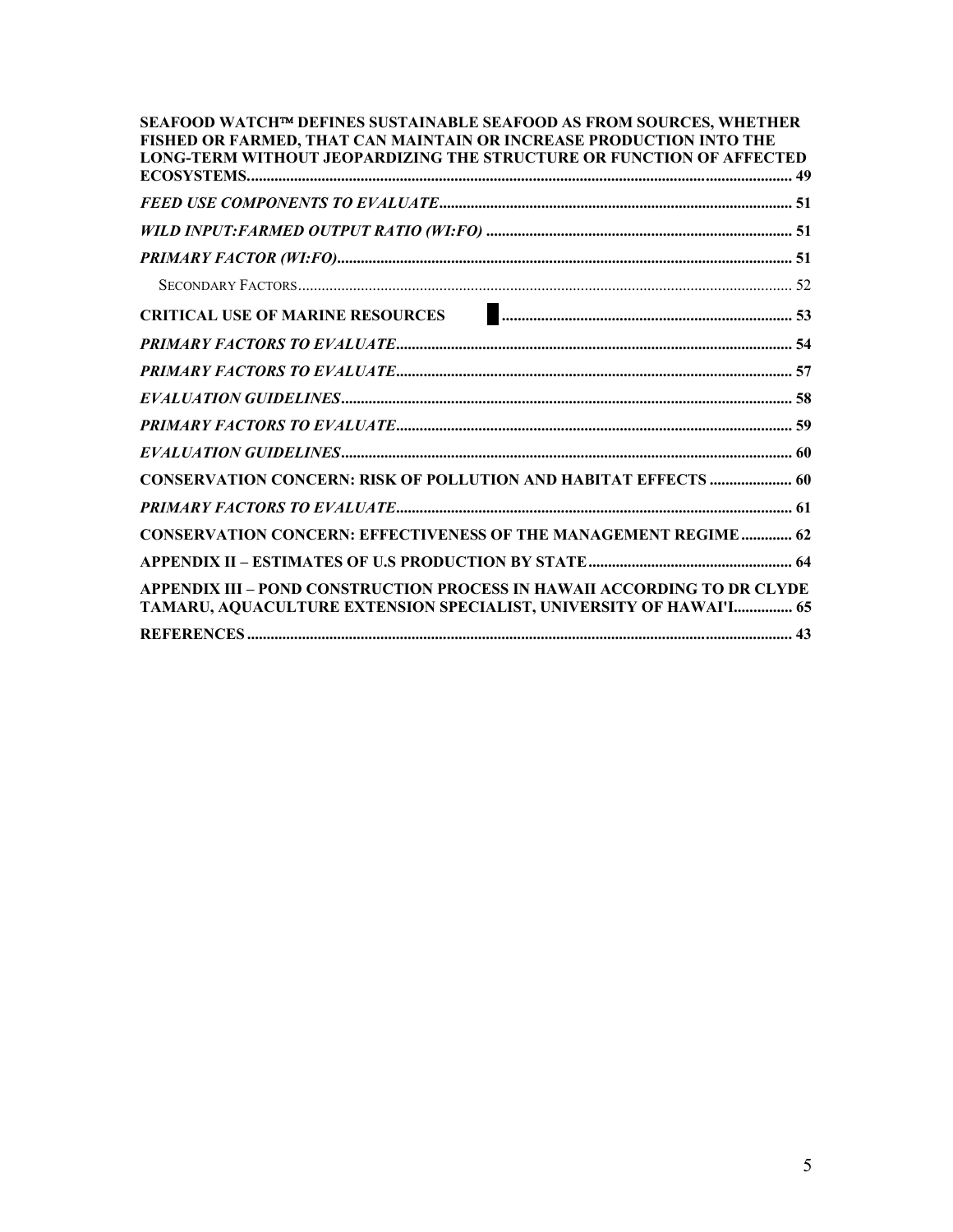# **Table of Figures**

| FIGURE 2: DIAGRAMMATIC REPRESENTATION OF MACROBRACHIUM ROSENBERGII (FAO 2009C)  11           |  |
|----------------------------------------------------------------------------------------------|--|
|                                                                                              |  |
| FIGURE 4: QUANTITY (METRIC TONS) OF M. ROSENBERGII PRODUCED BY GLOBAL AQUACULTURE 1980-2007. |  |
|                                                                                              |  |
| FIGURE 5: QUANTITY (METRIC TONS) OF M. ROSENBERGII PRODUCED BY U.S. AQUACULTURE 1980 - 2007. |  |
|                                                                                              |  |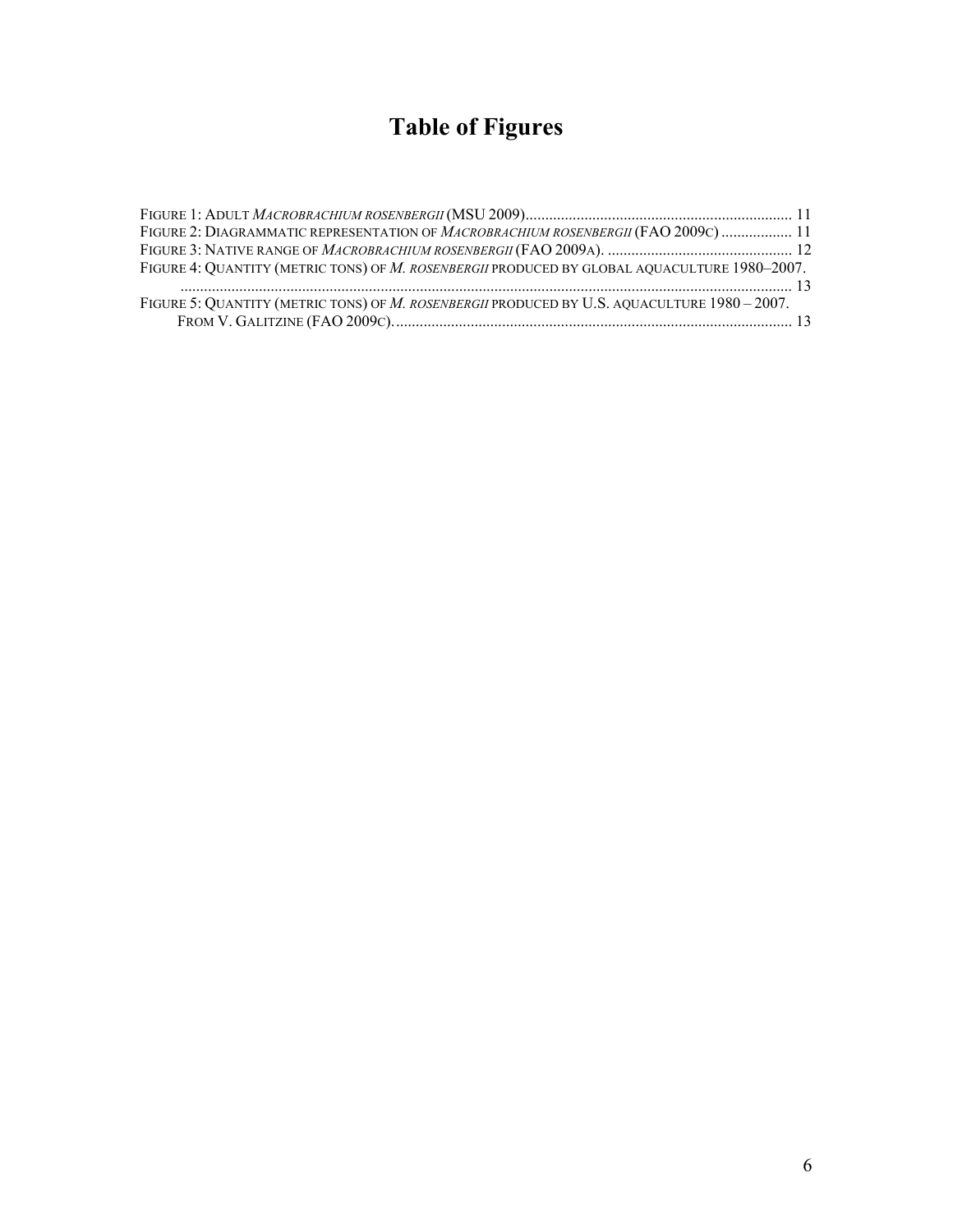# **Table of Tables**

| Table 1. Winter Sea Surface Temperatures (SSTs) for States with coastlines that culture                                                                                       |  |
|-------------------------------------------------------------------------------------------------------------------------------------------------------------------------------|--|
|                                                                                                                                                                               |  |
| <b>Table 3.</b> Estimated percentage of farms using different effluent management techniques<br>- based on interviews with state aquaculture specialists and freshwater prawn |  |
| Table 4. State-by-state information regarding permits for the commercial culture of                                                                                           |  |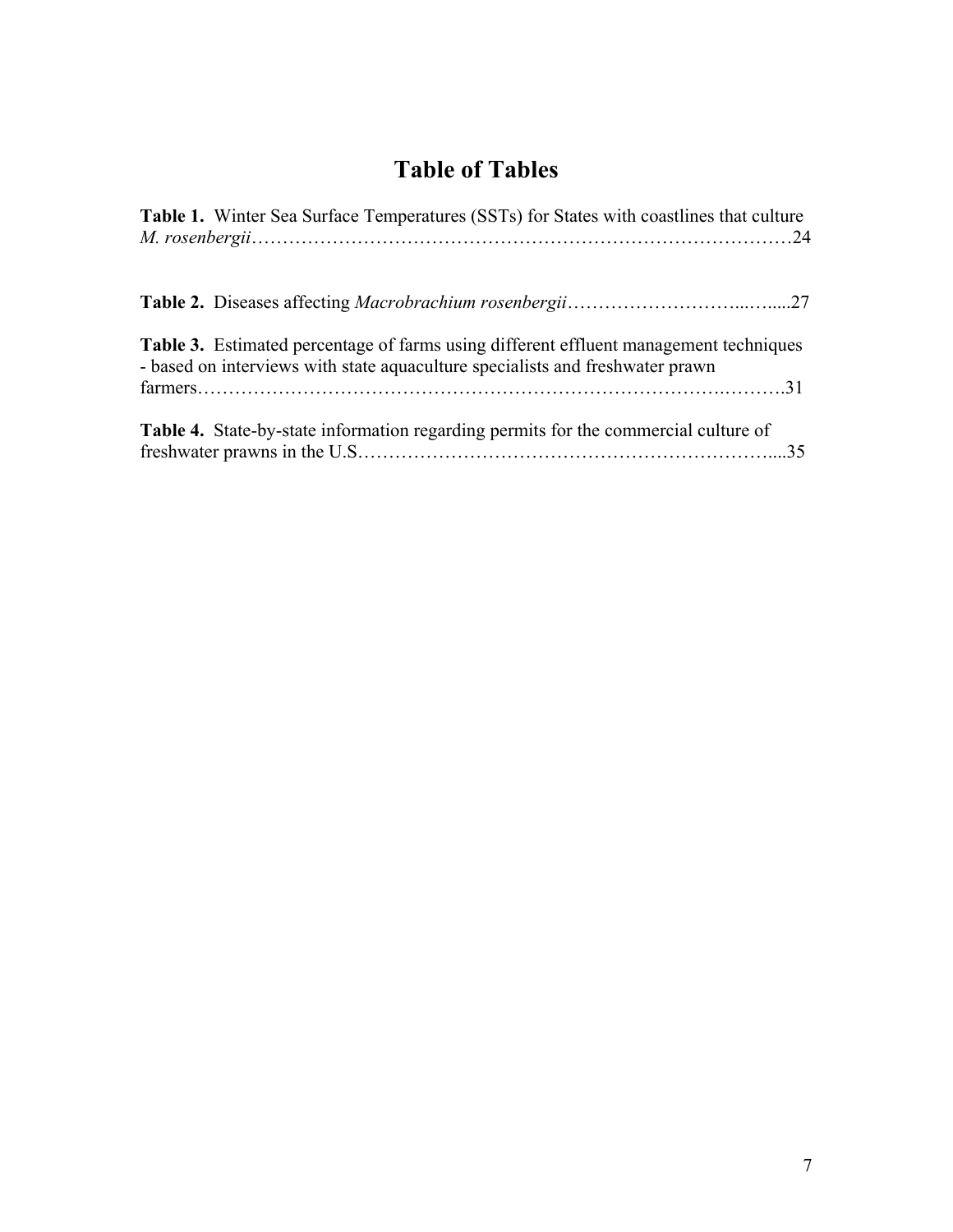# **Executive Summary**

Freshwater prawns, *Macrobrachium rosenbergii*, are farmed in the U.S. on a small-scale; the national industry produces less than 200,000 lbs annually. This species is also known as the giant river prawn, the giant freshwater prawn or the Malaysian prawn.

The following aspects of the farming practices used to raise freshwater prawns in the U.S. suggest that the industry is largely sustainable.

Seedstock are procured from domestic hatcheries. Prawns are omnivorous and require little to no fishmeal in their diets. Additionally, prawns show a preference for feeding on naturally occurring food sources in their ponds such as insect larvae, worms and plant detritus so that supplemental feed is generally only used in small quantities as a fertilizer to increase the natural productivity of the ponds.

Catfish feeds are used to supplement prawn diets and to fertilize ponds during the growout stage. The average inclusions rates of fishmeal and fish oil in catfish feeds in the U.S. are 4% and 0.5%, respectively. During the nursery stage, prawns are fed a diet with a higher inclusion rate of fishmeal and oil, but this stage only lasts for one month of the six-month life cycle, and the FCR of prawns is more efficient during this time. The resulting wild fish in to farmed fish out conversion ration (WI:FO) when combining data from the nursery and grow-out stages is 0.68, which corresponds to a 'low' use of marine resources.

Freshwater prawns can only grow from late spring to early fall in the contiguous U.S. Escaped prawns do not have the thermal tolerance to survive winters in the U.S. ecosystems in which they are cultured, and successful reproduction would be seriously challenged by the need for brackish water to complete their life cycle. Purposeful introductions of *M. rosenbergii* in Hawaii, where conditions are more suited to its survival, have reportedly failed. There is no evidence of self-sustaining stocks in U.S. waters.

Disease has not caused notable problems for the U.S. freshwater prawn farming industry. There have been no reported outbreaks in the history of the industry, so there is no evidence of amplification, retransmission, introduction or translocation of disease or parasites to wild stocks. The inherent bio-safety risks of U.S. operations are moderate due to infrequent effluent events (only at draining). The stock status of native *Macrobrachium* species is unknown. Overall, this leads to a "low" risk of disease transfer to wild stocks. However, should a disease outbreak occur in the future, the ranking for this criterion could be reassessed.

The pollution and habitat effects of freshwater prawn farming operations are low. Freshwater prawns are territorial and cannibalistic, which restricts stocking densities: low-input culture yields little discharge of soluble and solid wastes, minimizing effluent effects. Most farms either re-use all of their effluent or treat it via settling ponds,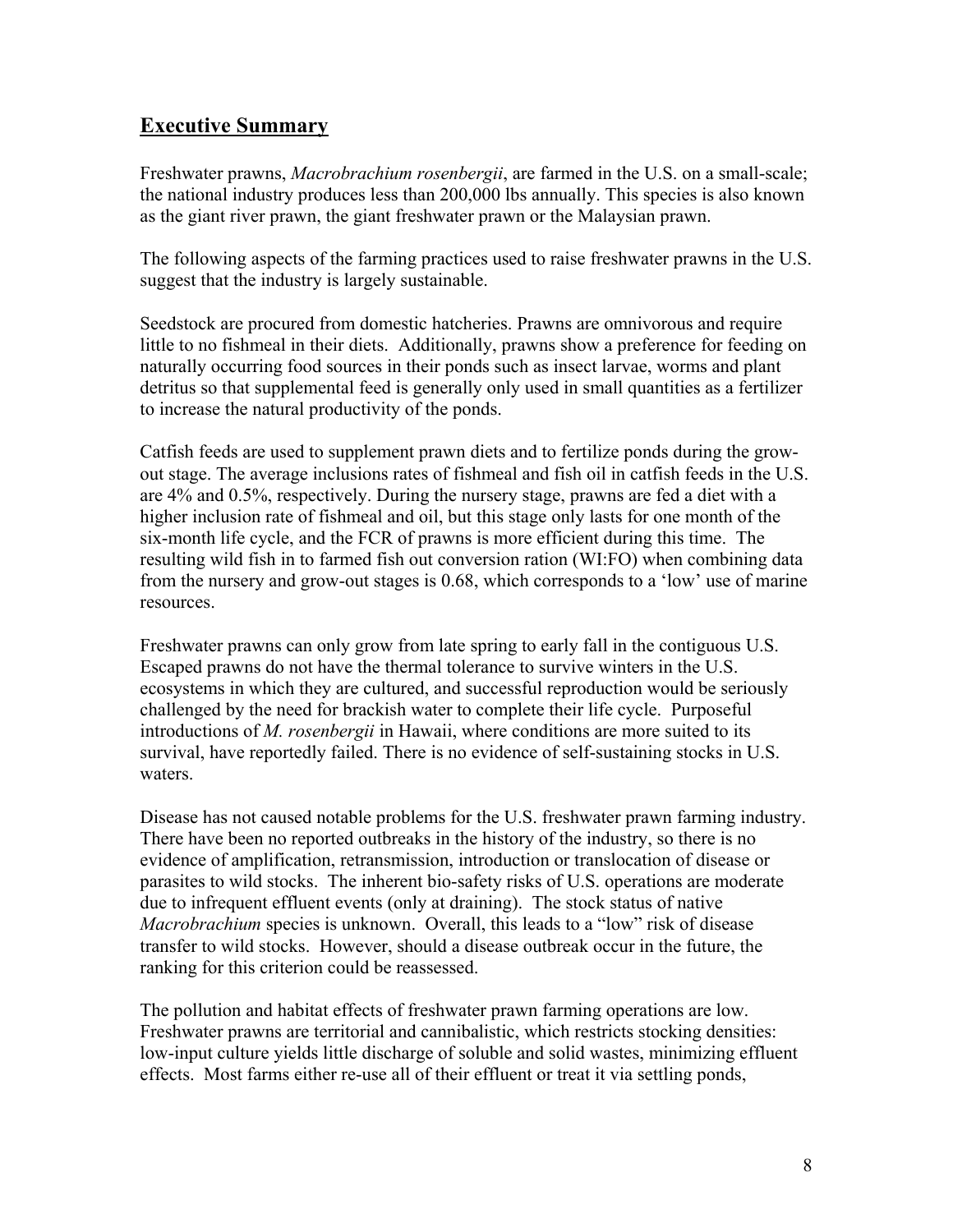reconstructed wetlands or grass filter fields, and all are constructed on agricultural land, which is considered of low ecological sensitivity.

Freshwater prawn farms are generally well managed in the U.S., due at least in part to the fact that the species' physiology and cultivation is compatible with sustainable practices. Although several federal regulations governing aquaculture in the U.S. do not apply to the freshwater prawn industry, it is stated within these regulations that this is due to the industry's small scale and minimal effluents. Farmers all report using best management practices manuals available from a variety of sources and chemical use is regulated by government bodies. Therefore, management of the U.S. freshwater prawn farming industry is considered appropriate and effective.

Domestic aquaculture currently produces less than 1% of the shrimp and prawns consumed in the U.S., and the majority of this small percentage is made up by the Pacific white shrimp, *Litopenaeus vannamei*, not by freshwater prawns.

Analysis of all criteria leads to an overall seafood recommendation of **Best Choice** for U.S. farmed freshwater prawns.

# **Table of Sustainability Ranks**

|                                                                   |     | <b>Conservation Concern</b> |             |                 |  |  |
|-------------------------------------------------------------------|-----|-----------------------------|-------------|-----------------|--|--|
| <b>Sustainability Criteria</b>                                    | Low | <b>Moderate</b>             | <b>High</b> | <b>Critical</b> |  |  |
| Use of Marine Resources                                           |     |                             |             |                 |  |  |
| Risk of Escaped Fish to<br><b>Wild Stocks</b>                     |     |                             |             |                 |  |  |
| Risk of Disease and<br>Parasite Transfer to Wild<br><b>Stocks</b> |     |                             |             |                 |  |  |
| Risk of Pollution and<br><b>Habitat Effects</b>                   |     |                             |             |                 |  |  |
| <b>Management Effectiveness</b>                                   |     |                             |             |                 |  |  |

# **U.S. Freshwater Prawn (***Macrobrachium rosenbergii)***:**

#### **About the Overall Seafood Recommendation:**

" A seafood product is ranked **Best Choice** if >3 criteria are of Low Conservation Concern (Green) and the remaining criteria are not of High or Critical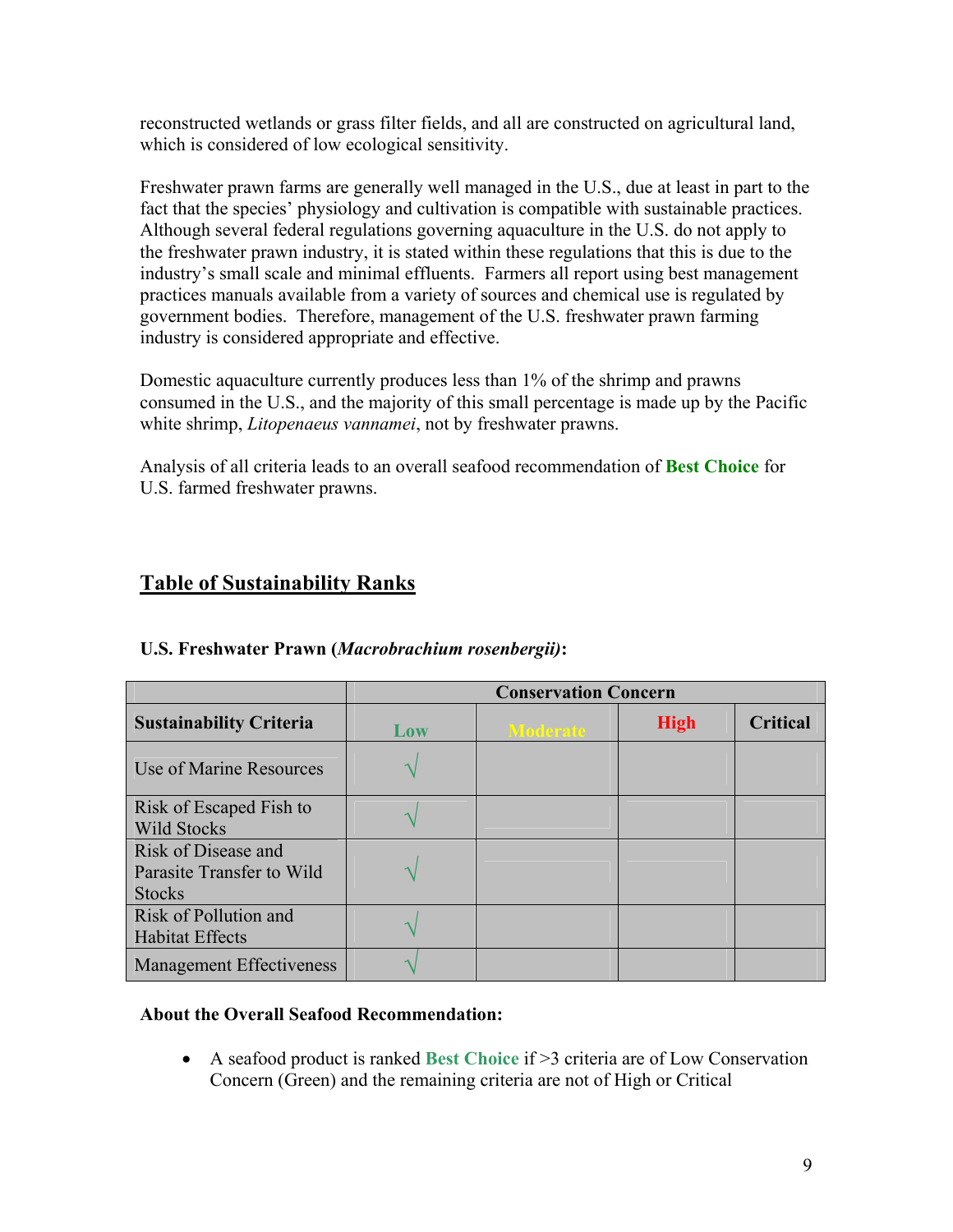- " A seafood product is ranked as a **Good Alternative** if the five criteria "average" to a Moderate Conservation Concern (Yellow) OR if the "Status of Stocks" and "Management Effectiveness" criteria are both of Moderate Conservation Concern.
- A seafood product is ranked **Avoid** if >2 criteria are of High Conservation Concern (Red) OR if one or more criteria are of Critical (Black)

# **Overall Seafood Recommendation:**

**Best Choice Good Alternative Avoid**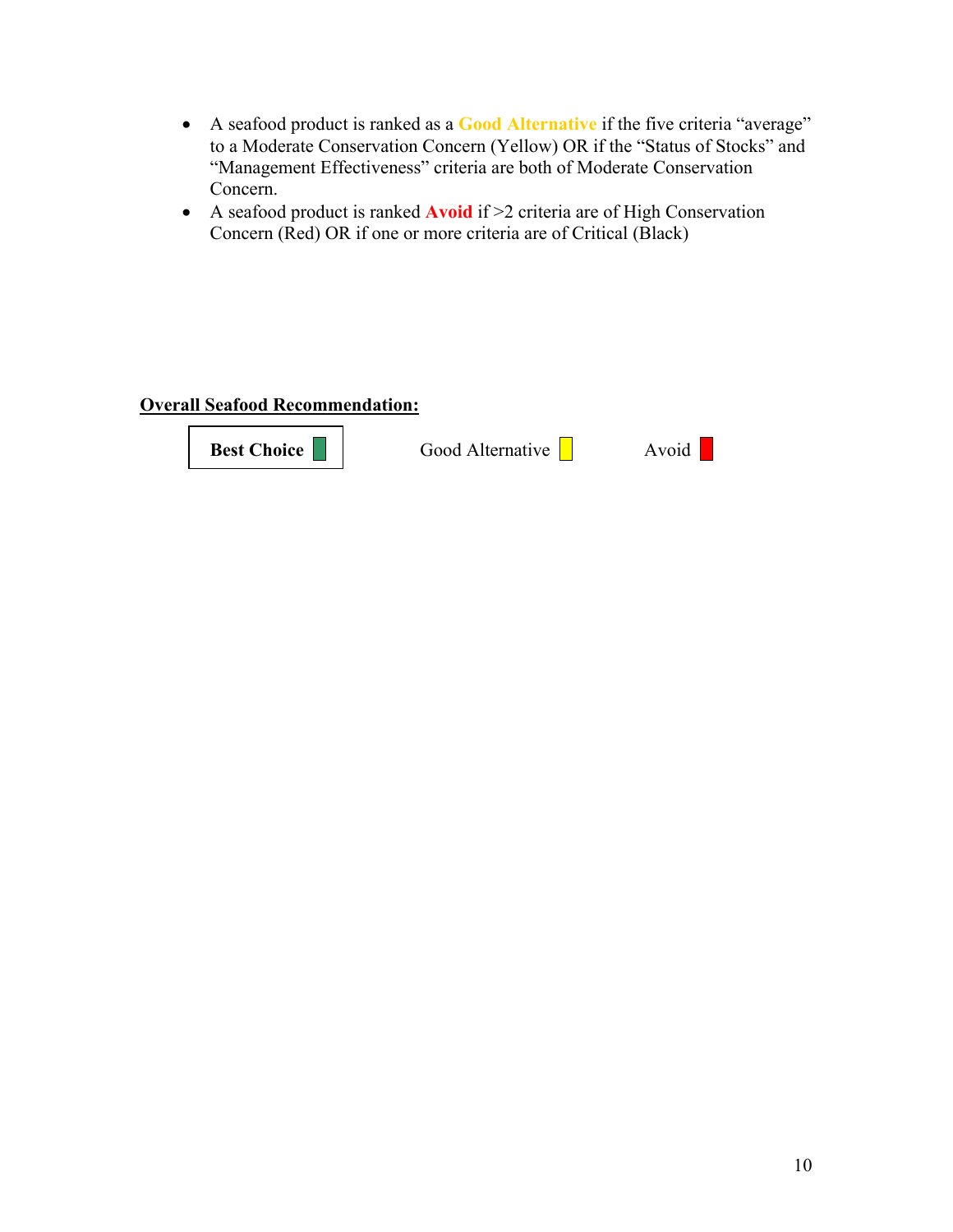# **II. Introduction**

# **Basic biology**

The giant river prawn, *Macrobrachium rosenbergii* (De Man, 1879) (Figures 1, 2), is indigenous to all of southern and southeastern Asia, northern Oceania and the western Pacific Islands (Figure 3). This species is also known as the giant river prawn, the giant freshwater prawn or the Malaysian prawn. *Macrobrachium rosenbergii* inhabits inland freshwater areas but the larval stage requires brackish water, so uncultivated individuals are often found in estuaries.

Prawns are tropical animals, requiring temperatures warmer than 65°F to grow (Dasgupta 2005). The minimum temperature for optimal production of *M. rosenbergii* in culture is 82.4 °F (New 2002). The lowest temperature *M. rosenbergii* can tolerate, when acclimatized to 77 °F, is 58.82 °F. Prawns remain motionless at temperatures below 64.4 °F (Manush et al. 2004).



**Figure 1**: Adult *Macrobrachium rosenbergii* (MSU 2009)



**Figure 2**: Diagrammatic representation of *Macrobrachium rosenbergii* (FAO 2009c)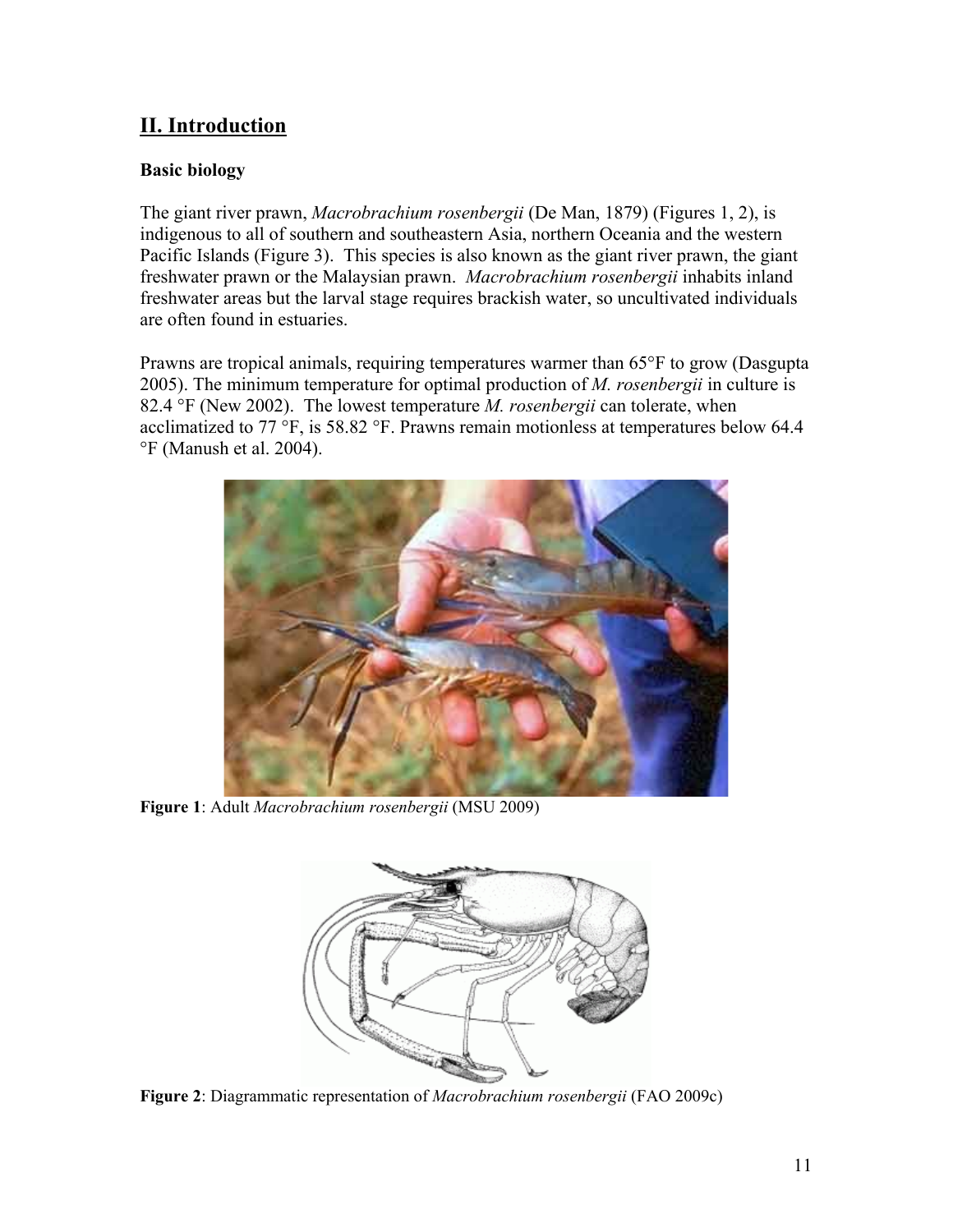

**Figure 3**: Native range of *Macrobrachium rosenbergii* (FAO 2009a).

# **Freshwater prawn aquaculture**

The genus *Macrobrachium* is commonly grown using aquaculture methods and, as a result, has been introduced to almost every continent. The top four producers of this species in 2007 were China, Thailand, India and Bangladesh (FAO 2009a). Compared with the main producers of *M. rosenbergii*, U.S. production volumes are very small (Dasgupta 2005). Of the 213,274 mt (470,188,685 lbs) produced globally in 2007 (Figure 4), U.S. production accounts for only 200 mt (440,925 lbs) (Figure 5), equivalent to 0.1% of global production (FAO 2009a). However, (New and Kutty 2009) state that local correspondents estimated production to have been just 90 mt (198,416 lbs) in 2007. Results of our own interviews estimate current U.S. production at 90.1 mt (198,614 lbs). Hawaii currently produces the most freshwater prawns, making up 25% of the U.S. industry (Appendix II). Prawn aquaculture is different in Hawaii than the continental U.S. due to year-round temperatures within the tolerance range of *M. rosenbergii*. This allows for multiple harvests throughout the year. Farming practices will be discussed in more detail below.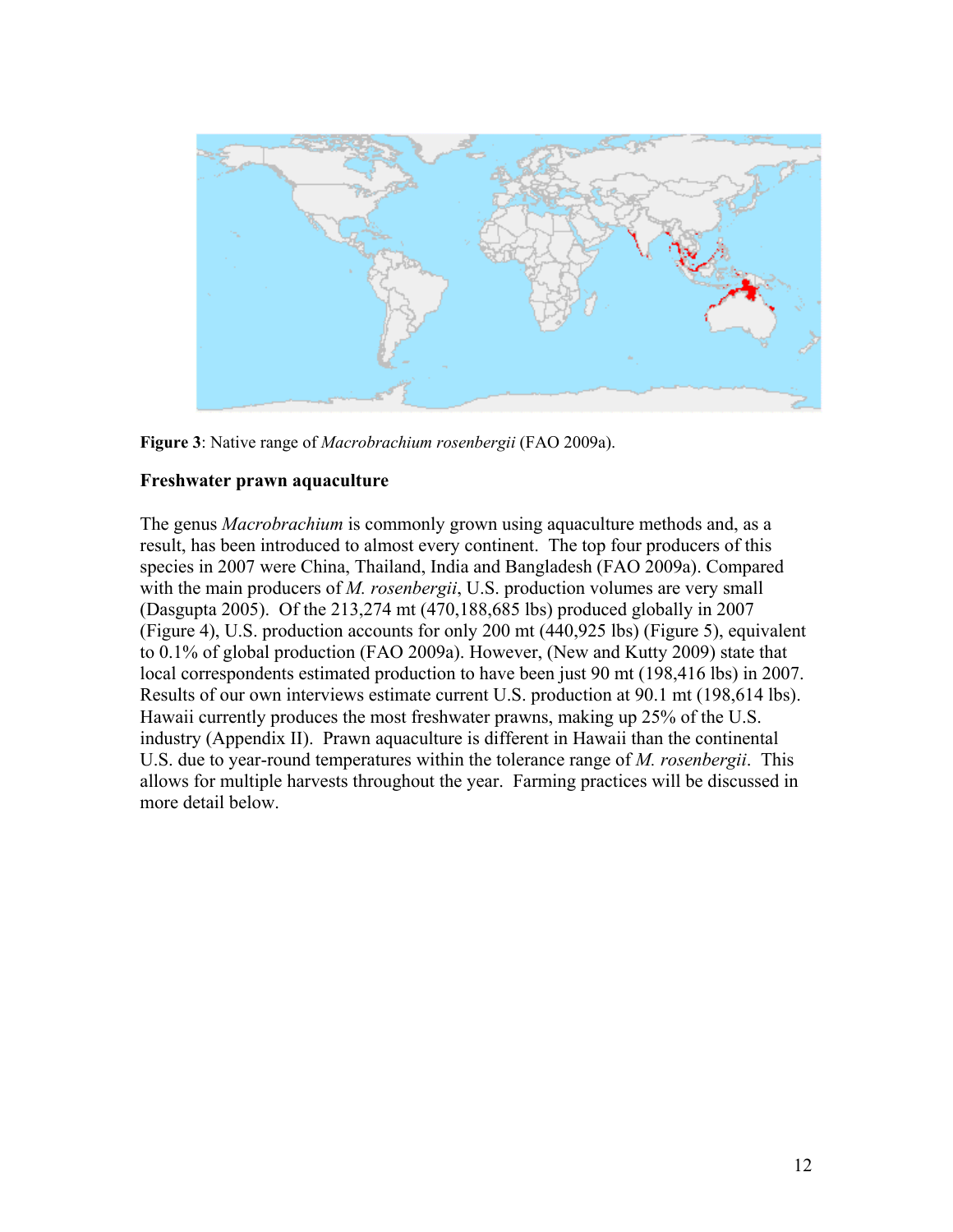

**Figure 4**: Quantity (metric tons) of *M. rosenbergii* produced by global aquaculture 1980–2007. From V. Galitzine (FAO 2009c).



**Figure 5:** Quantity (metric tons) of *M. rosenbergii* produced by U.S. aquaculture 1980 – 2007. From V. Galitzine  $(FAO\ 2009c)^{1}$ .

#### **Industry development**

1

The freshwater prawn industry has been developing in the U.S. since the 1960s. Production began in Hawaii and subsequent operations emerged in South Carolina during the 1970s and in Mississippi during the 1980s (Dasgupta 2005). Early in the industry, prawn cultivation suffered from a paucity of seedstock and marketing difficulties that

<sup>&</sup>lt;sup>1</sup> The apparent absence of U.S. production between 1995–2000 is thought to be a reporting error (New and Kutty 2009)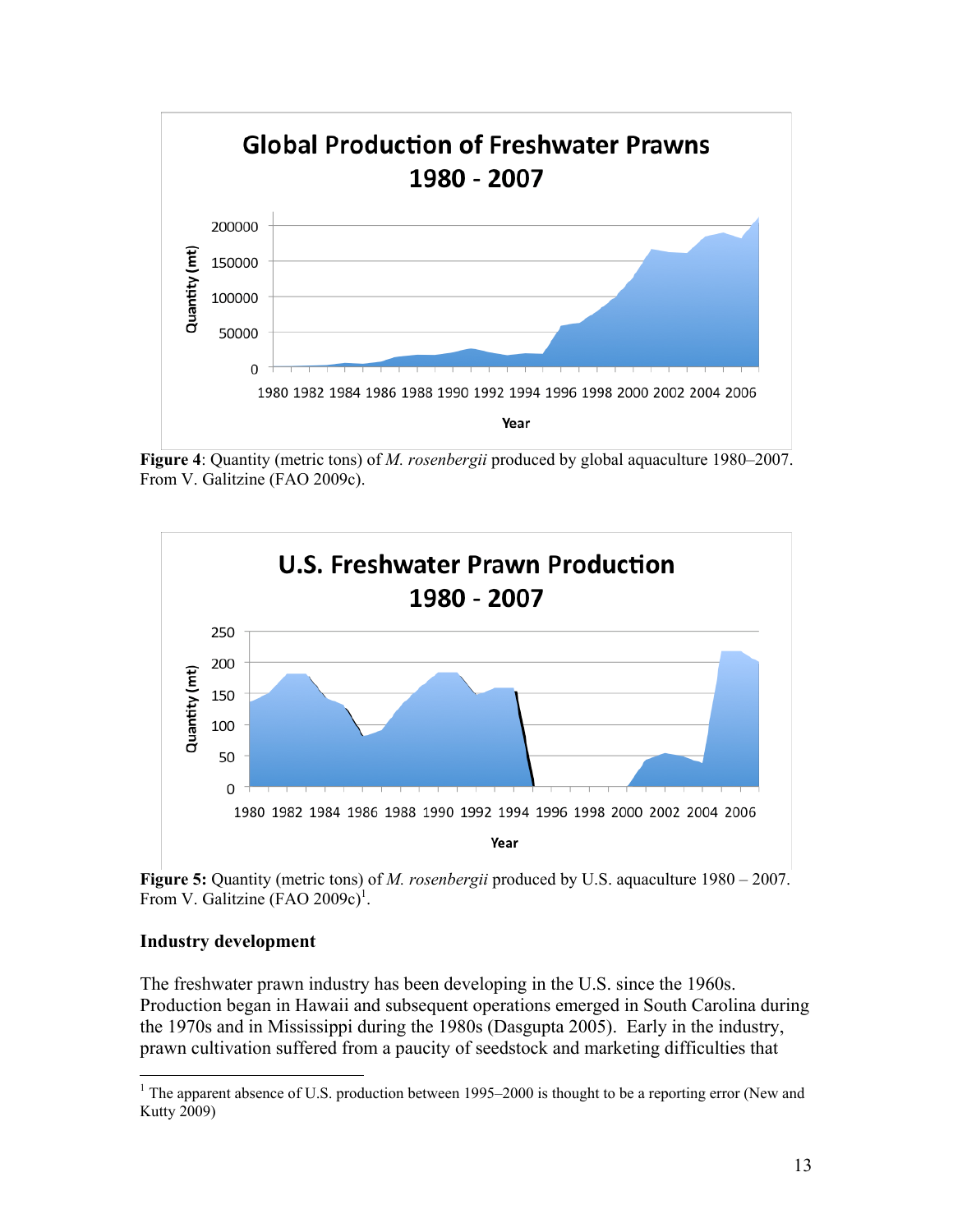drove improvements during the 1980s and 1990s including better hatchery and nursery technology, improved pond culture methods, and post-harvest handling protocols for quality control and product preservation (Dasgupta 2005). During this time, shrimp and prawn wholesale values decreased significantly, and U.S. producers were unable to compete with cheaper imported prawns. Retail and direct sales were the only remaining marketing options for U.S. farmers whose main asset was the freshness of their domestic product (Dasgupta 2005).

Constraints currently facing the freshwater prawn industry in the U.S. can be summarized in four major points (Posadas 2003):

- 1. Lack of local nurseries—there are fewer than six nurseries nationwide, resulting in high prices for nursed juveniles. Transportation stress compromises survival, so there is a general need for on-site or nearby (<100 miles) nursery facilities.
- 2. Low survival in commercial grow-out operations—relatively low production is common (< 800 lbs per acre) and only a single crop can be produced during the limited grow-out season.
- 3. Insufficient processing, transport and marketing infrastructure—with the exception of traditional shrimping areas, nurseries face high mortality rates for live *M. rosenbergii*.
- 4. Competition from imported farm-raised shrimp and prawns—imports have been consistently gaining domestic market share.

The large size of freshwater prawns and the ability to supply live markets remain useful selling points for U.S. producers.

# **Farming practices**

Farmers employ semi-intensive stocking densities for the culture of freshwater prawns. Commercial ponds in the U.S. generally have stocking densities ranging between 8,000 and 30,000 individuals per acre. Some farmers stock at lower densities (8,000 to 10,000 individuals per acre), known as extensive or low-input culture, while others use a semiintensive stocking density of 15,000 to 18,000 individuals per acre. A few producers practice intensive stocking of more than 18,000 individuals per acre (Dasgupta 2005). Freshwater prawns are highly territorial and cannibalistic and cannot be stocked at the same intensity as marine shrimp (Tidwell et al. 2004). Competition for resources and territorial behavior in males mean that *M. rosenbergii* exhibit differential growth rates and multiple morphologies within ponds (New et al. 2000). Artificial substrates made from plastic mesh have been found to increase production and reduce mortality by allowing the animals to distribute themselves more widely in the pond; having more space allows the prawns to grow larger (Dasgupta 2005) and newly molted prawns can seek refuge in the upper part of the substrate while their new shell hardens (D'Abramo 2009). Additional substrate also allows for biofiltration (Caporelli 2009).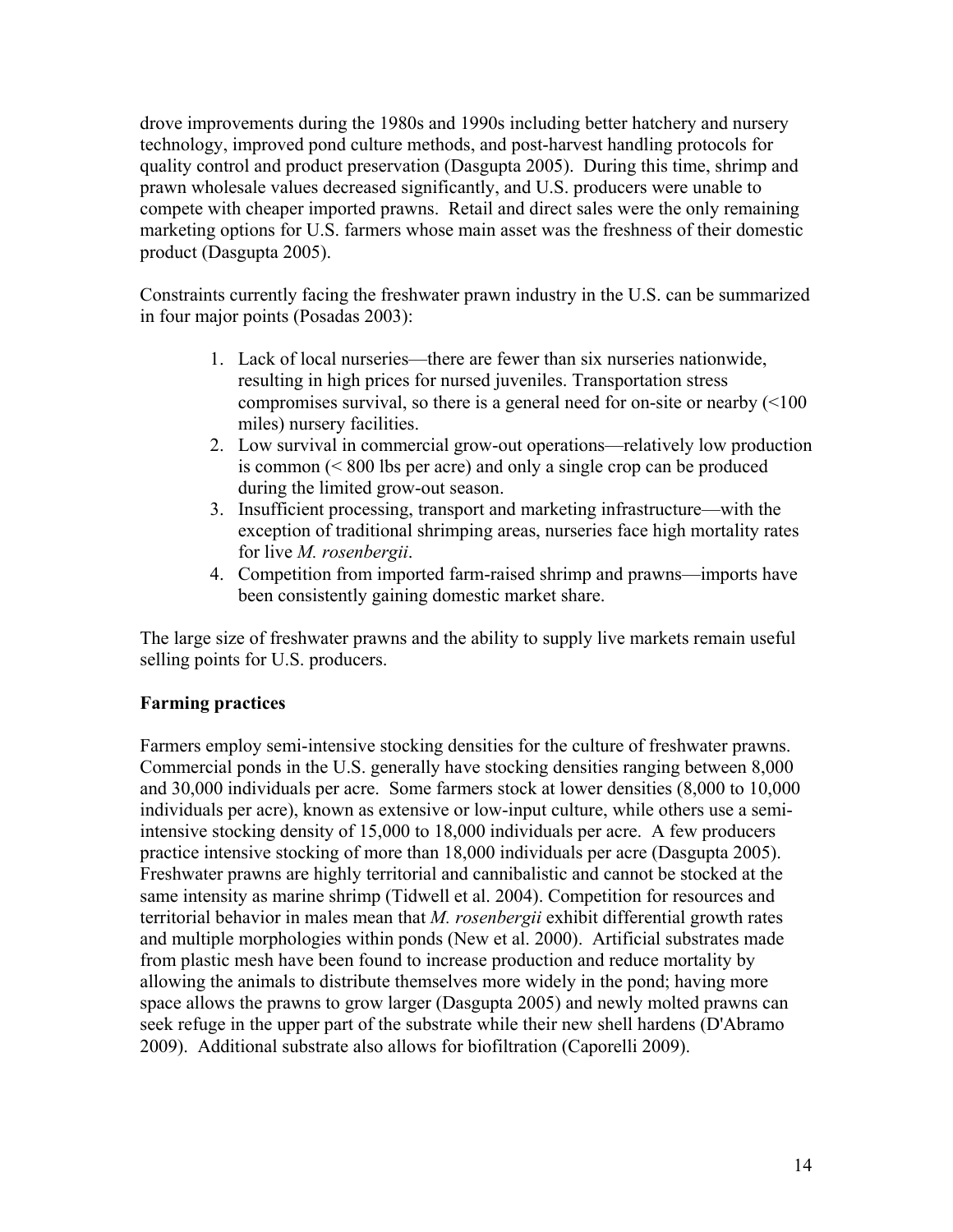Recent research in the U.S. has focused on the intensification of production without compromising water quality or average harvest size. Research on the contribution of naturally occurring food to prawn diets, and the effects of artificial substrates and grading animals prior to stocking (to reduce heterogeneous individual growth and aggressive interactions) has aided in the development of a 'best management practices' production model. This model has increased production from an average of 893 lbs per acre of 1.1 oz animals to almost 2,680 lbs per acre of 1.4 oz animals over 110 days of culture. However, this level of production has only been achieved in research ponds; commercial ponds have yet to exceed 1,790 lbs per acre (Tidwell et al. 2005).

# **Differences from marine shrimp farming**

Freshwater prawns cannot be reared at the densities achieved by marine shrimp farmers—productivity is generally lower, management is less labor intensive and the potential for waste or abuse of resources is minimal. In the past, the cultivation of *M. rosenbergii* escaped the attention of those concerned with social and environmental issues, not only because of its smaller scale compared to the marine shrimp industry, but mainly due to the fact that its ecological impact was not seen as significant. Additionally, specific negative effects of *M. rosenbergii* culture on the environment have not been documented (New et al. 2000). Recently, research addressing the environmental impact of freshwater prawn aquaculture has provided data showing that *Macrobrachium* culture is more environmentally sound than aquaculture operations growing other shrimp genera (Kutty 2005).

# **Scope of the analysis and the ensuing recommendation**

The present analysis encompasses every aspect of *M. rosenbergii* aquaculture as practiced in the U.S., from the production of broodstock to the harvest of adults. Key aspects of species biology, feed use, disease management, pollution, local ecology and management practices and their regulation are taken into account for this assessment. Freshwater prawn farming in Puerto Rico was not assessed.

# **Availability of science**

Due to the small scale of the U.S. industry, there is little publicly available information from industry: useful information from producers included information on the species' biology, feed use and certain cultivation techniques. Most information that is currently publicly available about the culture of *M. rosenbergii* comes from academic sources that maintain intimate links to industry via collaborative research used to improve the efficiency and quality of farming practices. Information in this report regarding farm numbers, volumes and practices was supplemented by information from telephone interviews with producers and state agency officials.

Information on the export and import of *M. rosenbergii* is scarce. In the case of exports, this is likely because domestically produced freshwater prawns are largely consumed within U.S. markets. While freshwater prawns are certainly imported for U.S. markets,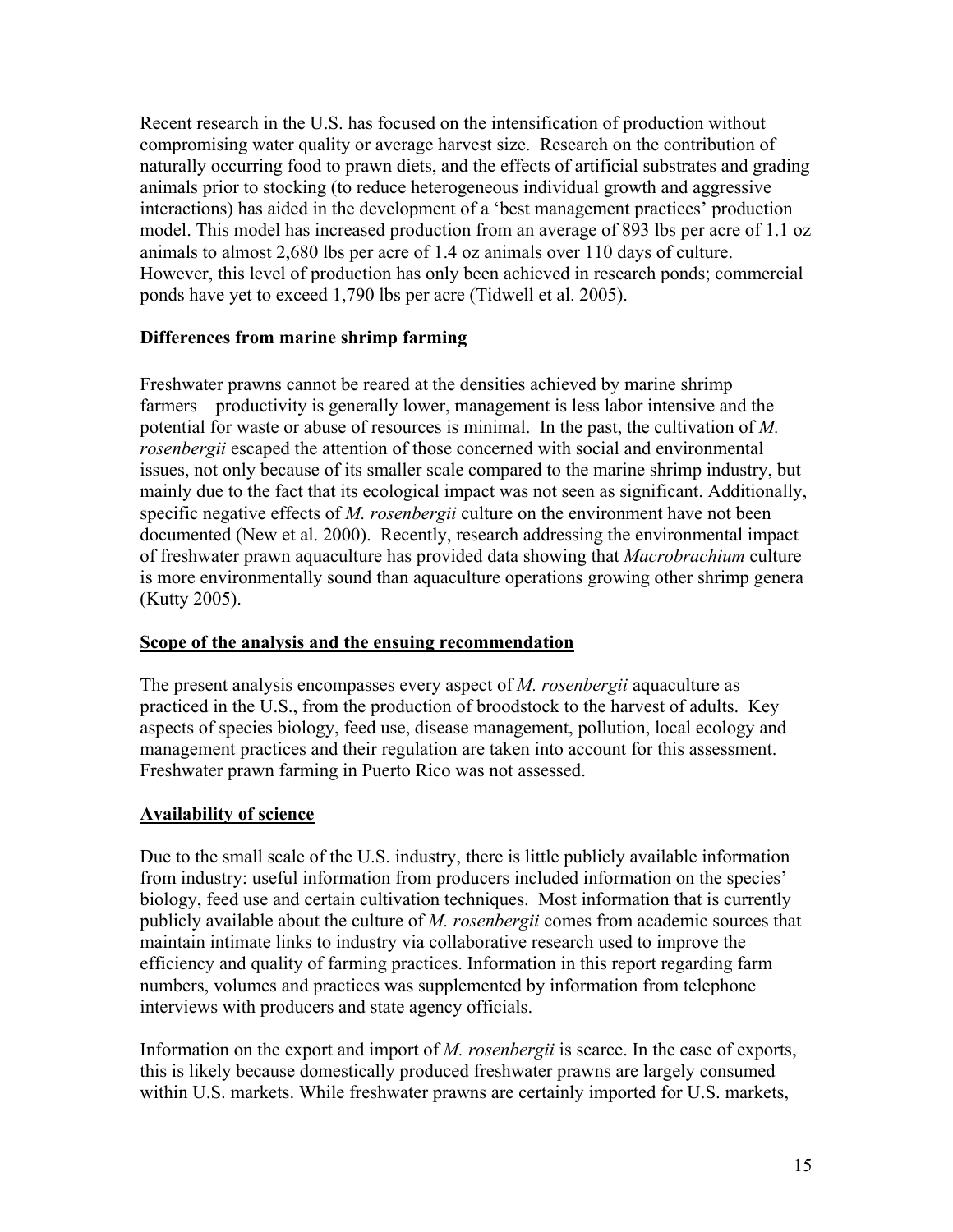import statistics available from the National Marine Fisheries Service combine the numbers of *M. rosenbergii* with those of the marine shrimp *L. vannamei* such that it is not currently possible to establish exact quantities for imports.

# **Market availability**

# **Common and market names:**

*M. rosenbergii* is sold as freshwater prawn, Malaysian prawn, giant river prawn, bouquet géant (Fr) and langostino de río (Es).

# **Seasonal availability:**

The growth period of *M. rosenbergii* from juvenile to a market-sized adult is four months (June to September) in the temperate regions of the U.S. where adult prawns are harvested by late September (Dasgupta 2005). Most of this product is sold fresh on the farm, although some may be frozen and sold throughout the year. In Hawaii, prawns are harvested and sold at multiple times throughout the year.

# **Product forms:**

*M. rosenbergii* are commonly sold live, whole, headed and peeled.

# **III. Analysis of Seafood Watch® Sustainability Criteria for Farm-Raised Species**

# **Criterion 1: Use of Marine Resources**

# **Nutritional requirements and feed production**

Freshwater prawns are omnivorous scavengers that are able to digest various food sources (New et al. 2000). *Macrobrachium* also grow well with little or no fishmeal or fish oil added to their diet (Tidwell 2007), feeding largely from the natural productivity of their ponds. When coupled with the highly territorial behavior that dictates low stocking densities, freshwater prawns end up using very few marine resources relative to marine shrimp.

Recently, there has been a concerted focus on the use of natural fertilizers to enhance the native productivity of ponds and decrease the need for supplementary feed. Feeding through natural productivity is one of the main factors contributing to the sustainability of freshwater prawn farming (New et al. 2000). At stocking densities ranging from 8,000 to 12,000/acre, formulated feeds are not required for the provision of nutrients. Good growth rates can be achieved via combination of a semi-watersoluble pelleted nutrient supplement and the natural productivity of a pond,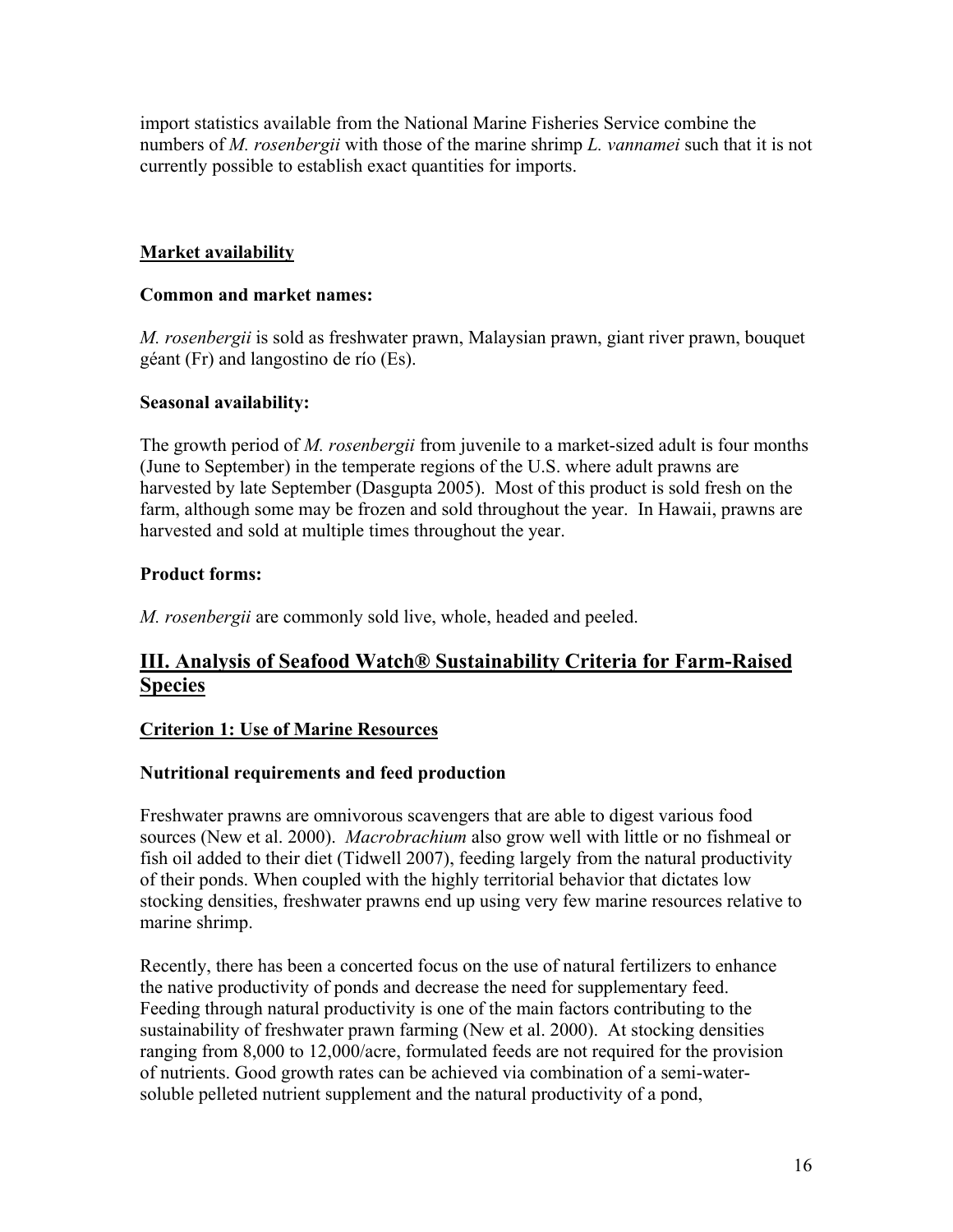stimulated by an active autotrophic system (D'Abramo et al. *in press*). Many farms report using an entirely vegetarian 'feed' to fertilize their ponds and stimulate natural productivity<sup>2,3</sup>. Suitable nutritional supplements for enhancing natural productivity  $\frac{1}{2}$  include corn gluten pellets and wheat middlings<sup>4</sup> (D'Abramo et al. *in press*).

Freshwater prawns are fed a series of feed types over the course of cultivation, each satisfying nutritional needs at different points in their life history. During the larval stage, freshwater prawns are kept in brackish water (Dasgupta 2005) and fed principally *Artemia* nauplii (small brine shrimp) along with a supplemental diet typically comprised of fish/squid, chicken eggs, beef liver powder and marine fish oil (D'Abramo et al. 2003). This larval stage lasts between 22 and 30 days, at which point post-larvae are stocked in freshwater to be nursed for approximately 30 days (Dasgupta 2005). At the nursery stage, prawns require diets high in protein compared with feeds used at other life stages, and a trout starter feed is commonly used, sometimes supplemented with shredded frozen beef liver (D'Abramo et al. 2003)<sup>5</sup>. When stocked into earthen grow-out ponds, juveniles do not initially need any feeding since they satisfy their nutritional requirements by consuming natural pond biota (D'Abramo et al. 2003). As they grow, these juveniles become increasingly carnivorous, exhibiting stronger preference for snails, worms and insects. At this point, it becomes more important to provide high quality, nutritionally complete diets (Tidwell et al. 2002). During the final grow-out phase, commercially available sinking channel catfish feed is an effective diet used by some farmers (D'Abramo et al. 2003) or, alternatively, farmers can stimulate the natural productivity of the ponds using vegetarian feeds that act as fertilizers, as described above (D'Abramo 2009).

Feeding schedules influence how much protein is needed in the feed. *M. rosenbergii* is a slow, continuous feeder that chews food to a suitable particle size before swallowing. By feeding the prawns multiple times daily, the breakdown of food pellets and subsequent nutrient leaching minimizes feed losses (Tidwell et al. 2002). When prawns are fed twice daily, research shows that that using expensive, high-quality marine shrimp diets is no more advantageous than using cheaper, domestically produced pelleted diets. However, the percentage of larger, higher value animals does increase slightly  $({\sim} 5\%)$ . If prawns are fed only once daily or the pond is new and has relatively little natural productivity, higher protein diets may be more important (Tidwell et al. 2002).

# **Stock status of reduction fisheries<sup>6</sup>**

 $\overline{a}$ 

Reduction fisheries (also called industrial or forage fisheries) refer to those fisheries in which the harvest is "reduced" to fishmeal and fish oil, primarily for agriculture and

 $2^{2}$  Such as the six farms in North Carolina that make up the American Prawn Cooperative, collectively the largest freshwater prawn producer in the country (Weiseman 2009).

<sup>&</sup>lt;sup>3</sup> One of the farms contacted also reported using a prawn feed manufactured by Purina that contains small amounts of fishmeal (Mattingly 2009).

<sup>4</sup> Commonly used in the farming of terrestrial livestock.

<sup>&</sup>lt;sup>5</sup> This supplementation practice has become less common (Tidwell pers. comm., 2009).

<sup>6</sup> Parts of this section are adapted from (Tetreault Miranda and Peet 2008) and can be found at http://www.montereybayaquarium.org/cr/SeafoodWatch/web/sfw\_factsheet.aspx?gid=88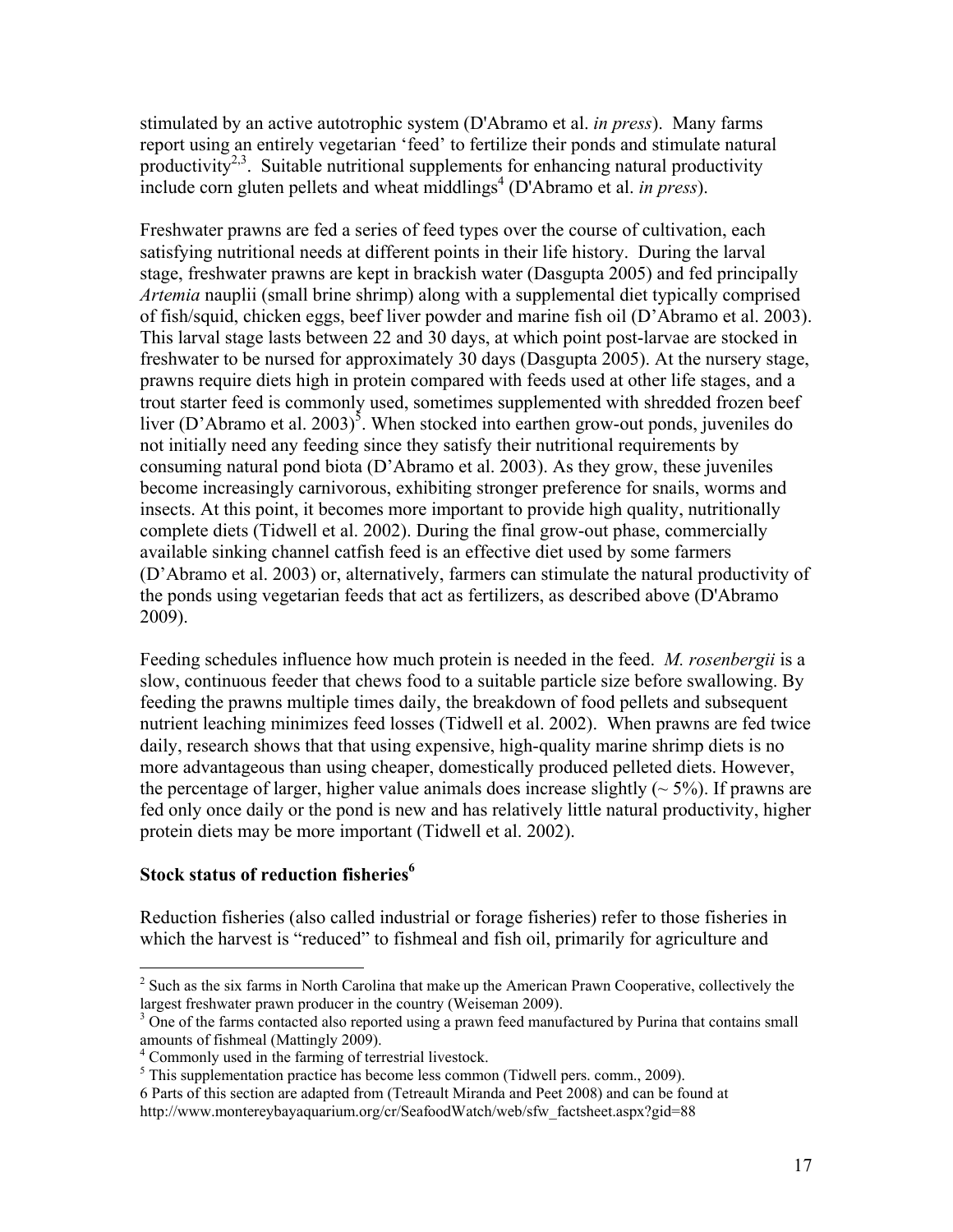aquaculture feeds. The precise sources of fishmeal and fish oil can be difficult to determine due to the proprietary nature of commercial feed formulations. Nevertheless, reduction fisheries target small pelagic species that mature quickly, reproduce prolifically, are low on the food chain, and are preyed on by higher trophic level animals such as piscivorous fish, seabirds and marine mammals. Forage species play a crucial role in marine ecosystems as they transfer energy from plankton to larger fishes, seabirds and marine mammals (Naylor et al. 2000, Watson et al. 2006, MATF 2007).

Removing forage species from the marine ecosystem will have impacts on marine mammals, seabirds and ocean foodwebs (Baraff and Loughlin 2000, Tasker et al. 2000, Furness 2003, Becker and Beissinger 2006). Fisheries targeting forage species also have the potential to reduce the productivity of other fisheries that rely on forage fish species as prey (Walters et al. 2005). Forage fish are often high in oil and are also nutritious in their own right, and could thus be used most efficiently by humans for direct consumption (Watson et al. 2006). Furthermore, forage fish populations tend to be highly cyclic and there are multiple sources of uncertainty regarding these species' population sizes. Fisheries scientists recommend that these fisheries be pursued with caution, given the potential impacts of removing essential biomass from marine systems (NRC 2009). Healthy forage fish populations are also thought to be critical for maintaining resilience in the face of global climate and oceanographic changes (IPCC 2009).

It is generally believed that most forage fish populations are stable over multiple years, though they naturally oscillate with ocean conditions (Hardy and Tacon 2002, Huntington et al. 2004). However, concerns have been raised about the potential for increased demand from expanding industries for farmed carnivorous fish (Weber 2003) since most populations are currently classified by the FAO as fully exploited (Tacon 2005).

In commercial catfish feeds, menhaden meal is generally used (Robinson et al. 2001). According to the Atlantic States Marine Fisheries Commission, the 2006 stock assessment showed that Atlantic stocks are not considered to be overfished nor is overfishing occurring (ASMFC 2009). The same is true for Gulf of Mexico stocks according to the Gulf States Marine Fisheries Commission (GSMFC 2009).

Marine Stewardship Council certification of forage fish populations used for reduction does not currently exist, but may be one mechanism to help assure the health of these stocks.

#### **Sources of seedstock**

In addition to fish used in feed, marine resources are consumed in aquaculture via the wild juveniles used to populate ponds and the broodstock captured for propagation. Therefore, husbandry that allows the reproductive cycle to be closed in captivity is an important determinant of sustainability in aquaculture.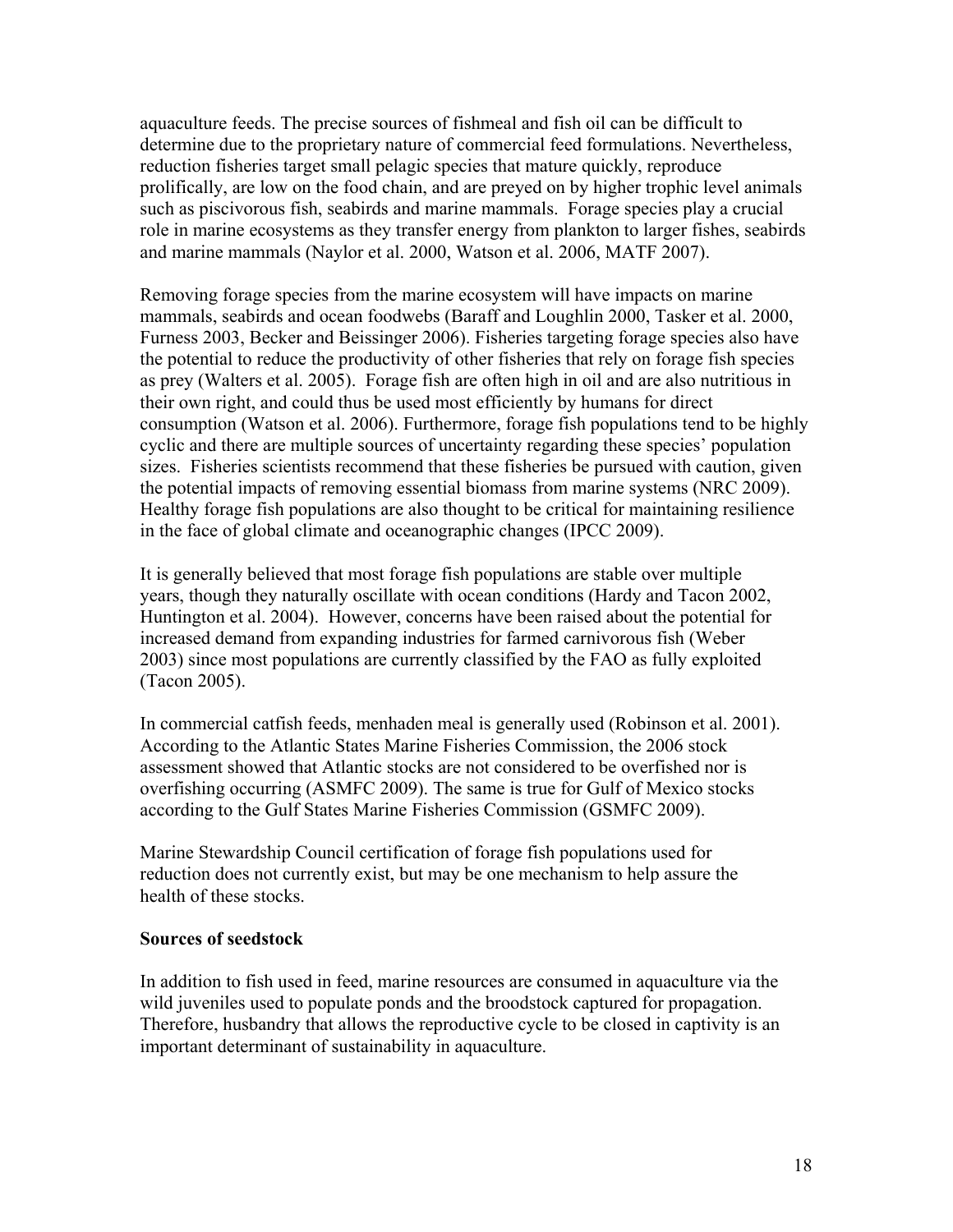The life cycle of the freshwater prawn has been successfully closed in captivity in the U.S., eliminating the need to capture specimens from the wild. Ovarian maturation and spawning of freshwater prawns can be achieved in captivity without any special manipulation of environmental conditions, providing regularity in the supply and quality of produced prawns (New et al. 2000), both of which can be challenging when rearing marine shrimp. Broodstock adults are collected from pond-reared freshwater prawn populations during the autumn harvest and are over-wintered indoors in temperature controlled tanks (Tidwell et al. 2005).

In the U.S., nursed juveniles for stocking in grow-out ponds are purchased from domestic hatcheries (D'Abramo et al. 2003) or from regional nurseries that buy from hatcheries (Upstrom 2009). In 2007, there were three hatcheries in the contiguous U.S., all inland and operating recirculating systems (New and Kutty 2009). Some hatcheries also have their own grow-out operations (Fratesi 2009).

# **WI:FO yield, inclusion and economic feed conversion<sup>7</sup>**

There are three major aspects of aquaculture feed that must be considered when determining a farm's economic viability and its impact on reduction fisheries: the amount of raw material (fishmeal and fish oil) for feed that can be extracted from wild fish (yield rate), the amount of fishmeal and/or oil in feeds (inclusion rate), and the efficiency with which feed is converted into farmed biomass (economic feed conversion rate).

Here we calculate, for farmed *M. rosenbergii* in the U.S., the ratio of wild fish input to farmed fish output via the equation:

| Yield rate                         |                   |                   |                            |     | Wild Fish                              |
|------------------------------------|-------------------|-------------------|----------------------------|-----|----------------------------------------|
| of wild fish<br>to<br>fishmeal/oil | $\rm\overline{X}$ | Inclusion<br>rate | Feed<br>conversion<br>rate | $=$ | Input: Farmed<br>Fish Output<br>(WIFO) |

# *Yield rate*

Reduction is the process by which wild fish are processed into fishmeal and/or fish oil. The efficiency of this process is described by a yield rate, which can vary based on the species of fish, season, condition of fish and the efficiency of forage fish reduction plants (Tyedmers 2000).

In the present analysis, we use the fishmeal yield rate of 22% suggested by Tyedmers (2000) as a reasonable year-round average from South American reduction fisheries. A fishmeal yield rate of 22% is also consistent with global fishmeal yield values cited by (Tacon and Metian 2008) who estimate fishmeal yields of 22.5%. A fishmeal yield rate of 22% means that 4.5 units of wild fish from reduction fisheries are needed to produce one unit of fishmeal.

<sup>&</sup>lt;u>.</u>  $7$  Portions of this section have been taken directly from (Galitzine et al. 2009).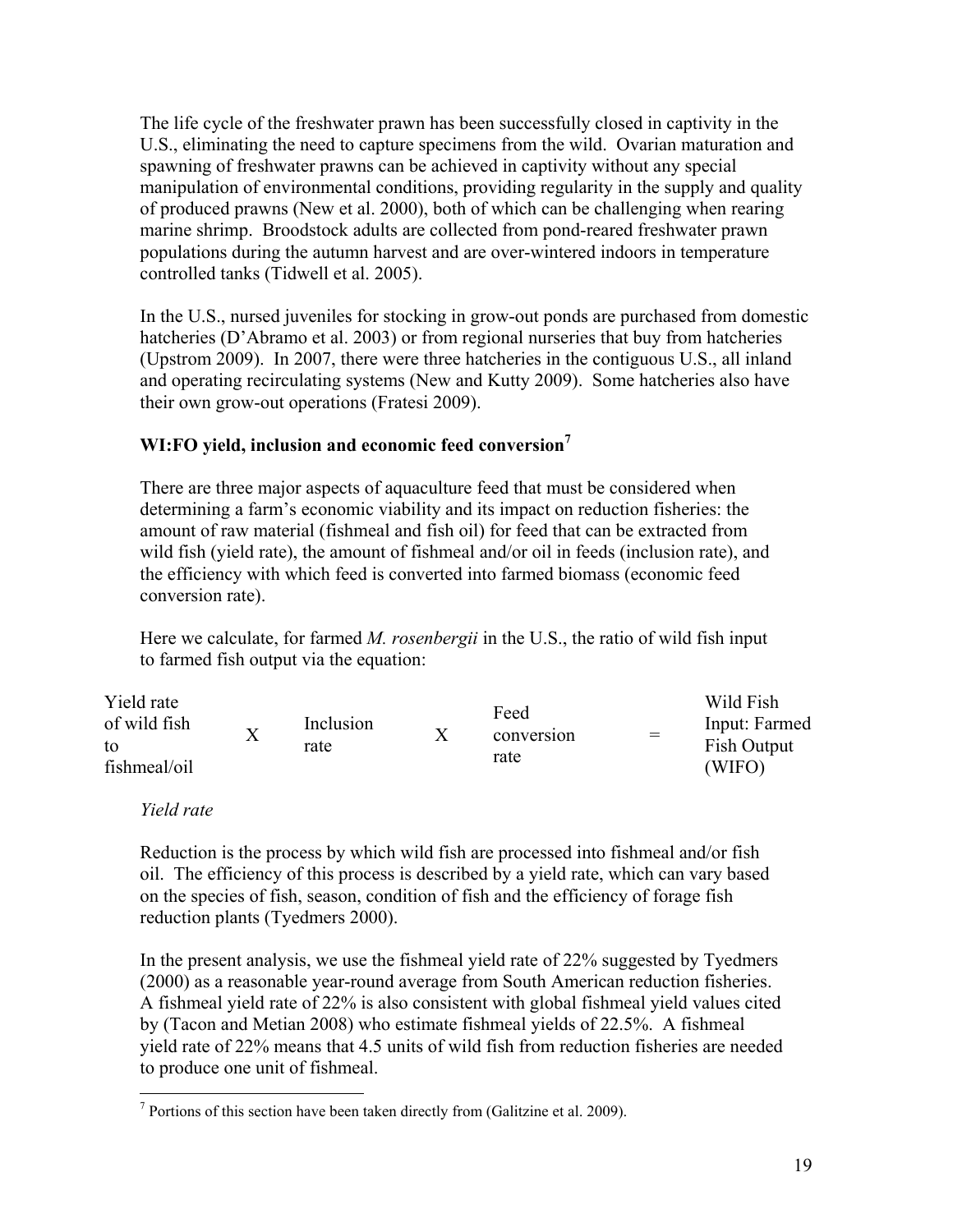We also show calculations based on a fish oil conversion rate of 12%, or 8.3 units of wild fish for each unit of fish oil, which was suggested by (Tyedmers 2000) as a representative year-round average for Gulf of Mexico menhaden. This yield rate is substantially higher than the global 5% oil yield averages suggested by Tacon and Metian (2008), which would correspond to 20 units of wild fish for each unit of fish oil. However, to be consistent with previous Seafood Watch Reports, we continue to use the Tyedmers (2000) value until a new definitive estimate is published, while also presenting numbers based on estimates from Tacon and Metian (2008). Since the fish oil content of shrimp feed is low, the difference between these values does not affect the overall ranking for U.S. farmed shrimp (see WI:FO calculations below).

#### **Inclusion rate**

The results of a global survey undertaken between December 2006 and October 2007 suggest that the mean percentages of fishmeal and fish oil included in freshwater crustacean feeds globally are 15% (ranging over 5–25%) and 0.75% (ranging over 0– 3%), respectively (sample sizes not cited) (Tacon and Metian 2008). However, the U.S. was not included in the samples, and the industry-specific literature reports that channel catfish feed is a suitable diet for freshwater prawn grow-out (D'Abramo et al. 2003). The mean percentages of fishmeal and fish oil included in catfish feeds in the U.S. are 4% (ranging over 3–6%) and 0.5% (ranging over 0–1%) (Tacon and Metian 2008). Here, we use these rates as the best values currently available to summarize inclusion of fishmeal and fish oil in feeds in the U.S. This estimate will be conservative (from a sustainability standpoint) given that at least five of the main U.S. freshwater prawn farms report using an entirely vegetarian feed.

#### **Economic feed conversion rate**

The economic feed conversion rate (eFCR) is generally defined as the ratio of total feed weight used to the net production output (total weight gained by the stock) over one or more farming cycles $\delta$ .

This calculation is expressed as:

 $\overline{a}$ 

Feed Weight/(Final Stock Wet Weight – Starting Wet Weight) =  $eFCR<sup>9</sup>$ 

<sup>&</sup>lt;sup>8</sup> This is in contrast to biological feed conversion rates, which simply examine the capacity for a particular species to metabolize feed and convert it into biomass without accounting for the mortality and averaged losses over a farming cycle.

<sup>&</sup>lt;sup>9</sup> Although this calculation is of critical economic importance when determining which feeds provide optimal growth performance for the price, FCRs alone are a poor tool for measuring environmental impact, something better accomplished using overall WI:FO (also know as FFER or feed fish equivalence ratio). If used to infer the conversion of biomass from one form to another, FCRs are problematic because they compare the dry weight of feed to the wet weight of stock produced (stock weight gain). Therefore, the units of comparison are not consistent and underestimate the true amount of biomass that goes into the system relative to what comes out. Second, being a weight-based metric, FCR ratios cannot account for differences among feeds that vary in either the amount of fish in feed (inclusion rate) or differences in the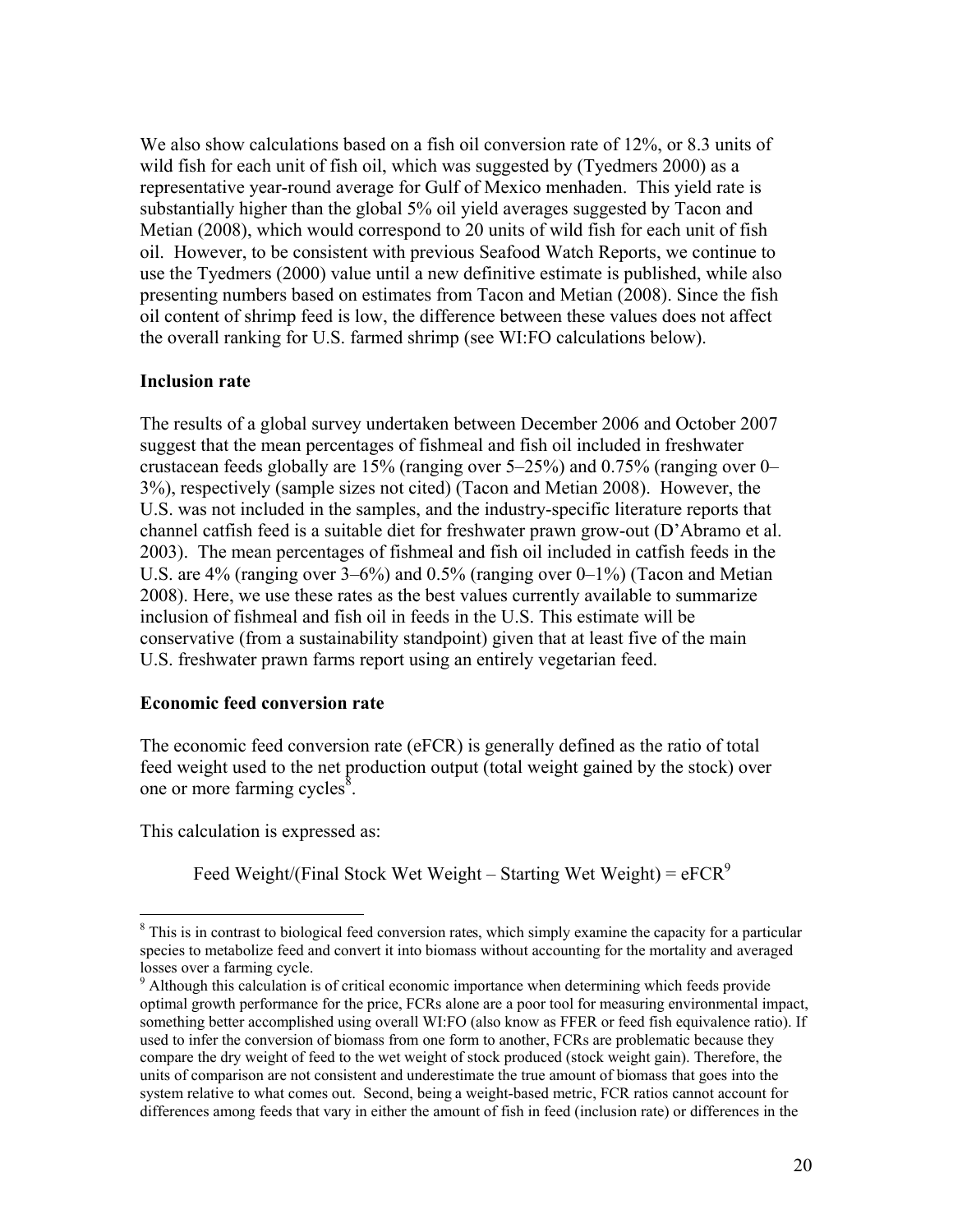Globally, freshwater crustaceans are estimated to have an eFCR of 1.5 (ranging over 1.2– 3), however, this estimate includes only China, India, Taiwan and Thailand and is an average of various species (Tacon and Metian 2008). *M. Rosenbergii* is reported to have an eFCR of around 2.5:1 (Valenti and Tidwell 2006). Such a high FCR may result from the large size of the prawns: for shrimp and prawns, large animals grow less efficiently than smaller animals (Wyban et al. 1995).

#### **Overall WI:FO Calculations**

*Fishmeal* 

Larval stage (1/6 of life cycle)

- WI:FO calculations do not apply since larvae are fed principally a live diet of A*rtemia* nauplii

Nursery stage (1/6 of life cycle)

WI:FO = (4.5 kg wild fish/1 kg fishmeal<sup>10</sup>) X (0.50 kg fishmeal/1 kg feed<sup>11</sup>) X  $(1 \text{ kg feed}/1 \text{ kg} \text{ prawns}^{12})$  $= 2.25$  kg wild fish/1 kg prawns

Growout stage (4/6 of life cycle)

WI:FO = (4.5 kg wild fish/1 kg fishmeal<sup>10</sup>) X (0.04 kg fishmeal/1 kg feed<sup>13</sup>) X  $(2.5 \text{ kg feed}/1 \text{ kg} \text{ prawns}^{14})$  $= 0.45$  kg wild fish/1 kg

The nursery stage has a high WI:FO value (2.25) for fishmeal, but this stage represents both a short time period and a very small part of the total feed consumed (due to the small size of the nursery prawns) in the complete production cycle. The bulk of the total feed consumption occurs during growout. The WI:FO value of 0.45 for growout would be ranked as a 'low' conservation concern. To check that the nursery stage would not alter this ranking, a simple calculation based on the duration of the nursery and growout stages will give an overall WI:FO value that errs on the side of caution due to the difference in size and total feed consumption between these stages.

Overall WI:FO (all life stages) =  $(2.25 \times (1/6)) + (0.45 \times (4/6)) = 0.68$ 

proportions of fish oil to fish meal within individual feeds, where fish oil tends to require more fish to produce per unit weight than fishmeal.

 $10$  (Tyedmers 2000, Tacon and Metian 2008)

 $^{11}$  (FAO 2009b)

 $12$  (Upstrom 2009)

 $13$  (Tacon and Metian 2008)

 $14$  (Valenti and Tidwell 2006)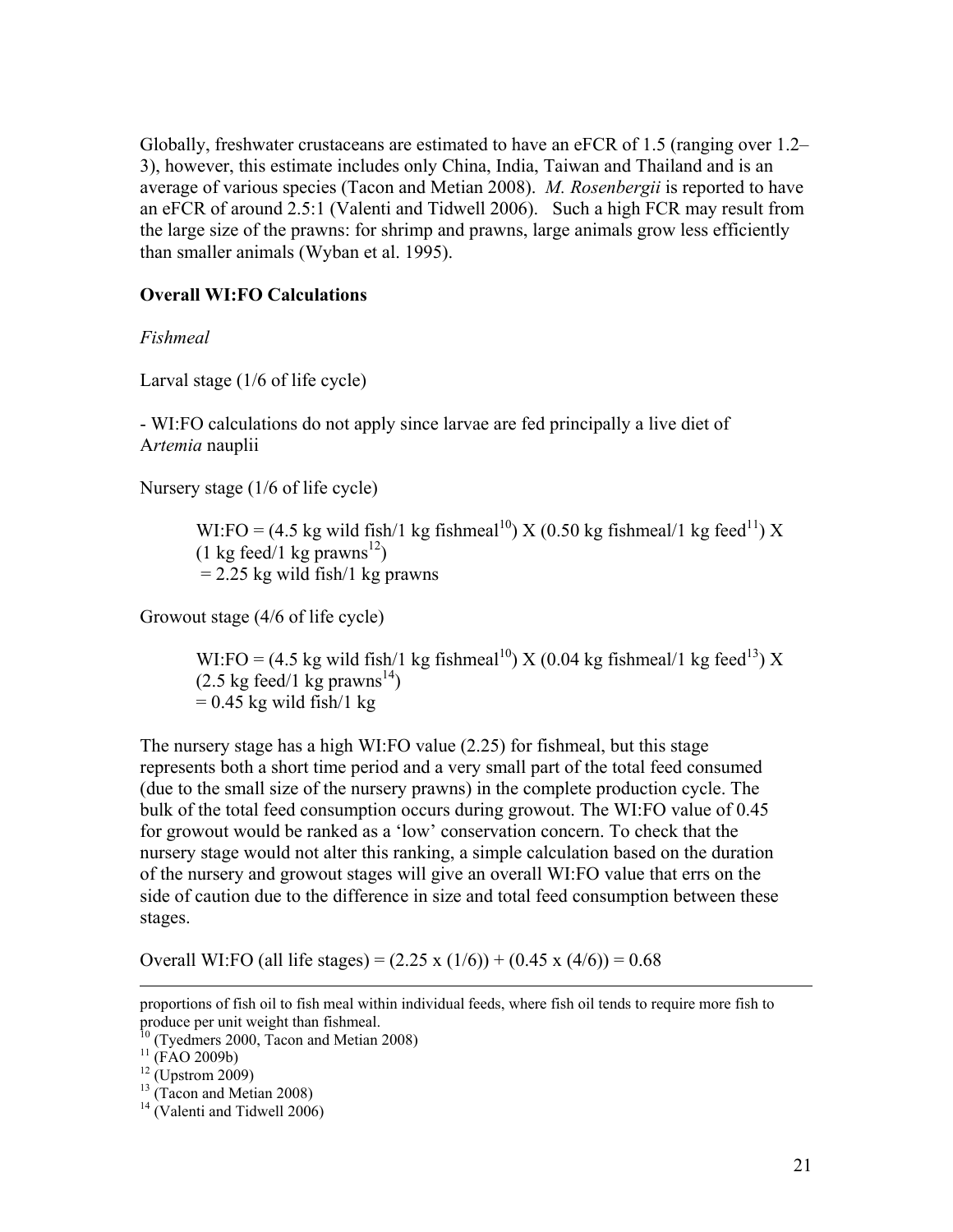This precautionary overall WI:FO value (0.68) is still ranked as a 'low' concern.

*Fish oil*  Using the fish oil yield rate of 8.3 WI:FO =  $(8.3 \text{ kg} \text{ wild fish/1 kg fish oil}^{15})$  X (0.005 kg fish oil/1 kg feed<sup>16</sup>) X  $(2.5 \text{ kg feed}/1 \text{ kg shrink}^{17})$  $= 0.1$  kg wild fish/1 kg prawns

For the sake of completeness, we have also shown the WI:FO calculation with a second estimate of fish oil yield rates of 5% (for the grow-out stage only) from Tacon & Metian (2008).

WI:FO =  $(20 \text{ kg} \text{ wild fish/1 kg fish oil}^{18})$  X  $(0.005 \text{ kg fish oil/1 kg feed}^{19})$  X  $(2.5 \text{ kg feed}/1 \text{ kg} \text{ prawns}^{20})$  $= 0.25$  kg wild fish/1 kg shrimp

# **Synthesis**

Since reduction fisheries produce both fishmeal and fish oil from the same fish, it is necessary to estimate whether fishmeal or fish oil is limiting for the aquaculture of a particular species (in terms of the highest WI:FO value). For freshwater prawns, fishmeal rather than fish oil is the limiting portion of the feed. Of the two calculations for fishmeal WI:FO, a value of 0.45 is considered to represent the great majority of the total feed consumed during the complete production cycle. With the knowledge that including the nursery phase will not affect the ranking, the value of 0.45 will be used to represent WI:FO for US freshwater prawns This means that for every pound of wild fish used, 2.2 pounds of prawns are produced, resulting in a net gain of protein into the food chain.

Therefore, overall, due to the omnivorous nature of prawns and the consequent low levels of fish meal and oil in feeds used by freshwater prawn farming operations, combined with the lack of wild-harvesting for juveniles or broodstock and the 'moderate' or 'unknown' stock status of reduction fisheries used to produce fishmeal and oil in feeds, a **Low** conservation concern for use of marine resources give U.S. freshwater farmed prawns a **green** ranking for this criterion.

#### **Use of Marine Resources Rank:**



- $\overline{a}$  $15$  (Tyedmers 2000)
- <sup>16</sup> (Tacon and Metian 2008)
- $17$  (Valenti and Tidwell 2006)
- $18$  (Tacon and Metian 2008)
- $19$  (Tacon and Metian 2008)
- $20$  (Valenti and Tidwell 2006)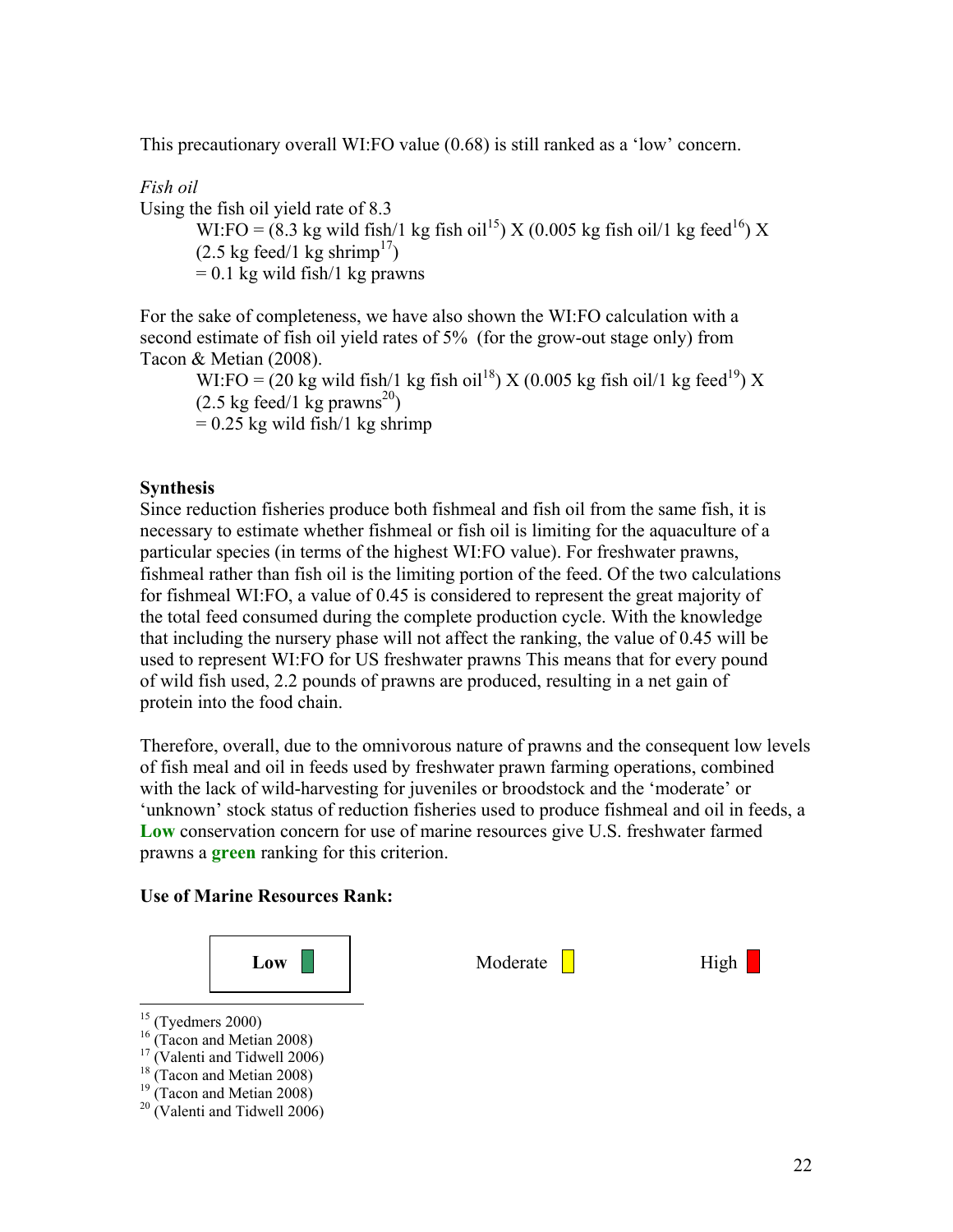# **Criterion 2: Risk of Escaped Fish to Wild Stocks**

There are at least six negative potential impacts of escaped farmed fish, whether native or non-native: colonization, genetic impacts, competition, predation, habitat alteration and disease transmission. These risks can be reduced via proactive measures such as the careful selection of sites for farms, species for cultivation, strong personnel training, and the development of monitoring systems with contingency plans (Myrick 2002).

# **Endemism and escape**

1

*Macrobrachium rosenbergii* is not native to the U.S., but is indigenous to all of southern and southeastern Asia, northern Oceania and the western Pacific Islands (Figure 3).

Escape of *M. rosenbergii* is rare, with only two reported incidences in continental U.S. and Hawaiian waters since  $1967<sup>21</sup>$  (United States Geological Survey's (USGS) Nonindigenous Aquatic Species (NAS)). Five related reports are the result of a set of deliberate but unsuccessful stocking attempts off Maui, Kauai and Oahu during 1968– 1969. In Mississippi, another incident describes animals that 'escaped aquaculture' in 2001 (Schofield 2009).

*Macrobrachium rosenbergii* were deliberately releases into streams in Hawaii from 1968–1969, but it is unlikely that any population became established. The NAS database has listed the species' status in Hawaii as 'failed' (Schofield 2009). The only information available regarding establishment is from a study documenting invasive species in Hawaiian freshwater systems, which states that *M. rosenbergii* had been found in the vicinity of Hawaiian aquaculture facilities. It gives no specific locations or supporting data and concludes that that populations of *M. rosenbergii* in Hawaii have failed to establish ((Devick 1991). Furthermore, Hawaii's freshwater prawn farming industry is now said to have 'collapsed' (Fast and Leung 2003), and is currently estimated to consist of only three farmers producing on approximately 65 acres (Tamaru 2009).

In the 'escaped aquaculture' event near Simmons Bayou, Mississippi, 40 individuals were captured from January 2001 to November 2001: 4 females, 25 males and 11 juveniles (Woodley et al. 2002). None of the specimens collected were of reproductive size and there is the possibility that they were misidentified (D'Abramo 2009). No genetic testing was performed to verify identification and the peer-reviewed literature documenting the event does not describe what characteristics were used to resolve the systematics of the specimens. This case (if the animals were correctly identified) is the first and only record of an escape of freshwater prawns from aquaculture operations in the continental U.S. and Hawaii.

<sup>&</sup>lt;sup>21</sup> The NAS database was started in 1990. Incidences prior to that date have been researched using a variety of sources, e.g., museum records (USGS 2009).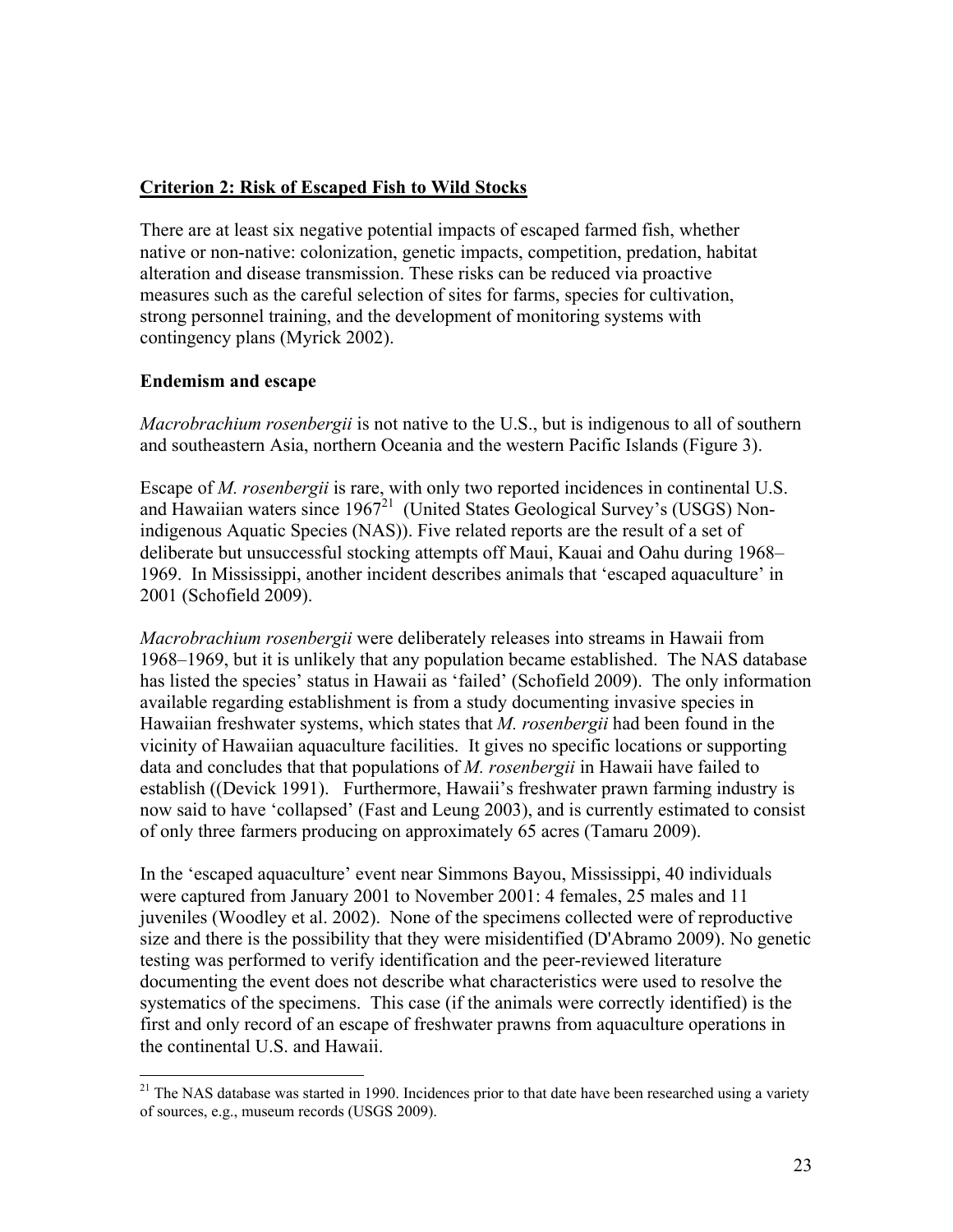#### **Status of escaping prawns and colonization potential**

*Macrobrachium rosenbergii* is non-indigenous to the United States, and although unlikely, escape is always theoretically possible. The most likely mechanism for escape would be screen failures on outlets or screen damage during drain harvesting (Tidwell 2008).

Temperatures in the temperate, contiguous U.S. present considerable barriers to the reproduction and survival of freshwater prawns in the wild. Of the states that farm this species, the waters with the warmest winter sea surface temperatures are in Hawaii (76°F) and Texas (58°F) (NODC 2009). Hawaiian temperatures are suitable for the survival of *M. rosenbergii*, but Texan temperatures are at the low end of the species' physiological tolerance. The Ohio Department of Natural Resources (ODNR) reported the fact that death typically occurs below 55°F in order to get *M. rosenbergii* added to the approved species list (USFPGA 2009). In Kentucky, the local water temperature generally drops to a level that is lethal to prawns a week or two after harvest (Tidwell 2008).

| <b>State</b>   | Winter SSTs (°F)  | <b>Location of sample</b> |
|----------------|-------------------|---------------------------|
| Alabama        | 51                | Dauphin Island            |
| Georgia        | 51                | Savannah Beach            |
| Hawaii         | 76, 71            | Honolulu, Hilo            |
| Mississippi    | No data available |                           |
|                |                   | Cape                      |
| North Carolina | 46                | Hatteras                  |
| South Carolina | 48, 50            | Myrtle Beach, Charleston  |
|                |                   | Freeport, Galveston Bay   |
|                |                   | Entrance, Port Mansfield, |
| Texas          | 53, 54, 58, 58    | South Padre Island        |
| Virginia       | 36                | Kiptopeke                 |

**Table 1.** Winter Sea Surface Temperatures (SSTs) for States with coastlines that culture *M. rosenbergii*. Temperature data from (NODC 2009).

Freshwater prawns require brackish water to complete their life cycle. Therefore freshwater prawns could only potentially colonize a new habitat if escape occurred from coastal farms. This constraint also acts to minimize the risk of escape given that most farms in the continental U.S. are situated inland (New et al. 2000). Coastal farms do exist in Hawaii, and the failure of *M. rosenbergii* to establish itself is poorly understood, but this area lacks the large brackish-water river systems thought to be required for successful reproduction of *M. rosenbergii* (Devick 1991). It has also been hypothesized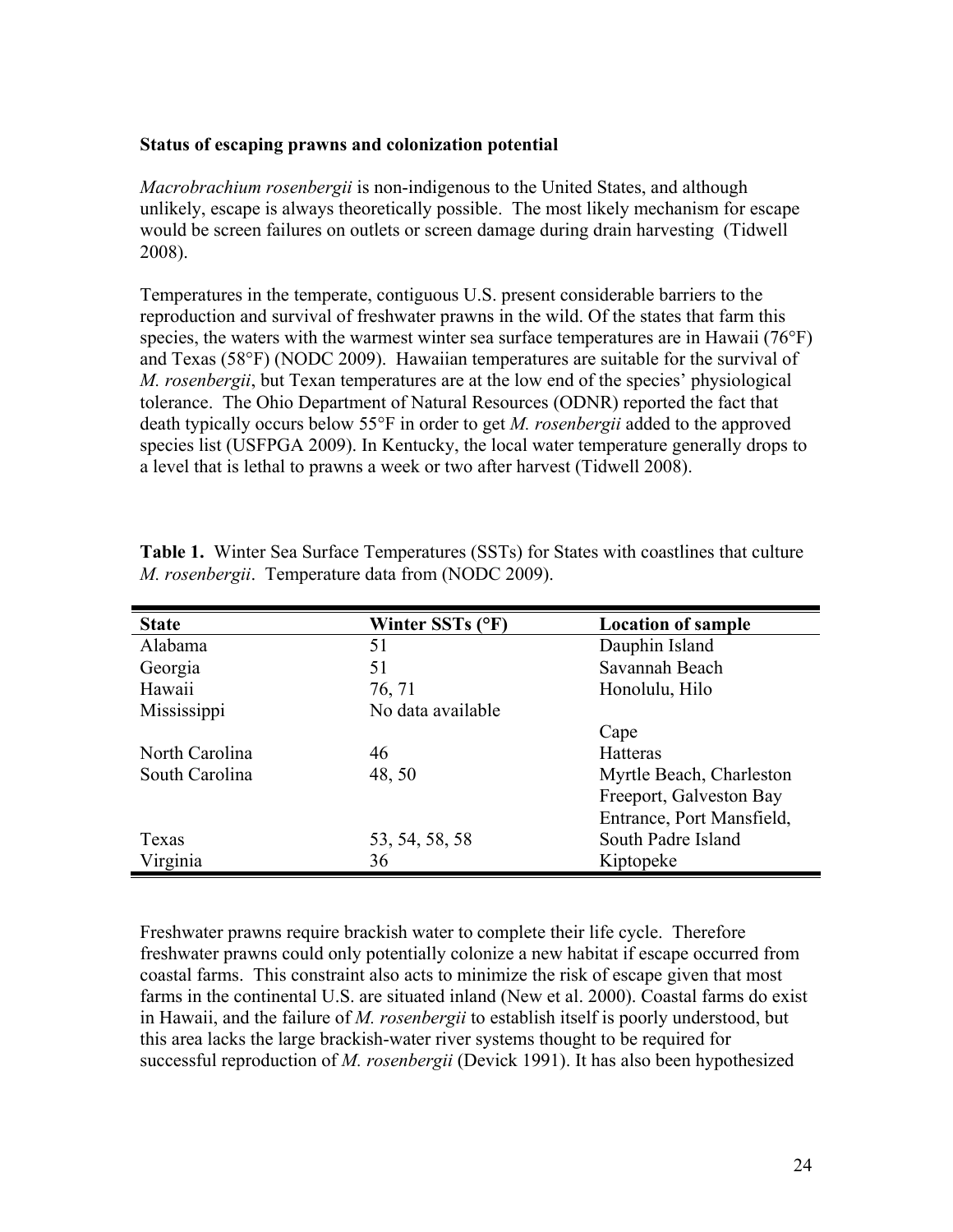that *M. rosenbergii* has trouble establishing itself in areas where *Macrobrachium lar*<sup>22</sup> is present (Atkinson 1973).

# **Evidence of spawning disruption, competition for limited resources with and stock status of potentially affected wild prawns**

Any potential effects on spawning disruption or competition between escaped prawns and native *Macrobrachium* species in the U.S. are unknown. There are six native species of *Macrobrachium* in the contiguous U.S.: *M. acanthurus, M. carcinus, M. faustinum, M. heterochirus, M. ohione,* and *M. olfersii* (Bowles et al. 2000) and two in Hawaii: *M. grandimanus* and *M. acherontium* (BM 2009). The majority of the contiguous U.S. species are distributed among the southern states of the Gulf Coastal Plain, Mexico and the Caribbean Islands; *M. ohione* can also be found in Arkansas, Oklahoma and Ohio. Successful hybridization crosses have produced viable offspring among different *Macrobrachium* species in the past (Malecha et al. *in press*), although *M. rosenbergii* is only known to have been crossed successfully with *M. malcomsonii* (San Koli 1982) (a species native to southern Asia).

No information currently exists to predict how escaped *M. rosenbergii* would interact with native congenerics. Therefore, effects of potential competition for limited resources between escaped freshwater prawns and native *Macrobrachium* species is also unknown.

Native *Macrobrachium* populations in the contiguous U.S. appear to be declining. Catch yields of *M. ohione* were almost 1,000 tons per year in the 1930s, but reduced to less than 2 tons per year by the early 1970s. Representatives of other *Macrobrachium* species have become difficult to find in recent years, despite there having been fisheries for them in the past. The main factors thought responsible for these declines are river impoundment and destruction of riverine habitats. Other factors may include water quality degradation, diminished stream flows, competition and predation from exotic species, and overharvesting (Bowles et al. 2000). No stock assessments could be found for these species, so current estimates of stock status are unknown. One website listed the conservation status of *M. ohione* as 'apparently secure' (NatureServe 2009b) but had no information on the other native *Macrobrachium* species.

No stock assessment information could be found for the native *Macrobrachium* species of Hawaii. Two websites listed *M. grandimanus* as either 'threatened' (ZipcodeZoo 2009) or 'vulnerable' (NatureServe 2009a). No information on the stock status or conservation status of *M. acherontium* could be found.

# **Synthesis**

 $\overline{a}$ 

There is only one documented incidence of *M. rosenbergii* escaping from captivity and the taxonomic identification of these specimens remains debatable. The physiological

 $^{22}$  This non-indigenous prawn species is now ubiquitous in Hawaii (Devick 1991).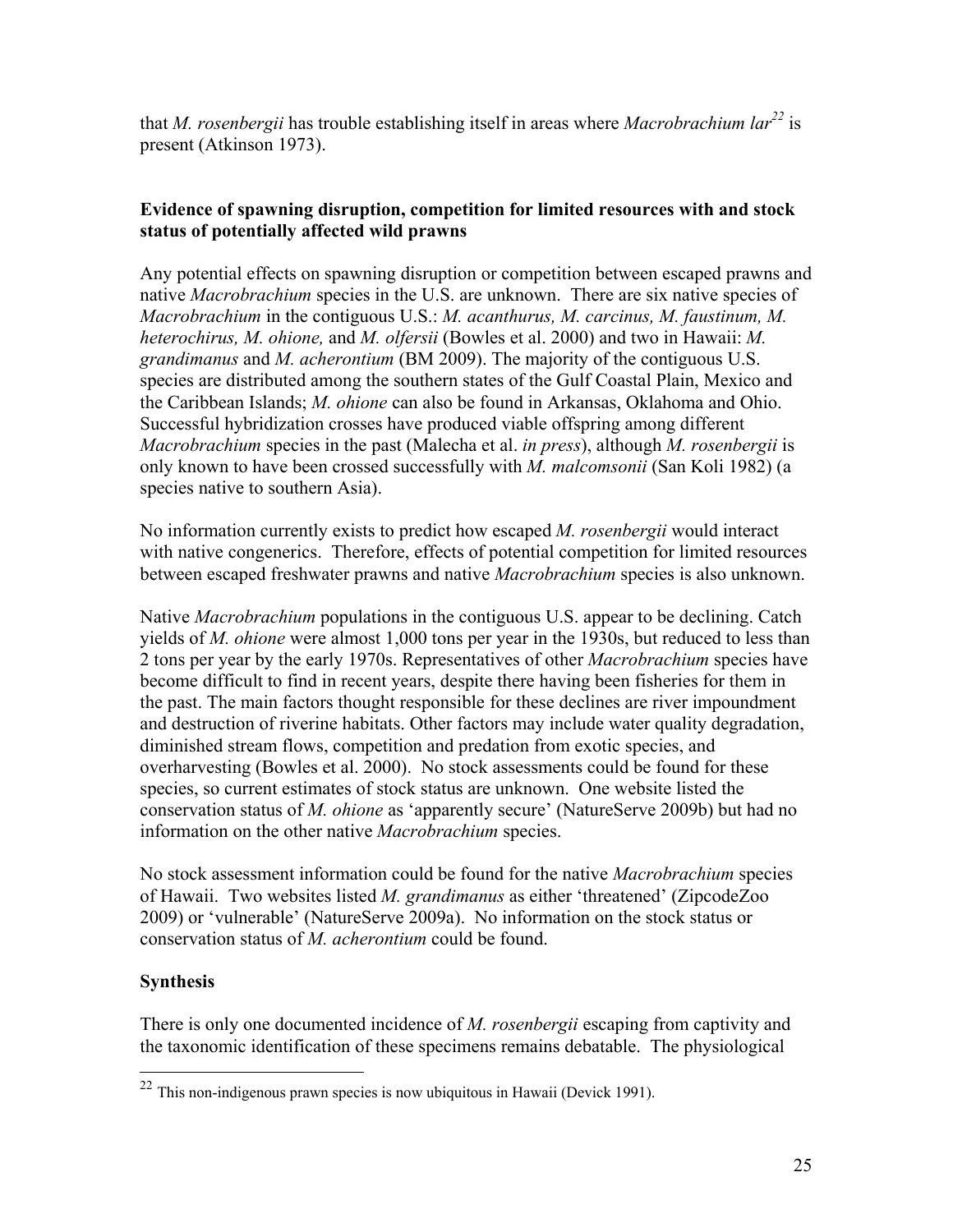characteristics of this tropical species would not allow for its survival should an escape occur in the contiguous U.S., partly due to lethally low winter temperatures and also the biological requirement of brackish water for reproduction. Purposeful introductions of *M. rosenbergii* in Hawaii, where conditions are more suited to its survival, have reportedly failed, so there is no evidence of self-sustaining stocks in U.S. waters. Should prawns escape, the effects of spawning disruption and competition with wild species are unknown, as is the stock status of potentially affected species. Overall, this leads to a **Low** risk of escapes to wild stocks.

# **Risk of Escaped Fish to Wild Stocks Rank:**

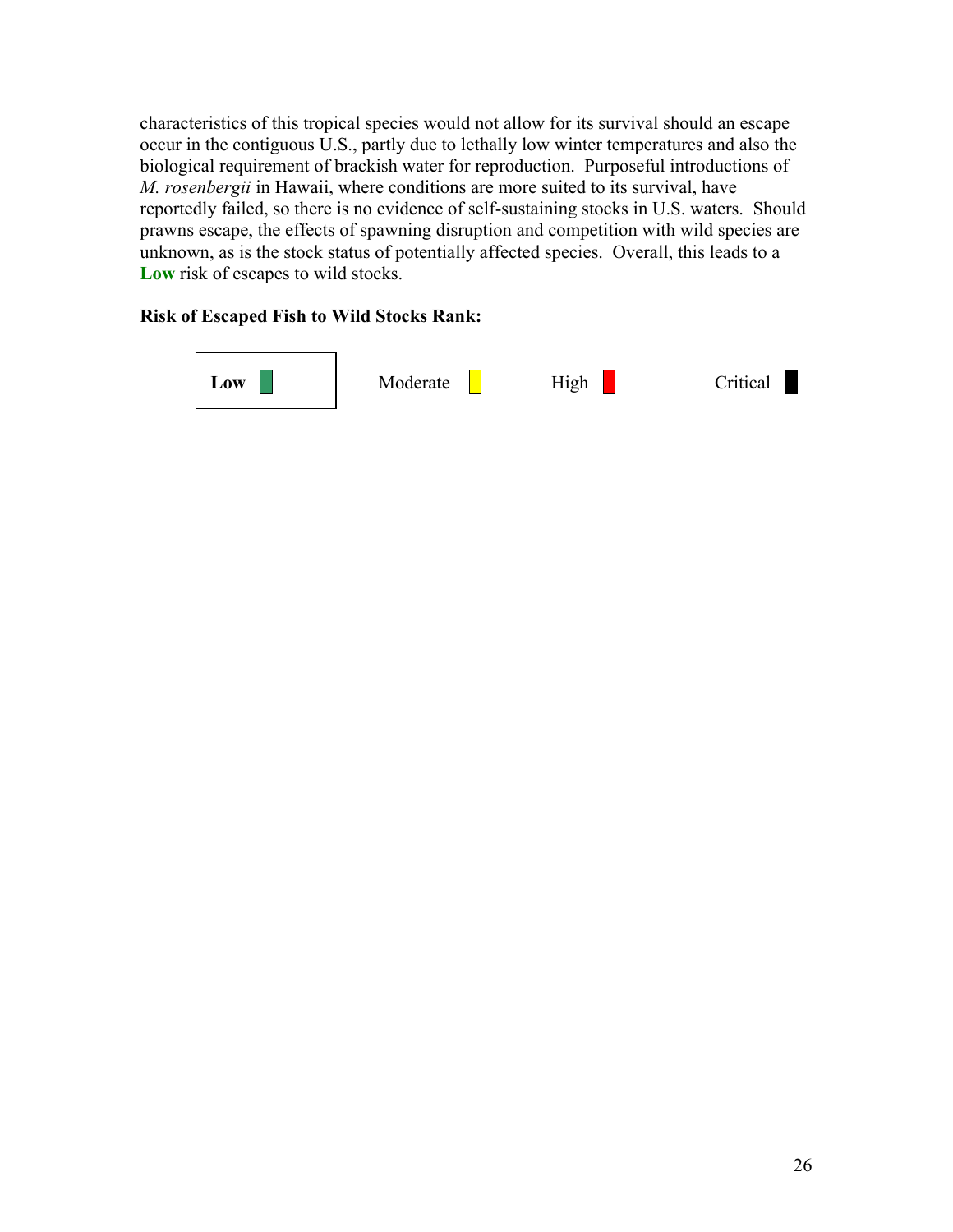# **Criterion 3: Risk of Disease and Parasite Transfer to Wild Stocks**

The risks for disease transfer between farmed animals and wild stocks is contingent on a number of factors: the potential for farming to amplify and retransmit disease to wild stocks, the likelihood of introducing pathogens to wild populations, management of biosafety risks and the susceptibility of wild stocks to infection.

| Table 2. Diseases affecting <i>Macrobrachium rosenbergii</i> (FAO 2009c). Note: IH refers |  |
|-------------------------------------------------------------------------------------------|--|
| to improved husbandry.                                                                    |  |

| <b>DISEASE</b>                                                                                              | <b>AGENT</b>                                                                                                                                                                                                                 | <b>TYPE</b>                                                                                                                                                   | <b>SYNDROME</b>                                                                                                                                       | <b>MEASURES</b>                                                                       |
|-------------------------------------------------------------------------------------------------------------|------------------------------------------------------------------------------------------------------------------------------------------------------------------------------------------------------------------------------|---------------------------------------------------------------------------------------------------------------------------------------------------------------|-------------------------------------------------------------------------------------------------------------------------------------------------------|---------------------------------------------------------------------------------------|
| MMV<br>(Macrobrachium<br>Muscle Virus)                                                                      | Parvo-like virus                                                                                                                                                                                                             | Virus                                                                                                                                                         | Infected tissue<br>becomes opaque,<br>with progressive<br>necrosis; affects<br><b>juveniles</b>                                                       | IΗ                                                                                    |
| WSBV (White spot<br>Syndrome<br>Baculovirus<br>BaculoVirus)                                                 |                                                                                                                                                                                                                              | Virus                                                                                                                                                         | White spots; affects<br>juveniles                                                                                                                     | ΙH                                                                                    |
| <b>Unnamed</b> viral<br>disease                                                                             | Nodavirus                                                                                                                                                                                                                    | Virus                                                                                                                                                         | Whitish tail; affects<br>larvae                                                                                                                       | ĪΗ                                                                                    |
| Black spot; brown<br>spot; shell disease                                                                    | Vibrio;<br>Pseudomonas:<br>Aeromonas                                                                                                                                                                                         | Bacteria                                                                                                                                                      | Melanised lesions;<br>affects all life<br>stages, but more<br>frequently observed<br>in juveniles & adults                                            | IH; oxolinic acid;<br>nifurpurinol                                                    |
| Bacterial necrosis                                                                                          | Pseudomonas;<br>Leucothrix                                                                                                                                                                                                   | <b>Bacteria</b>                                                                                                                                               | Similar to black spot<br>but only affects<br>larvae, especially<br>stages IV & V                                                                      | IH; nifurpurinol;<br>erythromycin;<br>penicillin-<br>streptomycin;<br>chloramphenicol |
| Luminescent larval<br>syndrome                                                                              | Vibrio harveyi                                                                                                                                                                                                               | Bacterium                                                                                                                                                     | Moribund & dead<br>larvae luminescent                                                                                                                 | TH:<br>chloramphenicol;<br>furazolidone                                               |
| White postlarval<br>disease                                                                                 | Rickettsia                                                                                                                                                                                                                   | Bacterium                                                                                                                                                     | White larvae.<br>especially stages IV<br>and V                                                                                                        | IH; oxytetracycline;<br>furazolidone; lime,<br>prior to stocking                      |
| Unnamed fungal<br>Lagenidium<br>Fungus<br>infection                                                         |                                                                                                                                                                                                                              | <b>Extensive mythelial</b><br>network visible<br>through exoskeleton<br>of larvae                                                                             | IH; trifluralin;<br>merthiolate                                                                                                                       |                                                                                       |
| Unnamed fungal<br>infection (often<br>Fusarium solani<br>Fungus<br>associated with IMN<br>- see below)      |                                                                                                                                                                                                                              | Secondary infection; TH<br>affects adults                                                                                                                     |                                                                                                                                                       |                                                                                       |
| Debaryomyces<br>Unnamed yeast<br>hansenii:<br>infections<br>Metschnikowia<br>bicuspidata                    |                                                                                                                                                                                                                              | Fungi                                                                                                                                                         | Yellowish, greyish or<br>bluish muscle<br>tissues in juveniles                                                                                        | IΗ                                                                                    |
| Protozoan<br>infestations                                                                                   | Zoothamnium;<br><b>External parasites</b><br>Epistylis; Vorticella;<br>that inhibit<br>Opercularia;<br>Protozoans<br>swimming, feeding<br>and moulting; affect<br>Vaginicola; Acineta;<br>all life stages<br>Podophyra; etc. |                                                                                                                                                               | IH; formalin;<br>merthiolate;<br>copper-based<br>algicides                                                                                            |                                                                                       |
| IMN (Idiopathic<br>Muscle Necrosis)                                                                         | [environmental<br>disease]                                                                                                                                                                                                   | Unknown                                                                                                                                                       | Whitish colour in<br>striated tissue of tail<br>and appendages;<br>when advanced,<br>necrotic areas may<br>become reddish;<br>affects all life stages | IΗ                                                                                    |
| MCD (Mid-Cycle<br>Disease)                                                                                  | <b>[undetermined</b><br>aetiology]                                                                                                                                                                                           | Lethargy; spiralling<br>swimming; reduced<br>feeding and growth;<br>Unknown<br>bluish-grey body<br>colour; affects<br>larvae, especially<br>stages VI and VII |                                                                                                                                                       | IH; hatchery<br>disinfection                                                          |
| EED (Exuvia<br>Entrapment<br>Disease), sometimes [undetermined<br>known as MDS<br>(Moult Death<br>Syndrome) | aetiology]                                                                                                                                                                                                                   | Unknown but<br>probably<br>multiple<br>causes,<br>including<br>nutritional<br>deficiency                                                                      | Localised<br>deformities; failure<br>to complete<br>moulting; affects<br>late larval stages;<br>also seen in<br>postlarvae, juveniles<br>& adults     | IH; dietary<br>enrichment                                                             |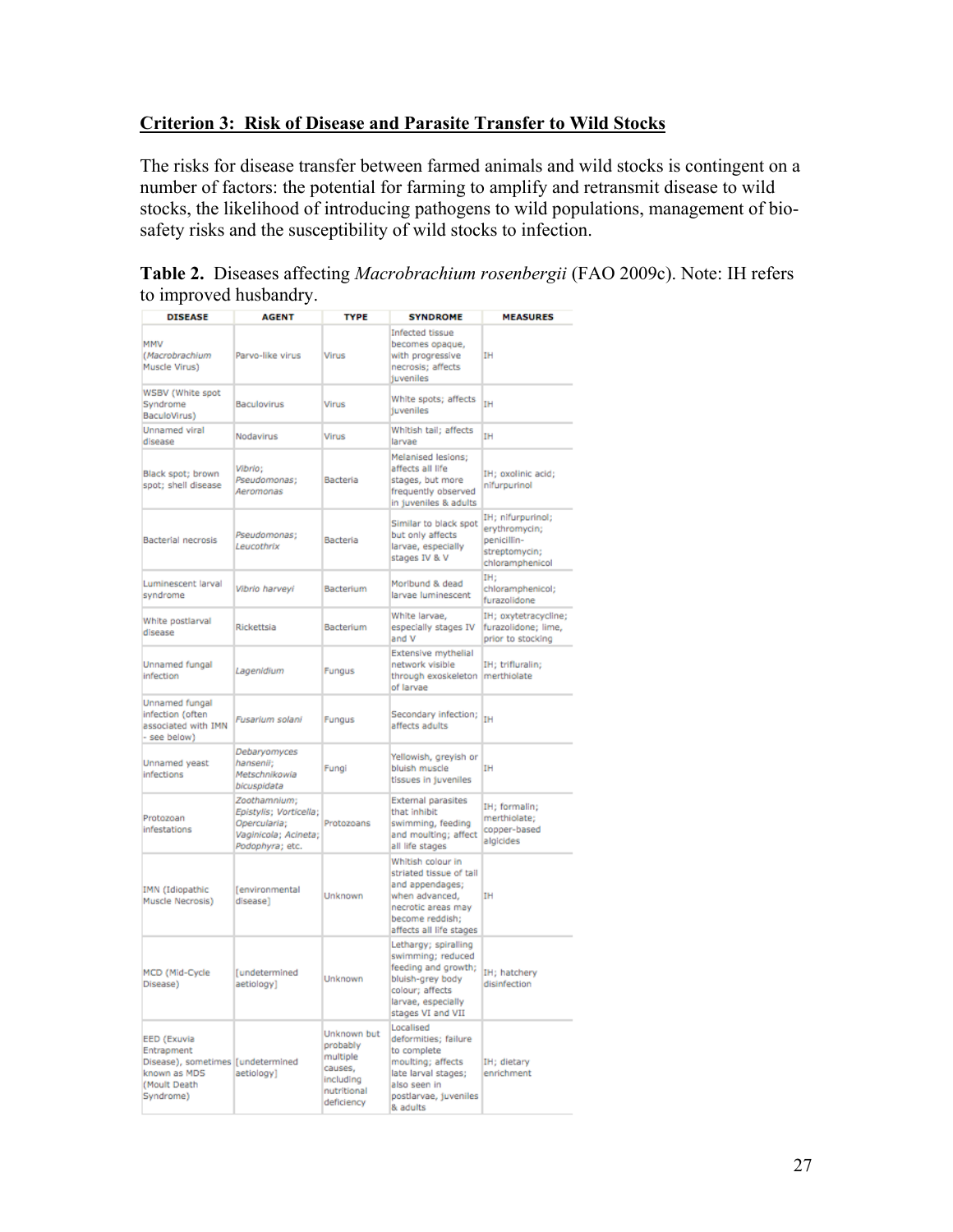No information is currently available showing evidence that *M. rosenbergii* has acted as a vector for any documented disease outbreak (New et al. 2000). However, there are always many unknowns with respect to disease transfer. For example, even if there are no conspecific populations present in local environments, some diseases affect multiple species or, in the case of viruses, can "jump" to new species via mutation.

#### **International diseases of freshwater prawns**

In recent years, the rapid expansion and intensification of culture practices globally have brought several diseases of infectious and noninfectious etiologies to the freshwater prawn farming industry (Saurabh and Sahoo 2008). Table 2 shows a list of all diseases that can affect *M. rosenbergii* during cultivation. In China, the world's largest producer of *M. rosenbergii* (www.fao.org), several diseases are now commonly found, including black gill disease, black spot disease, rotten tail disease, parasitic disease (*Ciliata* species) and milky-white body (muscle) disease (Weimin and Xianping 2002).

Although currently absent from U.S. farms, a newly discovered disease known as white tail disease (WTD) has been causing a devastating production loss in many countries, particularly in Asia (Saurabh and Sahoo 2008). This disease was first observed in 1992 and is caused by the *M. rosenbergii* nodavirus (*Mr*NV) and its associated extra small virus (XSV). The disease affects prawns such that they exhibit white, opaque muscle in the abdominal segments, generally accompanied by progressive reduction in feeding and swimming (Wang et al. 2008). White tail disease has recently been reported in the French West Indies (Arcier et al. 1999), China (Qian et al. 2003), India (Sahul Hameed et al. 2004, Shekhar et al. 2006), Thailand<sup>23</sup> (Yoganandhan et al. 2005) and Taiwan (Wang et al. 2008). Although nodaviruses have been found in insects and the larvae and juveniles of some marine fish (Wang et al. 2008), and several insects have demonstrated the ability to carry this specific nodavirus (Sudhakaran et al. 2008), no information could be found on retransmission of WTD from prawns to other crustaceans.

#### **Freshwater prawns and disease in the U.S.**

1

Despite the disease outbreaks in the freshwater prawn farming industry in foreign countries, there are no reports of any disease outbreak of concern in U.S. freshwater prawn farming (D'Abramo 2009). Some prawns may be afflicted with a shell disease caused by a facultative bacterium (D'Abramo 2009), clinically manifested by black spots on the outer shell (D'Abramo et al. 2003), but this is extremely rare, not lethal and usually associated with physical damage to the shell—eliminated by the shedding of the old shell and the production of a new uninfected shell (D'Abramo et al. 2003). When freshwater prawn ponds are drained, the water often goes out into pasture or into a receiving stream (Tidwell 2008). In theory, it is possible that, if a disease outbreak had occurred, it could be transmitted to animals inhabiting local waters. There is not

<sup>&</sup>lt;sup>23</sup> Although freshwater prawn farmers in Thailand cite the protozoan-induced black gill disease as the most common affliction (New et al. 2000, Schwantes et al. 2009).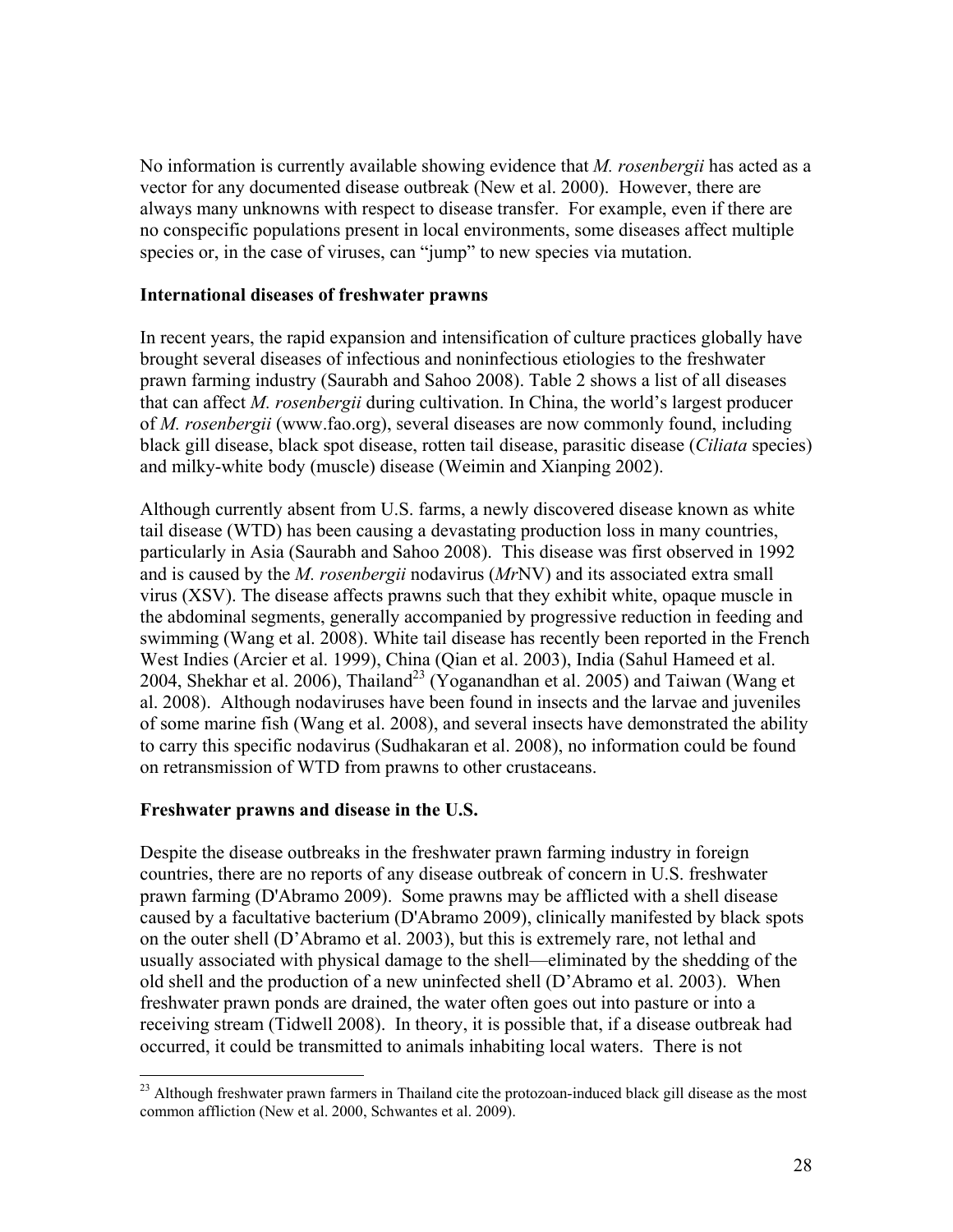currently any evidence of such occurrences.

## **Marine shrimp diseases and freshwater prawns**

Freshwater prawns do not suffer mortal effects from common marine shrimp diseases, although they may have the capacity to carry the responsible pathogens. The most serious pathogen affecting cultivated shrimp globally is White Spot Disease (WSD), caused by the White Spot Syndrome Virus (WSSV). The second most significant disease is Taura Syndrome Virus (TSV) (Bondad-Reantaso et al. 2005). When artificially infected with WSSV, *M. rosenbergii* repeatedly demonstrates zero mortality and is considered tolerant to the infection generally caused by this virus (Hameed et al. 2000). Similarly, when *M. rosenbergii* was challenged with TSV in an experiment by the University of Arizona, its performance indicated that it could retain or sequester the virus, but that the virus could not manifest an active (replicative) infection (DAFF 2009).

These tolerances to the two major marine shrimp diseases do not mean that freshwater prawns are immune to all diseases found in crustaceans, or that *M. rosenbergii* does not have the ability to transfer WSSV and TSV, however, no information could be found to support the latter.

In the U.S., there have been no studies assessing the susceptibility of native river shrimps (*Machrobrachium* spp.) to diseases of penaeid shrimps (Bowles et al. 2000), therefore it is unlikely that studies exist on their susceptibility to diseases of *M. rosenbergii*, seeing as there is no history of disease outbreaks in the U.S. freshwater prawn farming industry.

# **Risk of amplification and retransmission**

Freshwater prawn farming, like most aquaculture operations, raises animals at close to carrying capacity. As such, there is always the potential for pathogenic organisms to amplify in the presence of artificially dense (physically close, potentially compromised condition) host populations. However, due to the relatively low stocking densities compared to marine shrimp culture and the lack of any significant diseases found in U.S. freshwater prawn farming, for the purpose of this report we consider there to be no evidence of amplification or retransmission of disease or parasites to wild stocks. There is also no evidence of species introductions or novel pathogens to wild stocks.

#### **Inherent bio-safety of operations**

U.S. freshwater prawn farmers use various methods of dealing with effluent. These are discussed in depth in Criterion 4: Risk of Pollution and Habitat Effects. Due to the infrequent nature of pond effluent discharges (only upon harvest), the inherent bio-safety risks of freshwater prawn farming operations in the U.S. are deemed to be moderate.

# **Status of potentially affected wild shrimp**

As discussed earlier, the stock status of potentially affected native *Macrobrachium*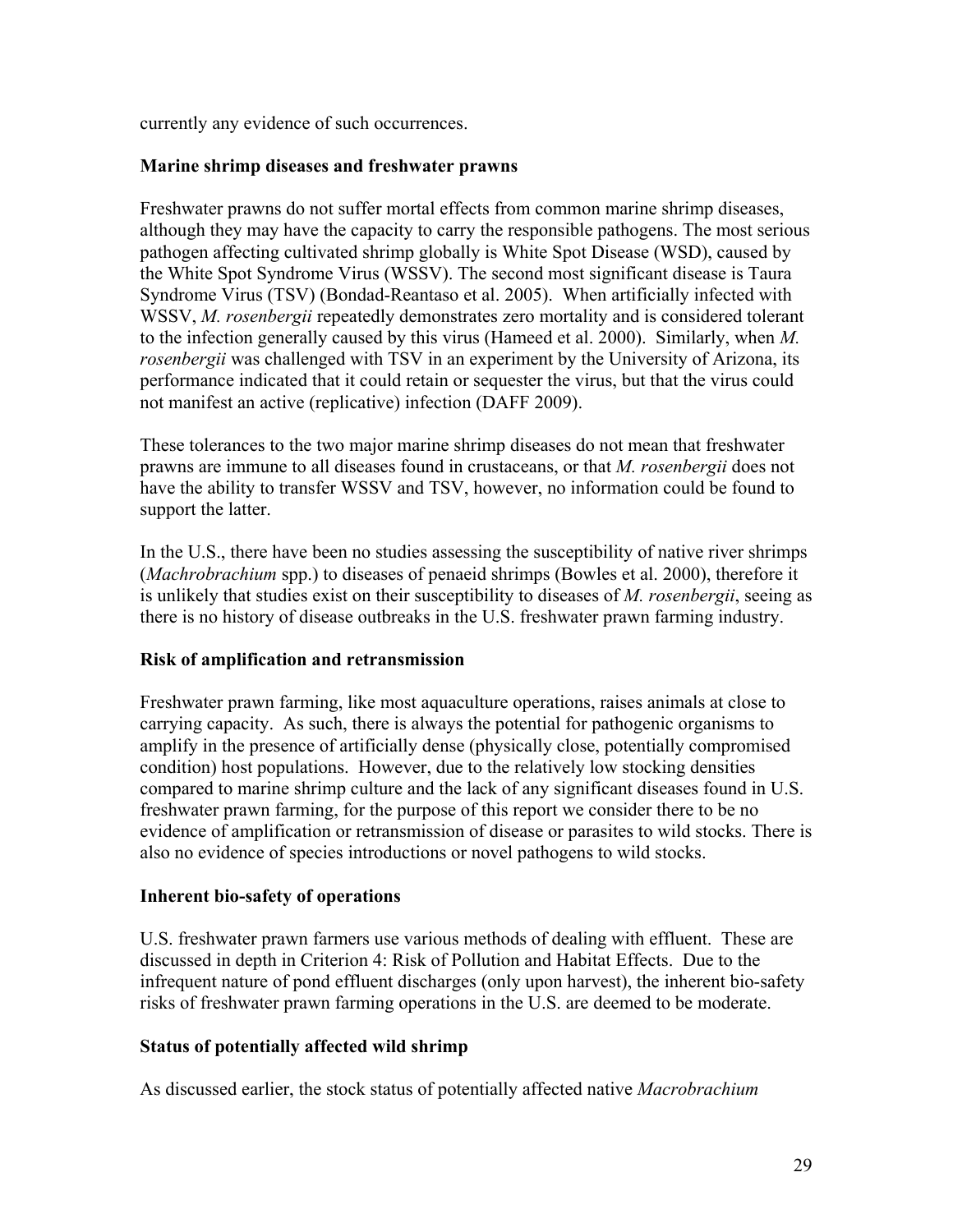species is considered 'unknown'.

# **Synthesis**

Due to the extremely clean record of freshwater prawn farming in the U.S. and the prawns' apparent hardiness when it comes to contracting disease, there is no evidence of amplification, retransmission, introduction or translocation of disease or parasites to wild stocks. The inherent bio-safety risks of U.S. operations are considered moderate due to the infrequency of pond draining. The stock status of native *Macrobrachium* species is unknown. Overall, this leads to a **Low** risk of disease transfer to wild stocks.

# **Risk of Disease Transfer to Wild Stocks Rank:**



# **Criterion 4: Risk of Pollution and Habitat Effects**

Freshwater prawn production has three stages: hatchery, nursery and grow-out (Dasgupta 2005). In this report, we focus primarily on grow-out, which is the lengthiest stage of production.

Freshwater prawn farms in the U.S. generally all use the same infrastructure for production (Malecha 2009a) with variable feed type, effluent management (D'Abramo 2009) and stocking densities (Dasgupta 2005). Prawn grow-out is generally conducted in inland earthen ponds that are more easily integrated into the existing landscape than marine shrimp farms due to the fact that they use only fresh water for rearing (New et al. 2000). Furthermore, the low densities used in freshwater shrimp farming mean that the effluent requires less treatment than many other forms of more intensive aquaculture.

# **Effluent water treatment**

There are various techniques employed by U.S. freshwater prawn farmers to manage pond effluent. In the contiguous U.S., farmers and state aquaculture specialists report draining ponds once a year at harvest along with one of the following effluent management techniques (Table 2):

- 1) Re-using all effluent via pumping into a reservoir/other pond and/or using it for irrigating crops
- 2) Draining into settling ponds/grass filtering fields prior to discharge into a receiving stream or reconstructed wetlands
- 3) Re-using some effluent and discharging the remainder into a receiving stream
- 4) Draining all effluent into a receiving stream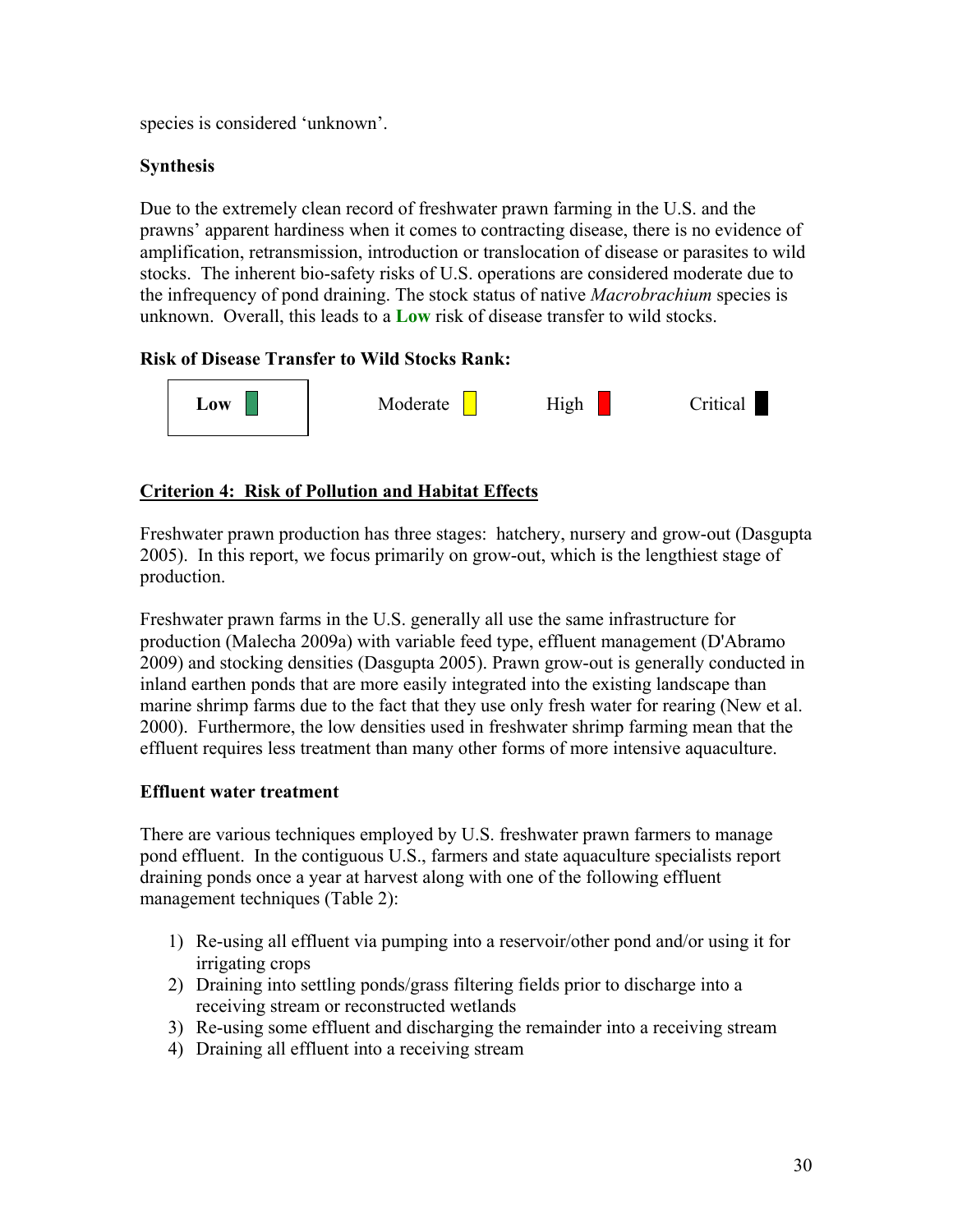Interviews conducted with state aquaculture specialists and freshwater prawn farmers suggest that an average of 60.75% of farms either re-use all effluent or treat effluent prior to discharging into a receiving stream via the use of settling ponds, grass filtering fields or reconstructed wetlands. In Hawaii, the largest producer of freshwater prawns by volume (Appendix II), production methods are different due to temperatures that allow farmers to harvest throughout the year. Ponds are drained much less frequently, roughly once every 3–4 years for general maintenance, but usually only if a drop in production is noticed. One farm reportedly went ten years without draining their ponds. There are three grow-out facilities in Hawaii, two of which drain effluent into reconstructed wetlands; the remaining farm re-uses all of their effluent to fill ponds for the agricultural crop taro (*Colocasia esculenta*) (Tamaru 2009).

**Table 3.** Estimated percentage of farms using different effluent management techniques—based on interviews with state aquaculture specialists and freshwater prawn farmers.

| <b>State</b>    | % of farms re-using all<br>effluent | % of farms reusing some<br>remainder into receiving<br>effluent and discharging<br>stream | settling ponds/grass filtering<br>% of farms discharging into<br>draining into reconstructed<br>fields prior to discharging<br>into a receiving stream or | % of farms discharging into<br>receiving stream/natural<br>wetland | Reference           | Full name, title, affiliation                                                                                                   |
|-----------------|-------------------------------------|-------------------------------------------------------------------------------------------|-----------------------------------------------------------------------------------------------------------------------------------------------------------|--------------------------------------------------------------------|---------------------|---------------------------------------------------------------------------------------------------------------------------------|
| <b>Arkansas</b> | 25                                  | 50                                                                                        |                                                                                                                                                           | 25                                                                 | (Selden<br>2009)    | George Selden, Aquaculture<br>Extension Specialist, University<br>of Arkansas                                                   |
| Hawaii          | 33                                  |                                                                                           | 67                                                                                                                                                        |                                                                    | (Tamaru<br>2009)    | Clyde Tamaru, Aquaculture<br>Extension Specialist, University<br>of Hawai'i                                                     |
| <b>Illinois</b> |                                     |                                                                                           | 100                                                                                                                                                       |                                                                    | (Hitchens<br>2009)  | Paul Hitchens, Aquaculture<br>Specialist, Southern Illinois<br>University                                                       |
| Indiana         |                                     | 25                                                                                        | 25                                                                                                                                                        | 50                                                                 | (Lang<br>2009)      | Randy Lang, State Hatchery<br>Supervisor, Indiana Department<br>of Natural Resources                                            |
| Kentucky        | 60                                  | 20                                                                                        | 10                                                                                                                                                        | 10                                                                 | (Caporelli<br>2009) | Angela Caporelli, Aquaculture<br>Coordinator and Marketing<br>Specialist, Kentucky Department<br>of Agriculture                 |
| Mississippi     | 75                                  |                                                                                           |                                                                                                                                                           | 25                                                                 | (Fratesi<br>2009)   | Dolores Fratesi, Owner of Lauren<br>Farms, Mississippi                                                                          |
| NC              |                                     | 40                                                                                        | 30                                                                                                                                                        | 30                                                                 | (Frinsko<br>2009)   | Mike Frinsko<br>Area Specialized Agent,<br>Agriculture - Aquaculture<br>NC Cooperative Extension, NC<br><b>State University</b> |
| Ohio            | 25                                  | 25                                                                                        | 25                                                                                                                                                        | 25                                                                 | (Tiu<br>2009)       | Laura Tiu, Aquaculture Specialist<br>Ohio Center for Aquaculture                                                                |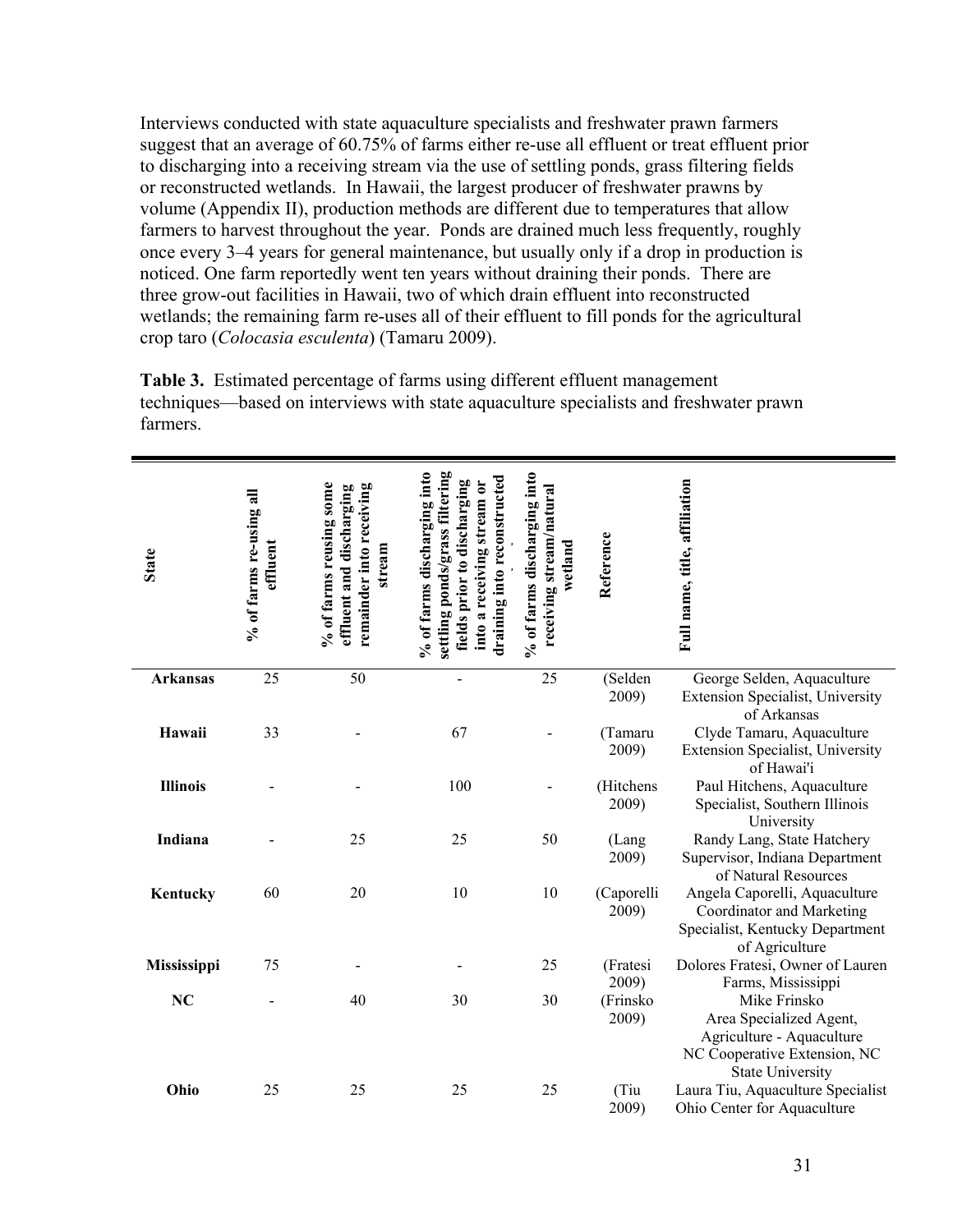|                              |                                                                |       |      |                              |                   | Research and Development, Ohio<br><b>State University</b>                              |
|------------------------------|----------------------------------------------------------------|-------|------|------------------------------|-------------------|----------------------------------------------------------------------------------------|
| South                        | No data                                                        |       |      |                              | (Gusman           | Kelcey Gusman                                                                          |
| Carolina<br><b>Tennessee</b> | due to<br>small<br>number<br>of farms<br>(4)<br>N <sub>0</sub> |       |      |                              | 2009)             |                                                                                        |
|                              | estimates<br>available                                         |       |      |                              |                   |                                                                                        |
| <b>Texas</b>                 | 87.5                                                           | 12.5  |      | $\qquad \qquad \blacksquare$ | (Upstrom<br>2009) | Craig Upstrom, President,<br>Aquaculture of Texas Inc                                  |
| Virginia                     | 40                                                             | 25    | 5    | 30                           | (Nerrie<br>2009)  | Brian Nerrie, Extension<br>Specialist-Aquaculture, Virginia<br><b>State University</b> |
| <b>National</b><br>average   | 34.55                                                          | 19.75 | 26.2 | 19.5                         |                   |                                                                                        |

Other than draining, there are few other ways in which pond water can be released. One management technique, used by smaller farms experiencing trouble with elevated pond pH, is to 'flush' the top 12 inches of water out of the pond: this technique is not practical in larger ponds (D'Abramo et al. 2003). An alternative and preferable technique for amending elevated pH is to add an EPA approved dye to the water to reduce light penetration. This decreases algal growth, which removes carbon dioxide from the water and increases pond pH (D'Abramo et al. *in press*). Another commonly used method of lowering the pH of ponds is to add sugar, a pure carbohydrate that breaks down rapidly to carbon dioxide and carbonic acid, thus lowering the pH (Tidwell 2009). Chemical use in freshwater prawn farming, including the use of dyes, will be discussed in further detail in Criterion 5.

Effluent water treatment in freshwater prawn farming is considered moderately strong, although there remains room for improvement. The freshwater and low-density nature of freshwater prawn culture means that two of the main concerns normally associated with effluent discharge from aquaculture operations are either eliminated or minimized: land salinization is not a concern, and effluent does not tend to contain concentrated nutrients or large amounts of total suspended solids because of the low stocking densities, and little feeding and/or the use of settling ponds. The fact that an estimated 16% of farms currently discharge pond waters directly into natural receiving streams is a consideration for industry improvement.

# **Local and regional effluent effects**

The U.S. imposes strict regulations on effluent management of the aquaculture industry via the Clean Water Act, enforced by National Pollutant Discharge Elimination System (NPDES), a program of the Environmental Protection Agency (EPA) that regulates Concentrated Aquatic Animal Production (CAAP) facilities. However, these regulations only apply to operations producing more than 100,000 lbs per year and/or discharging for more than 30 days of the year. The rationale behind this ruling is a) that facilities below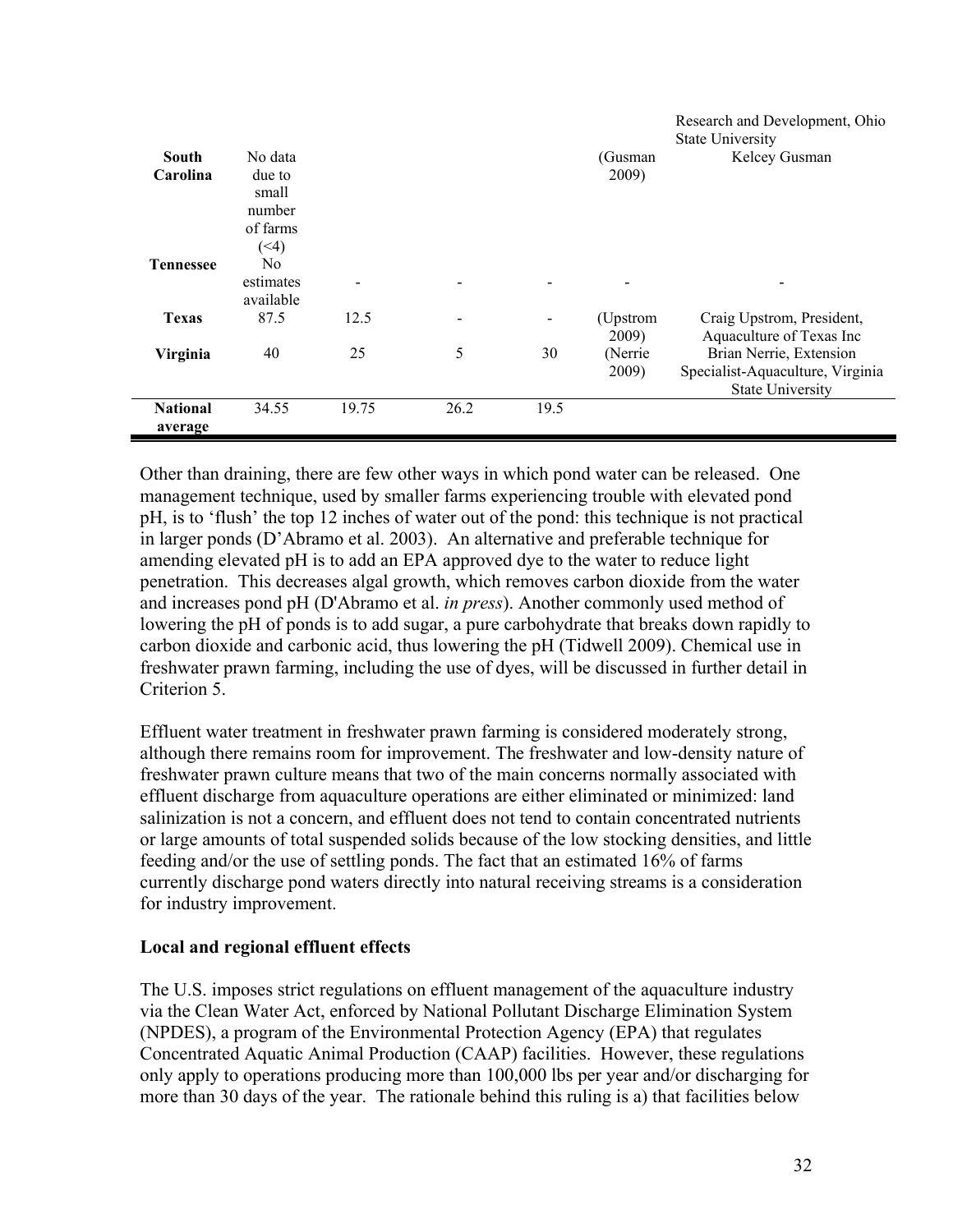this threshold would be expected to experience significant adverse economic impacts if required to comply with proposed limitations, and b) because facilities below this threshold generate minimal pollutant discharges and/or available pollutant control technologies will reduce pollutant loadings from these operations only minimally. Most pond systems do not require permits because they generally discharge fewer than 30 days per year and are therefore not CAAP facilities, unless specially designated by the NPDES director (EPA 2009b).

All U.S. freshwater prawn farms produce less than 100,000 lbs per year and are therefore not considered CAAP facilities, so do not require discharge permits. The largest known freshwater prawn producer in the contiguous U.S. is the American Prawn Cooperative, made up of six farms, and their average annual production is less than 26,000 lbs per year (Parker 2009). Although federal regulations on effluents do not apply to freshwater prawn farms in the U.S., this is only due to their minimal pollutant discharges and no information could be found (e.g., academic reports, compliance breaches) to suggest that producers are not in compliance with laws governing large-scale aquaculture. Similarly, we could find no evidence tying any regional scale effects (e.g., algal blooms, etc.) to freshwater prawn farms. Further research could be conducted to examine local effluent effects by testing for evidence of shifts in benthic communities, changes in signature species or modified redox potentials in receiving streams. However, the apparently benign aspects of farming of *M. rosenbergii* have led to its inclusion in government policies and programs aimed at promoting sustainable rural development (New et al. 2000).

Although likely benign, due to the lack of research, local and regional effluent effects are considered 'unknown'.

# **Sensitivity of habitat and extent of operations**

Site selection is probably the most important factor influencing the sustainability of aquaculture (New et al. 2000). Freshwater farm effluent discharge, while infrequent and generally well treated, has unknown impacts on receiving streams. However, most other aspects of prawn aquaculture should cause minimal harm. In conversations with various states' Departments of Agriculture, university extension agents and prawn farmers, farms are known to be sited on land already designated as agricultural and are never situated on wetlands due to federal protection. In Hawaii, prawn farms are considered artificial wetland and are desired by the U.S. Fish and Wildlife Service to attract rare bird species (Malecha 2009b). According to our criteria, agricultural land is considered of 'low' ecological sensitivity.

# **Extent of operations and resulting habitat impacts**

As previously mentioned, freshwater prawns cannot be stocked at the high densities found in marine shrimp operations due to their territorial nature (Tidwell et al. 2004). Most farmers stock semi-intensively with 15,000–18,000 individuals per acre, as opposed to intensive stocking of more than 18,000 individuals per acre, and ponds are small,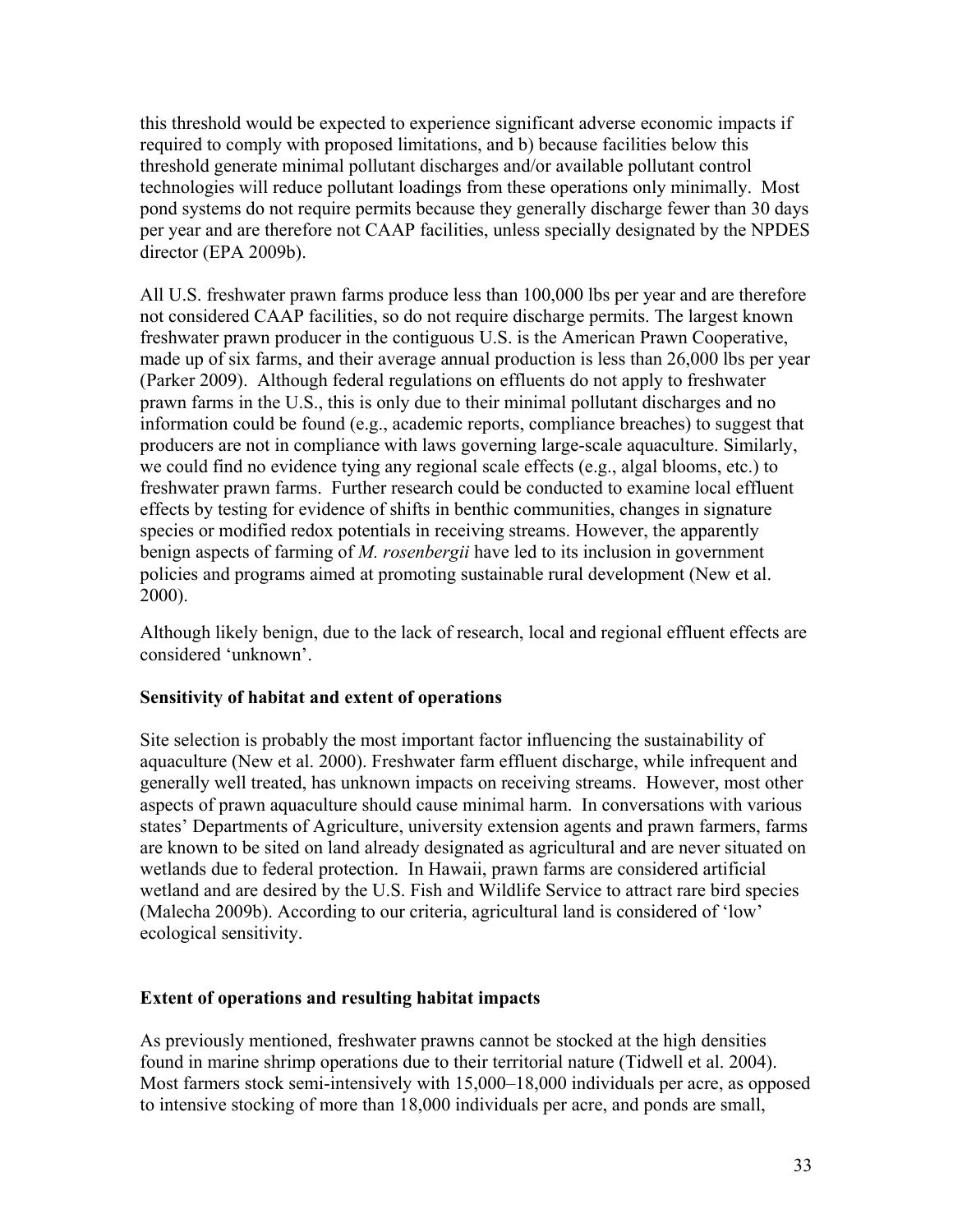usually no more than two acres (Dasgupta 2005). The low stocking densities combined with the small size of ponds and the small scale of the industry leads us to consider the resulting habitat impacts from the extent of operations to be low.

# **Synthesis**

<u>.</u>

Inland site locations on agricultural land combined with the minimal effluents associated with current prawn farming practices and the unknown nature of their effects on local and regional habitats results in a pollution and habitat effect ranking of **Low**.

# **Risk of Pollution and Habitat Effects Rank:**



# **Criterion 5: Effectiveness of management**<sup>24</sup>

# **Federal, state and local regulations**

The U.S. aquaculture industry is regulated by federal, state and local laws. Responsibility for enforcing environmental laws and regulations is divided among headquarters offices of the Environmental Protection Agency (EPA), EPA regional offices, and state and local agencies. The EPA is responsible for enforcing federal laws such as the Clean Water Act, which authorizes the National Pollutant Discharge Elimination System (NPDES) permit program that controls water pollution by regulating point sources discharging pollutants into federal waters; NPDES permit programs are usually administered by authorized states (EPA 2009a). States are also responsible for issuing permits to farmers who intend to grow *M. rosenbergii* (Table 3).

Federal effluent regulations do not apply to freshwater prawn farming (these regulations are discussed in detail in Criterion 4: Risk of Pollution and Habitat Effects). However, other aspects of freshwater prawn culture are more stringently regulated (discussed below). For the purposes of this report, we consider the laws applied to freshwater prawn farming operations in the U.S. to be appropriate and effective.

 $24$  Parts of this section have been taken directly from (Galitzine et al. 2009)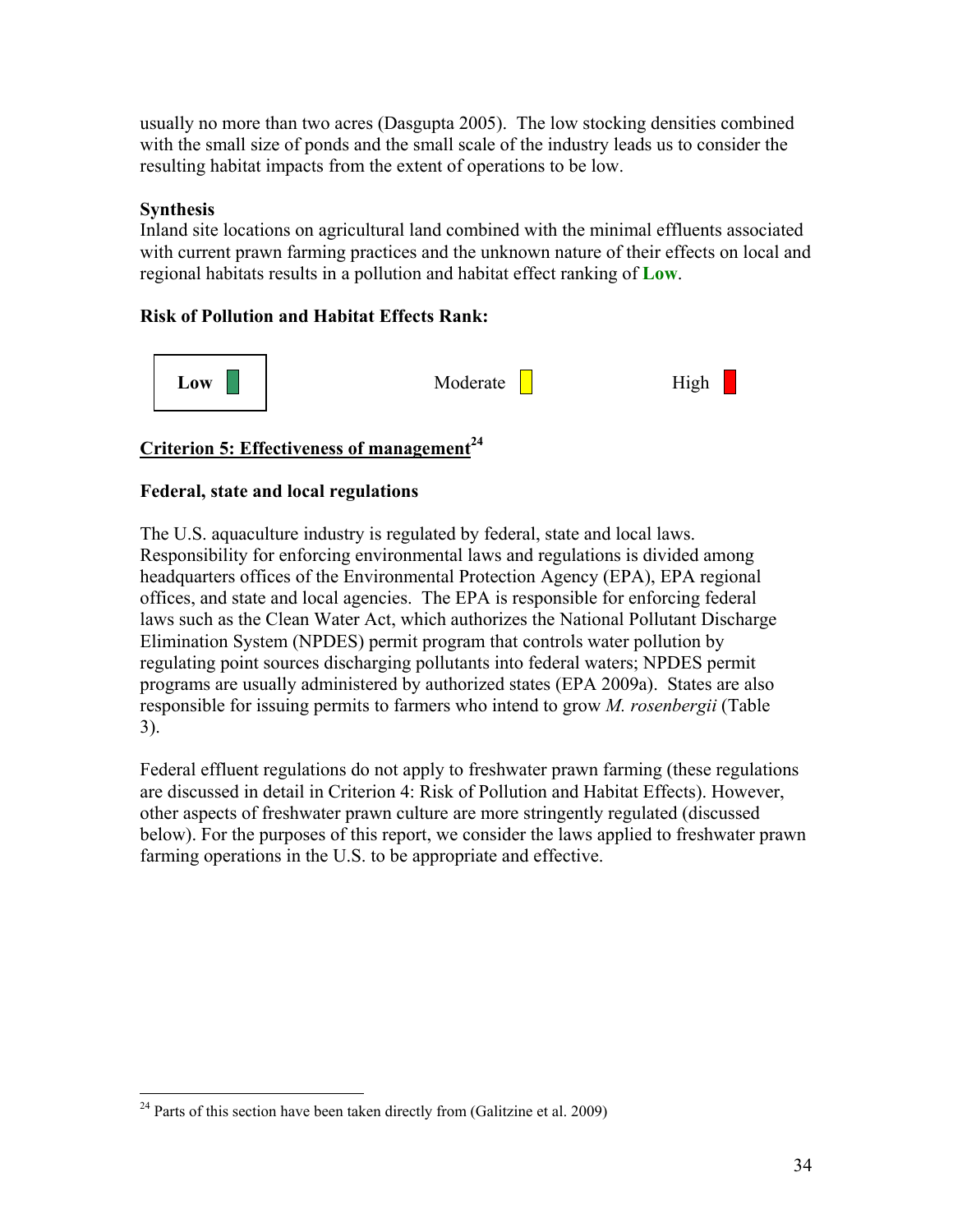**Table 4**. State-level information regarding permits for the commercial cultivation of freshwater prawns in the U.S.

| <b>State</b>          | <b>Permit information</b>                                                                                                                                                                                                                                                                                                                                                                                                                                                        |
|-----------------------|----------------------------------------------------------------------------------------------------------------------------------------------------------------------------------------------------------------------------------------------------------------------------------------------------------------------------------------------------------------------------------------------------------------------------------------------------------------------------------|
| <b>Arkansas</b>       | Permit required, obtained from Arkansas Game and Fish Commission (Selden<br>2009)                                                                                                                                                                                                                                                                                                                                                                                                |
| Hawaii                |                                                                                                                                                                                                                                                                                                                                                                                                                                                                                  |
|                       | Permit required. All aquaculturists need to contact the State Department of<br>Agriculture Plant Quarantine (PQ) Invertebrate & Aquatic Biota Specialist to<br>arrange an inspection before acquiring postlarvae and commencing<br>production operations. An Intra-state Live Movement Permit from PQ is also<br>required prior to purchasing and transfer of any postlarvae from any approved<br>supplier in Hawaii. This permit must be shown to the supplier before transfer, |
|                       | as both supplier and purchaser can be held responsible for unauthorized live<br>seedstock transfer (Tamaru 2009)                                                                                                                                                                                                                                                                                                                                                                 |
| <b>Illinois</b>       | Permit required, obtained from Illinois Department of Natural Resources<br>(Hitchens 2009)                                                                                                                                                                                                                                                                                                                                                                                       |
| Indiana               | No permit required (Lang 2009)                                                                                                                                                                                                                                                                                                                                                                                                                                                   |
| Kentucky              | Permit required, obtained from Kentucky Department of Fish and Game<br>Resources (Caporelli 2009)                                                                                                                                                                                                                                                                                                                                                                                |
| <b>Mississippi</b>    | Permit required, obtained from Mississippi Department of Agriculture<br>(Robertson 2009)                                                                                                                                                                                                                                                                                                                                                                                         |
| <b>North Carolina</b> | Permit required, obtained from the North Carolina Wildlife Resources<br>Commission (Parker 2009)                                                                                                                                                                                                                                                                                                                                                                                 |
| Ohio                  | Permit required, obtained from Ohio Department of Natural Resources (Tiu<br>2009)                                                                                                                                                                                                                                                                                                                                                                                                |
| <b>South Carolina</b> | No information obtained                                                                                                                                                                                                                                                                                                                                                                                                                                                          |
| <b>Tennessee</b>      | Permit required, obtained from Tennessee Wildlife Resources Agency<br>(USFPGA 2009)                                                                                                                                                                                                                                                                                                                                                                                              |
| <b>Texas</b>          | Permits required, obtained from Texas Commission on Environmental<br>Quality, Texas Department of Agriculture, and Texas Department of Fish and<br>Wildlife, Texas Sales and Use Permit (Upstrom 2009)                                                                                                                                                                                                                                                                           |
| Virginia              | No permit required (Nerrie 2009)                                                                                                                                                                                                                                                                                                                                                                                                                                                 |

#### **Licensing as a control measure**

#### *Siting and number of ponds in an area*

Siting regulations that normally govern the construction of aquaculture facilities in the contiguous U.S. do not apply to freshwater prawn farms. These regulations are controlled by the Army Corps of Engineers (ACE) and regulate Section 404 of the Clean Water Act, which governs the discharge of dredged or fill material into the nation's waters and establishes requirements that must be met before the ACE can issue permits to private parties and governmental agencies for construction in wetlands, streams, rivers and other aquatic habitats. Section 404 does not apply to freshwater prawn farms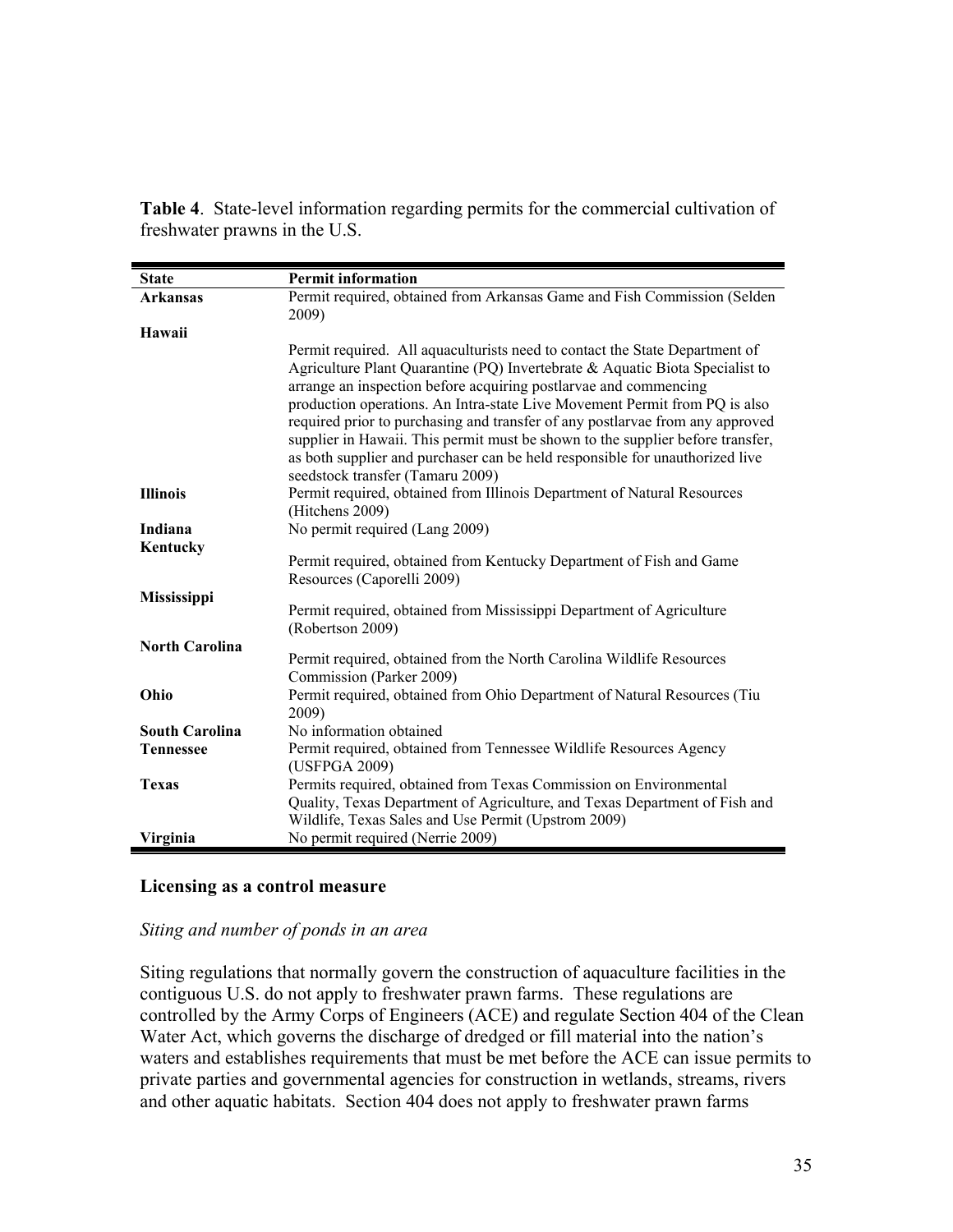because it does not prohibit or regulate the discharge of dredge or fill material for the construction of farm or stock ponds (EPA 2009c) and the main focus of the rule is to protect tributaries to navigable waters, interstate wetlands, wetlands that could affect interstate or foreign commerce and wetlands adjacent to other waters of the United States (USFW 2009). Freshwater prawn farms are not built on wetlands: all state aquaculture specialists, university extension agents and prawn farmers interviewed stated that ponds are constructed on agricultural land. In Hawaii, different rules apply and construction of prawn farms is subject to stricter regulations (Appendix III).

# *Size of ponds*

The constraints of the industry appear dictate the small size of ponds, making regulations for pond size control unnecessary. Prawn ponds are typically no more than two acres (Dasgupta 2005), most likely due to the economic restrictions facing the industry. Based on our interviews, few states knew of any specific language to regulate the size of ponds: For example, Illinois has no regulations on construction of ponds as long as they are smaller than 5 acres; as a result, all farmers opted to keep their ponds below this threshold (Hitchens 2009).

# *Stocking densities*

Stocking densities of prawn ponds are dictated by the animals themselves. As mentioned earlier, prawn ponds cannot be stocked above a certain density due to their territorial and cannibalistic nature, therefore there is no need to regulate pond stocking densities. Most extensive prawn farms are stocked at densities ranging from 8,000 to 10,000 individuals per acre, while semi-intensive stocking densities range from 15,000 to 18,000 individuals per acre. A few producers practice intensive stocking with more than 18,000 individuals per acre (Dasgupta 2005).

# **Better Management Practices (BMPs)**

Not every state has its own BMP manual, but producers in states without one claimed to use those produced by either 1) the MS State University Aquaculture Extension Service<sup>25</sup>, 2) KY University<sup>26</sup>, or 3) Louis D'Abramo<sup>27</sup>. There are also manuals on freshwater prawn culture available to farmers written by research institutions such as the Southern Regional Aquaculture Centre and the Food and Agriculture Organization of the UN (FAO). The fact that U.S. prawn farmers have had no notable escape, disease or pollution problems to date suggests that these BMPs are effective.

#### **Disease prevention**

 $\overline{a}$ 

 $25$  Provided on the MS State University Extension Service website but actually a publication of the Southern Regional Aquaculture Center (D'Abramo et al. 2006).

<sup>26 (</sup>KSU 2009)

<sup>27 (</sup>D'Abramo et al. *in press*)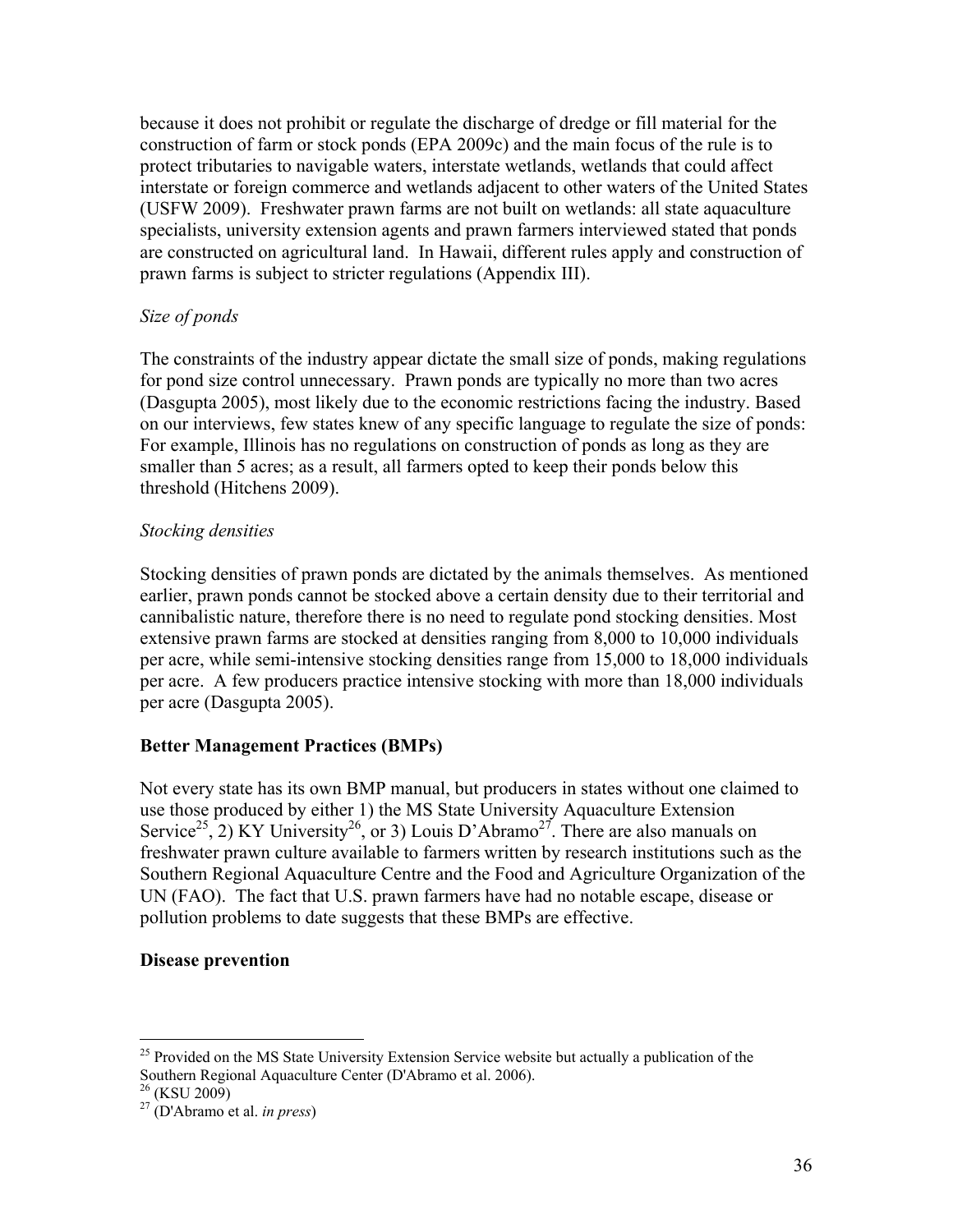Due to the absence of disease in the freshwater prawn farming industry in the U.S. (and perhaps also the scale of the industry), state governments have not invested in the development of contingency plans for disease outbreak. However, several states (Hawaii and North Carolina) do have measures in place or are currently developing them.

Hawaii, the largest producer of freshwater prawns on a state-by-state basis, has a detailed health plan for preventing and treating disease outbreaks. Other states are either developing such plans or follow BMPs to prevent the incidence of disease. In Hawaii, prevention and control of diseases in aquaculture falls under the supervision of the state aquatic veterinarian (currently Dr. Allen Riggs). There is a hierarchy of actions that will be initiated upon notification of a disease case, largely dependent on the nature of the disease, e.g., the World Organization for Animal Health (OIE) listing. Education is used as a disease prevention tool in Hawaii: the State Aquaculture Development Program works closely with the University of Hawai'i to hold workshops providing handouts on prevention methods (Tamaru 2009). North Carolina is required to have an aquatic animal health plan that covers emergency protocols should a disease outbreak occur, but they have not yet finalized their plan (Parker 2009). No other states have formalized plans, although an interview with an aquaculture specialist from South Illinois University mentioned the preventative practice of sourcing water from wells to minimize the risk of disease entering the ponds from an outside source (Hitchens 2009).

The absence of disease outbreaks on freshwater prawn farms in an industry that has been active since the 1960s suggests that preventative measures are currently effective and becoming even more so with the development of individual state contingency plans.

# **Chemical use**

As discussed below, chemical use is generally low in the U.S. freshwater prawn farming industry. The chemicals needed typically include agricultural lime, pond fertilizers and rotenone (Dasgupta 2005).

# *Agricultural lime28*

 $\overline{a}$ 

The use of agricultural lime is common in freshwater prawn farming. Liming ponds has three important benefits for prawn farming: it enhances fertilization, prevents wide swings in pH and adds calcium and magnesium to the water, both important nutrients for animal physiology (Wurts and Masser 2004). To correct insufficiently alkaline pond water, agricultural limestone is applied to the dry pond bottom or over the surface of the water to increase total alkalinity to 50 parts per million (Durborow 2002). This alkalinity increases the buffering capacity of the pond water and helps prevent elevated pH, which can kill prawns at values above 9.5 (Durborow 2002). No environmental problems have

 $2<sup>28</sup>$  Lime is a general term used for various forms of a basic chemical produced from calcium carbonate rocks such as limestone (CaCO<sub>3</sub>) and dolomite (CaCO<sub>3</sub><sup>\*</sup>MgCO<sub>3</sub>). More specifically, "quicklime" is calcium oxide (CaO) or calcium-magnesium oxide (Ca\*MgO). Agricultural lime is generally made from pulverized limestone or chalk. The active ingredient is calcium carbonate but it may include calcium oxide, magnesium oxide and magnesium carbonate (http://en.wikipedia.org/wiki/Agricultural\_lime).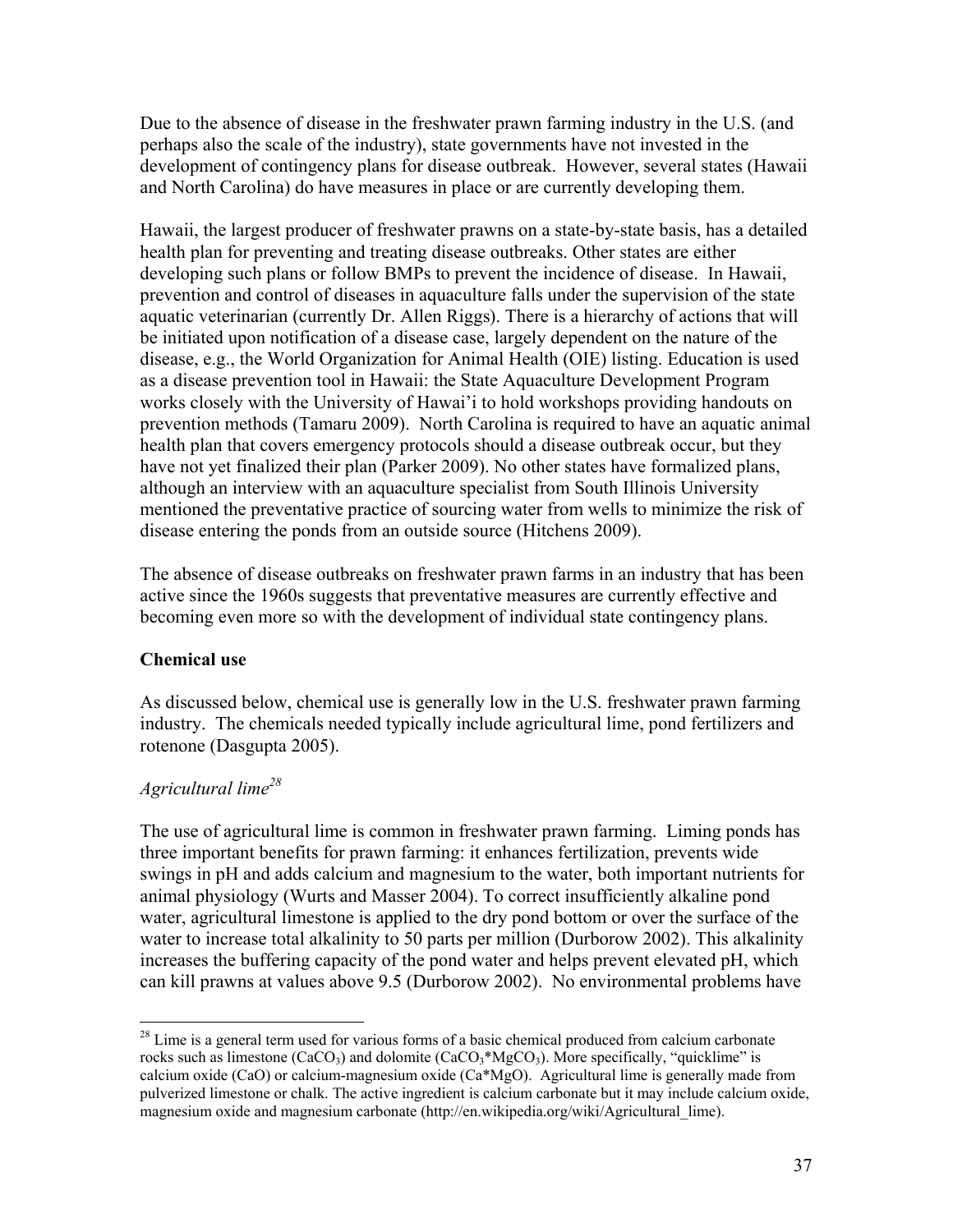been reported from the use of liming materials, and there are no food safety concerns regarding liming and inorganic fertilizers (Boyd and Massaut 1999).

# *Pond fertilizers*

Ponds are generally organically fertilized prior to and after initial stocking. Approximately 3.5–4 weeks before pond stocking, it is recommended that ponds be fertilized by adding roughly 200 lbs of materials such as gluten pellets, soybean meal or cottonseed meal per acre. Three to four days after this initial fertilization, organic fertilizer applications should be continued at a rate of 15 lb/acre every other day until stocking. Inorganic fertilizers should be added to the pond to initiate a microalgal bloom, which prevents nuisance weeds from growing on the pond bottom that can interfere with the efficiency of drain harvesting (D'Abramo et al. *in press*).

After stocking, pelleted feeds can be added in relatively small amounts to fertilize ponds and stimulate natural productivity. The prawns directly ingest little of this supplemental feed, preferring to consume natural foods such as insects and worms until they become limited.

# *Rotenone*

Prawn juveniles are generally 1–2 inches long when stocked and are vulnerable to fish predation. To alleviate this problem, the pesticide rotenone is widely used to eradicate wild fish (known as trash fish) before a pond is stocked. Rotenone interferes with respiration and is toxic to fish at concentrations of  $1/3$  gallon per acre-foot<sup>29</sup> (Durborow 2002). Rotenone is quickly degraded by sunlight and breaks down rapidly in water, with a half-life of 5–6 days in spring sunlight, 2–3 days in summer sunlight and 1–3 days in water (Extoxnet 1996). Although slightly dangerous to human health, rotenone is considered non-synthetic and the United States Department of Agriculture's National Organic Program allows its use (NOP 2009). Many farmers source water to fill ponds from wells to exclude unwanted fish (Hitchens 2009).

# *Herbicides*

 $\overline{a}$ 

Herbicides are effective at reducing the pH of ponds: these compounds inhibit algal growth and thus the associated sequestration of carbon dioxide. However, BMP recommendations do not endorse the use of herbicides. If a farmer is experiencing trouble with rising pH due to excess algal growth, an approved dye can be applied to tint the water and inhibit the growth of filamentous algae and submerged aquatic vegetation (D'Abramo et al. *in press*). Aquashade is an example of a suitable dye (Caporelli 2009), made from erioglaucine (Acid Blue 9 or FD&C Blue No. 1) and tartrazine (Acid Yellow 23 or FD&C Yellow No. 5), both of which are approved for use in aquaculture by the EPA (EPA 2009a). However, dye is not always necessary. Another commonly used method of lowering the pH of ponds is to add sugar to the water, a pure form of carbohydrate that breaks down rapidly to carbon dioxide and carbonic acid, thus lowering

<sup>&</sup>lt;sup>29</sup> Acre-foot = volume of one acre of surface area to a depth of one foot  $(43,560 \text{ cubic feet})$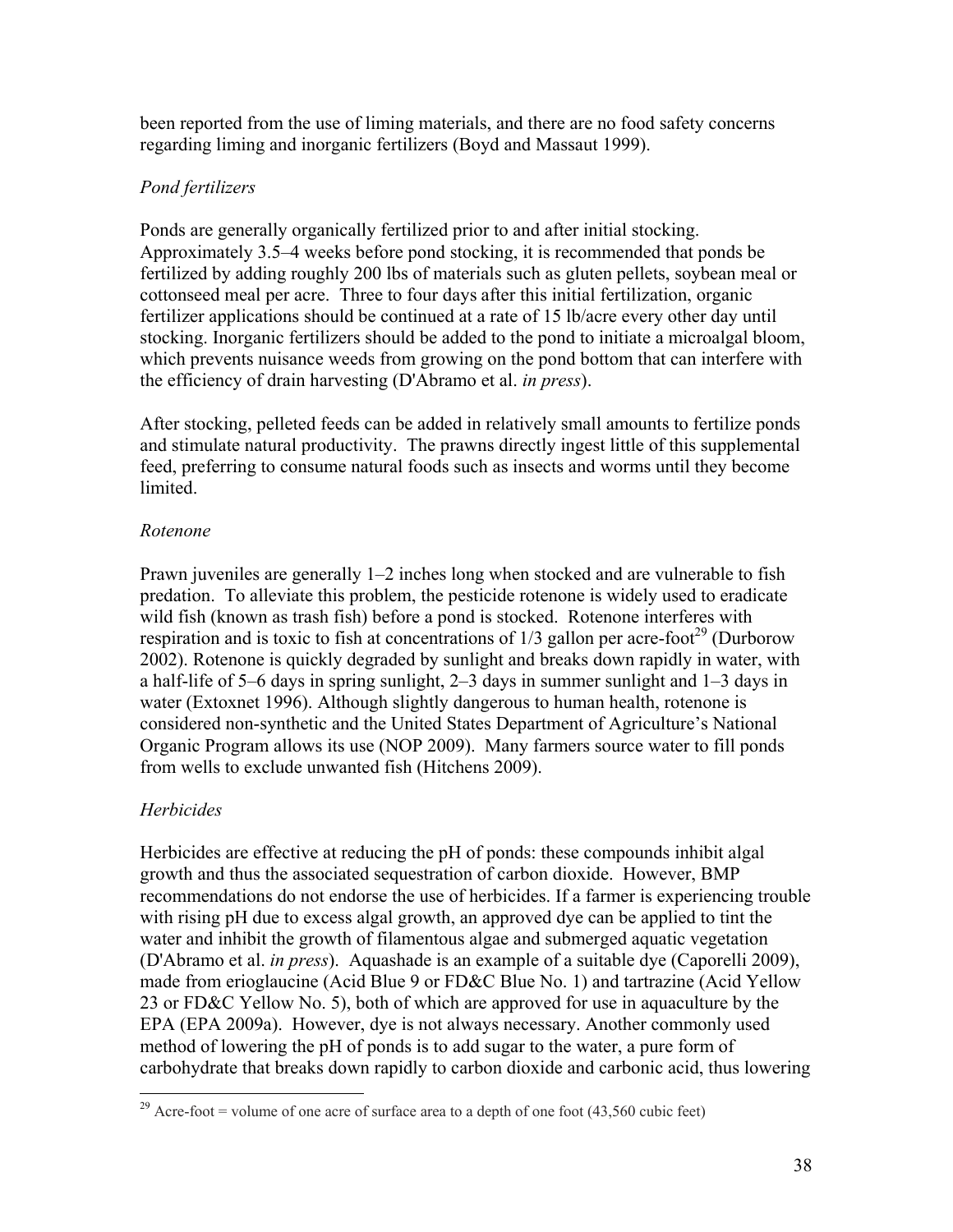#### the pH (Tidwell 2009).

### *Antibiotics*

In freshwater prawn culture, disease is most prevalent during the hatchery phase and usually results from the proliferation of bacteria caused by undesirably high organic loads. Addition of the antibacterial agent oxolinic acid at  $1 \text{ mg/L}$  (1 ppm) was the recommended therapeutic treatment at this stage (D'Abramo et al. 2003), although this is no longer recommended or used; improved culture techniques such as filtration now support a prophylactic approach (D'Abramo 2009).

# **Predator control**

All state aquaculture specialists, university extension agents and farmers stated that predation is not a major issue with prawn farming. Prawns tend to stay on pond bottoms, making them less visible to predators. By ensuring sufficiently deep ponds, wading birds can be effectively deterred (Tamaru 2009). The use of additional substrates in ponds also provides prawns with the means to avoid predation (Caporelli 2009). Depredation permits do exist, and farmers can obtain them from the Fish and Wildlife Services of the U.S. Department of Agriculture, however, non-lethal measures must always be proven ineffectual before lethal measures are considered (Selden 2009). No experts reported the use of lethal measures in dealing with predators, however some non-lethal measures mentioned include decoys, whistles and crackers, dogs, live-trapping and releasing raccoons, muskrats and turtles, and manual removal of frogspawn (Caporelli 2009, Hitchens 2009, Upstrom 2009). Most of these controls are benign, but relocation of animals may have limited displacement effects.

# **Expansion of the industry**

At present, there is no comprehensive federal policy regulating aquaculture in the U.S. Furthermore, there has been little policy developed to govern freshwater prawn aquaculture in particular, and certainly no constraint on expansion of the industry. However, the aquaculture industry as a whole does have a National Aquaculture Development Plan with a vision for cultivated aquatic foods to be produced in an environmentally responsible manner (AIN 2009). The aquaculture policy of the U.S. Department of Commerce (DOC) states that this will be achieved by the year 2025 via the development of aquaculture technologies that improve production and safeguard the environment with an emphasis, where possible, on those technologies that employ pollution prevention rather than pollution control techniques (USDOC 2009).

# **Synthesis**

Many of the federal regulations governing aquaculture do not apply to the freshwater prawn farming industry, which is small in scale, produces minimal effluents and has demonstrated few disease problems. Best Management Practices manuals are readily available to farmers; all those interviewed claimed to operate according to the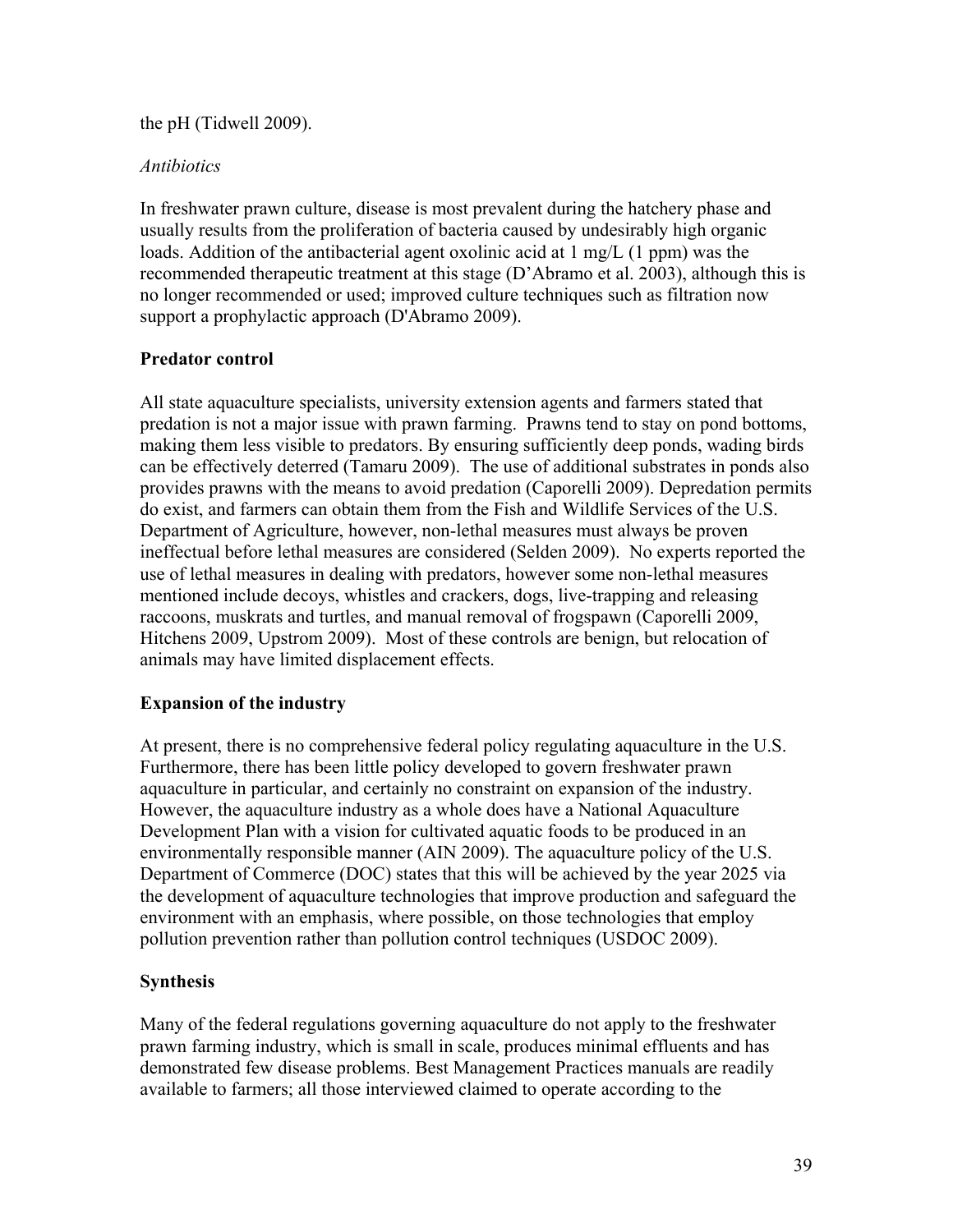recommendations outlined in such manuals. Chemical use is minimal, predator controls have, at worst, limited mortality and displacement effects, and there is federal recognition that environmental responsibility is an important issue in the expansion of the aquaculture industry as a whole.

If the prawn aquaculture industry increases significantly in size and production, the criteria for management may need to be re-addressed, however at this time, the regulations governing the freshwater prawn industry are deemed appropriate and **Highly Effective**.

# **Effectiveness of Management Rank:**



# **IV. Overall Evaluation and Seafood Recommendation**

Many aspects of freshwater prawn aquaculture are consistent with sustainable practices.

Prawns are grown at low densities because of their territorial nature. Prawns require only low-level feeding during the main grow-out phase. U.S. prawn farmers tend to use either trout or catfish feeds for main grow-out, both of which are low in fishmeal with inclusion rates of wild forage fish of approximately 4% and feed conversion ratios of  $\sim$ 2.5:1 corresponds to a favorable overall WI:FO ratio of less than one.

Escapes in the freshwater prawn farming industry are unlikely because animals are grown inland in contained systems. If escape were to occur, *M. rosenbergii* would not be able to establish populations in the wild due to cold winter temperatures in North America and the unlikelihood of finding the brackish/estuarine waters necessary for completion of their life cycle. In Hawaii, where conditions are more favorable for the survival of the prawn, purposeful introductions of this species are reported to have failed; therefore there are no known established populations in U.S. waters.

The inherent disease resistance of *M. rosenbergii* and farming practices that require low stocking densities have both resulted in excellent prevention of pathogen and disease outbreaks. Due to this lack of outbreaks, there is no evidence of amplification, retransmission, introduction or translocation of disease or parasites to wild stocks. However, should an outbreak occur in the future, this criterion will need re-addressing and could potentially be downgraded.

Habitat effects of prawn farms in the U.S. are considered to be small. Low stocking densities and low-input culture minimize the discharge of solid and soluble wastes and thus effluent effects. Most farms either re-use all of their effluent or treat it prior to discharge and all are constructed on agricultural land, which is considered to be of low ecological sensitivity.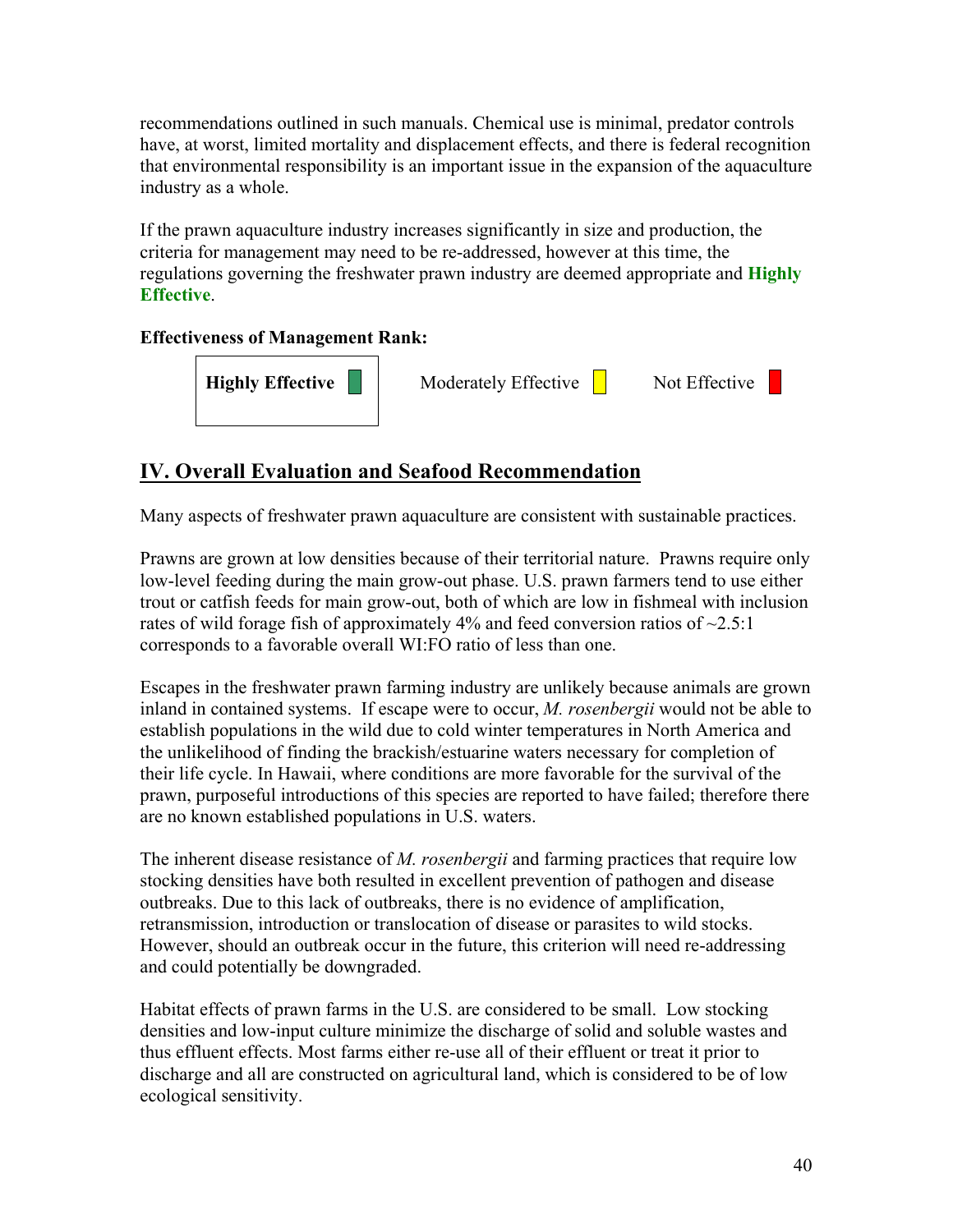Freshwater prawn farms are well managed in the U.S. Although several federal regulations governing aquaculture in the U.S. do not apply to the freshwater prawn industry, farmers all reported using best management practices manuals, which are available from a variety of sources, government bodies regulate chemical use and predator control techniques have limited effects. Overall, the management of the U.S. freshwater prawn farming industry is considered appropriate.

The present analysis leads to a **green** ranking for all five aquaculture sustainability criteria and an overall seafood recommendation of **Best Choice** for U.S. farmed freshwater prawns.

|                                                                   | <b>Conservation Concern</b> |                 |             |                 |
|-------------------------------------------------------------------|-----------------------------|-----------------|-------------|-----------------|
| <b>Sustainability Criteria</b>                                    | Low                         | <b>Moderate</b> | <b>High</b> | <b>Critical</b> |
| Use of Marine Resources                                           |                             |                 |             |                 |
| Risk of Escaped Fish to<br><b>Wild Stocks</b>                     |                             |                 |             |                 |
| Risk of Disease and<br>Parasite Transfer to Wild<br><b>Stocks</b> |                             |                 |             |                 |
| Risk of Pollution and<br><b>Habitat Effects</b>                   |                             |                 |             |                 |
| <b>Management Effectiveness</b>                                   |                             |                 |             |                 |

# **Freshwater Prawn** *(Macrobrachium rosenbergii)***:**

# **Overall Seafood Recommendation:**

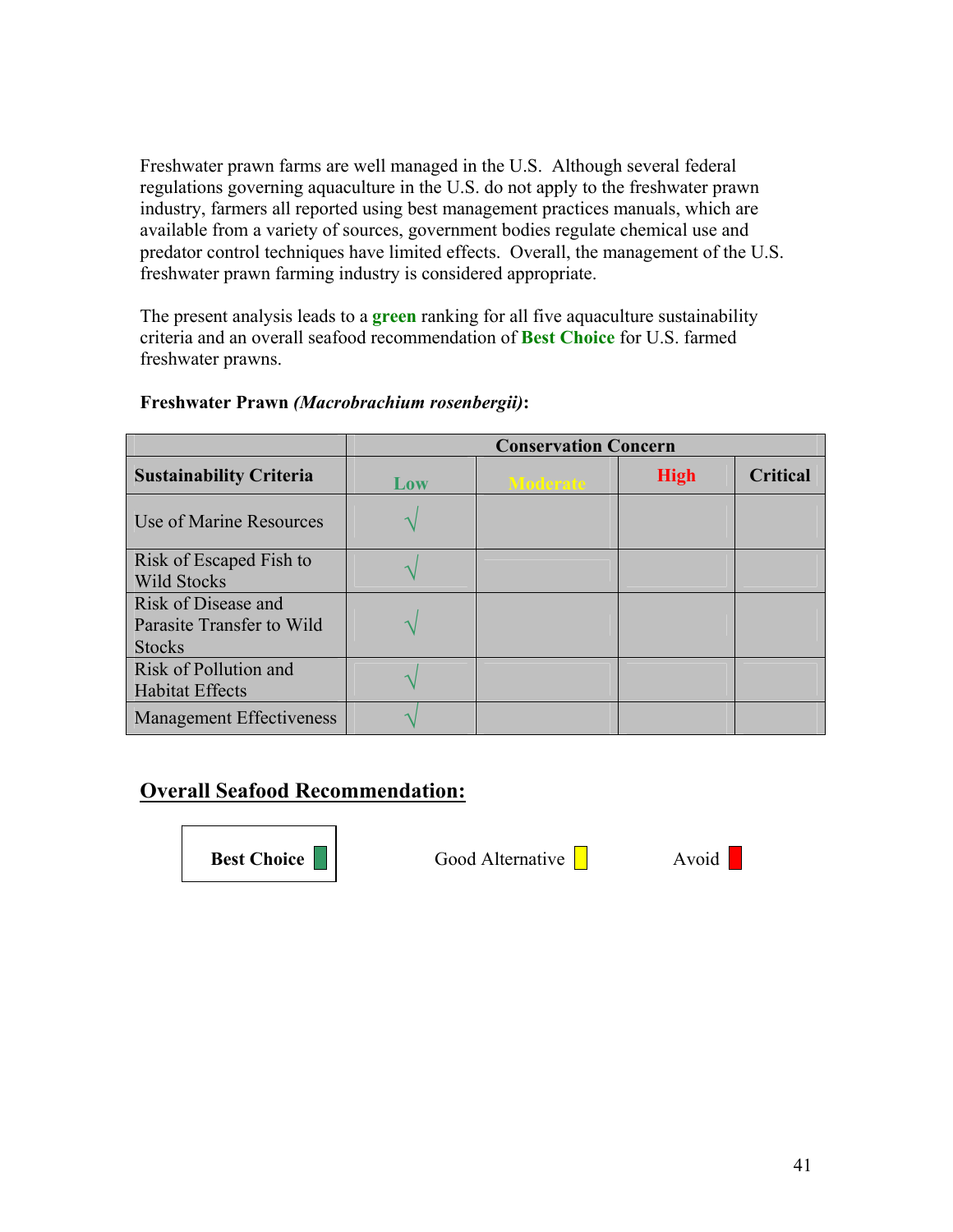# **Acknowledgments**

The authors would like to thank all who contributed efforts and research to this report. In particular, special thanks go to Louise D´Abramo (Mississippi State University), Spencer Malecha (University of Hawai'i), James Tidwell (Kentucky State University), for their insightful reviews of this manuscript. For production/management information we thank state agents and prawn farmers specified in Table 3 and Appendix II.

*Scientific review does not constitute an endorsement of the Seafood Watch or FishWise® programs, or their seafood recommendations, on the part of the reviewing scientists. Seafood Watch and FishWise® are solely responsible for the conclusions reached in this report.*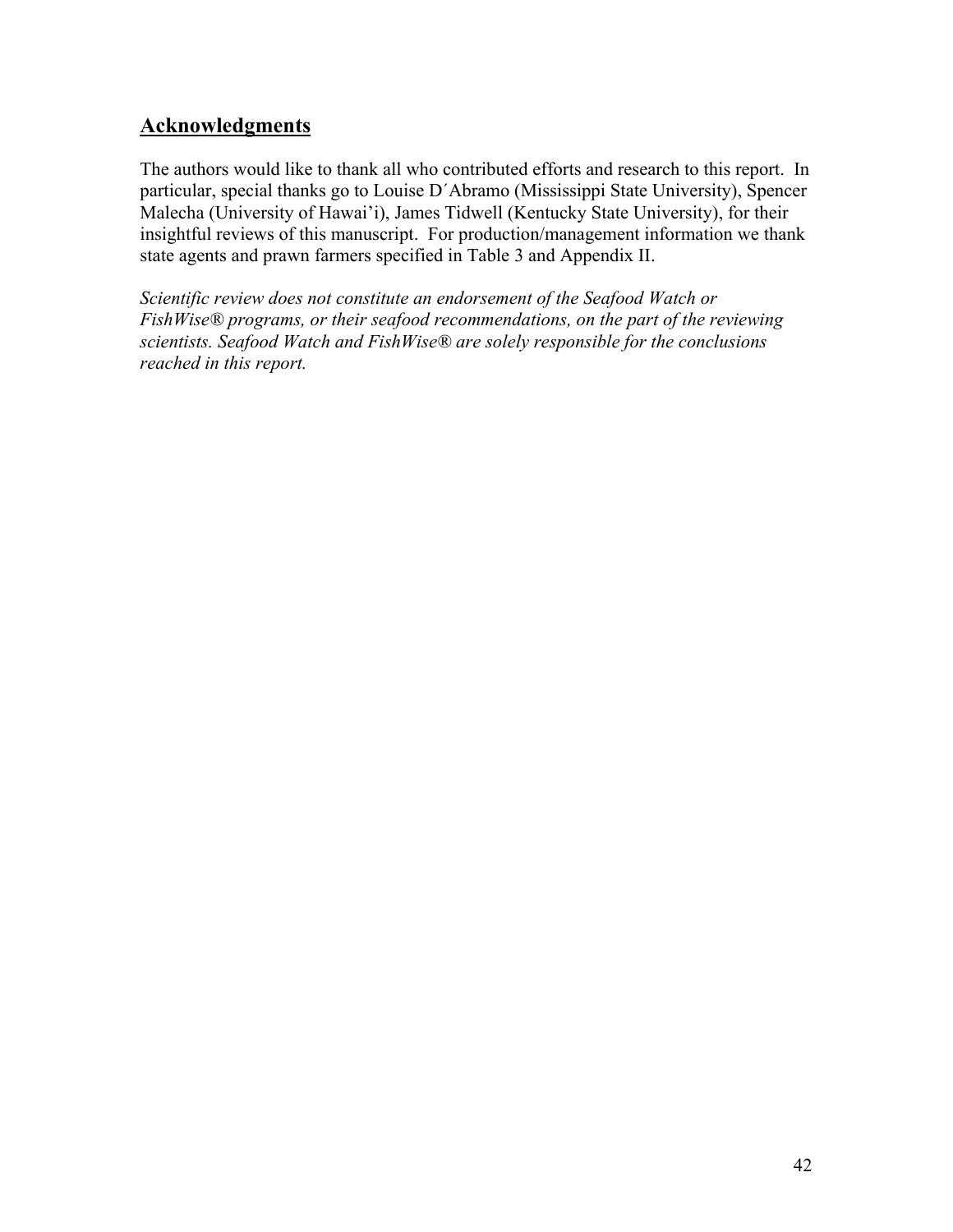# **References**

- Aguinaldo, R. D. 2009. Romy's Kahuku Prawns and Shrimp Inc., Hawaii. Personal communication. June 2009.
- AIN. 2009. Draft National Aquaculture Development Plan. Aquaculture Information Network. http://aquanic.org/publicat/govagen/usda/dnadp.htm.
- Arcier, J. M., F. Herman, D. V. Lightner, R. M. Redman, J. Mari, and J. R. Bonami. 1999. A viral disease associated with mortalities in hatchery-reared postlarvae of the giant freshwater prawn *Macrobrachium rosenbergii*. Diseases of Aquatic Organisms **38**:177-181.
- ASMFC. 2009. Atlantic States Marine Fisheries Commission. http://www.asmfc.org/.
- Atkinson, J. M. 1973. The larval development of the freshwater prawn, *Macrobrachium lar* (Fabricius), reared in the laboratory. M.S. Thesis. University of Hawaii.
- Baraff, L. S., and T. R. Loughlin. 2000. Trends and potential interactions between pinnipeds and fisheries of New England and the U.S. West Coast. Marine Fisheries Review **62**:1-39.
- Becker, B. H., and S. R. Beissinger. 2006. Centennial decline in the trophic level of an endangered seabird after fisheries decline. Conservation Biology **20**:470-479.
- BM. 2009. Marine Invertebrates of the Hawaiian Islands. Bishop Museum. http://www2.bishopmuseum.org/HBS/invert/results.asp.
- Bondad-Reantaso, M. G., R. P. Subasinghe, J. R. Arthur, K. Ogawa, S. Chinabut, R. Adlard, Z. Tan, and M. Shariff. 2005. Disease and health management in Asian aquaculture. Veterinary Parasitology **132**:249-272.
- Bowles, D. E., K. Aziz, and C. L. Knight. 2000. Macrobrachium (Decapoda: Caridea: Palaemonidae) in the contiguous United States: a review of the species and assessment of threats to their survival. Journal of Crustacean Biology **29**:158-171.
- Boyd, C. E., and L. Massaut. 1999. Risks associated with the use of chemicals in pond aquaculture. Aquacultural Engineering **20**:113-132.
- Caporelli, A. 2009. Kentucky Department of Agriculture. Personal communication. June 2009.
- D'Abramo, L. R. 2009. Mississippi State University. Personal communication. June 2009.
- D'Abramo, L. R., J. L. Silva, and M. O. Frinsko. *in press*. Management practices for sustainable farming of the freshwater prawn *Macrobrachium rosenbergii* and the assurance of product quality. Technical Bulletin of the Mississippi Agricultural and Forestry Experiment Station, Mississippi State University.
- D'Abramo, L. R., J. H. Tidwell, M. W. Fondren, and C. L. Ohs. 2006. Pond culture of the freshwater prawn in temperate climates. Southern Regional Aquaculture Center.
- D'Abramo, L. R., C. L. Ohs, M. W. Fondren, J. A. Steeby, and B. C. Posadas. 2003. Culture of Freshwater Prawns in Temperate Climates: Management Practices and Economics. 1138. Mississippi State University.
- DAFF. 2009. Summary of Taura syndrome virus (TSV) infection challenges. Australian Department of Agriculture, Fisheries, and Forestry.
- Dasgupta, S. 2005. Economics of Freshwater Prawn Farming in the United States. Southern Regional Aquaculture Center.
- Devick, W. S. 1991. Pattern of introductions of aquatic organisms to Hawaii freshwater habitats. Pages 189-213 *in* New directions in research, management and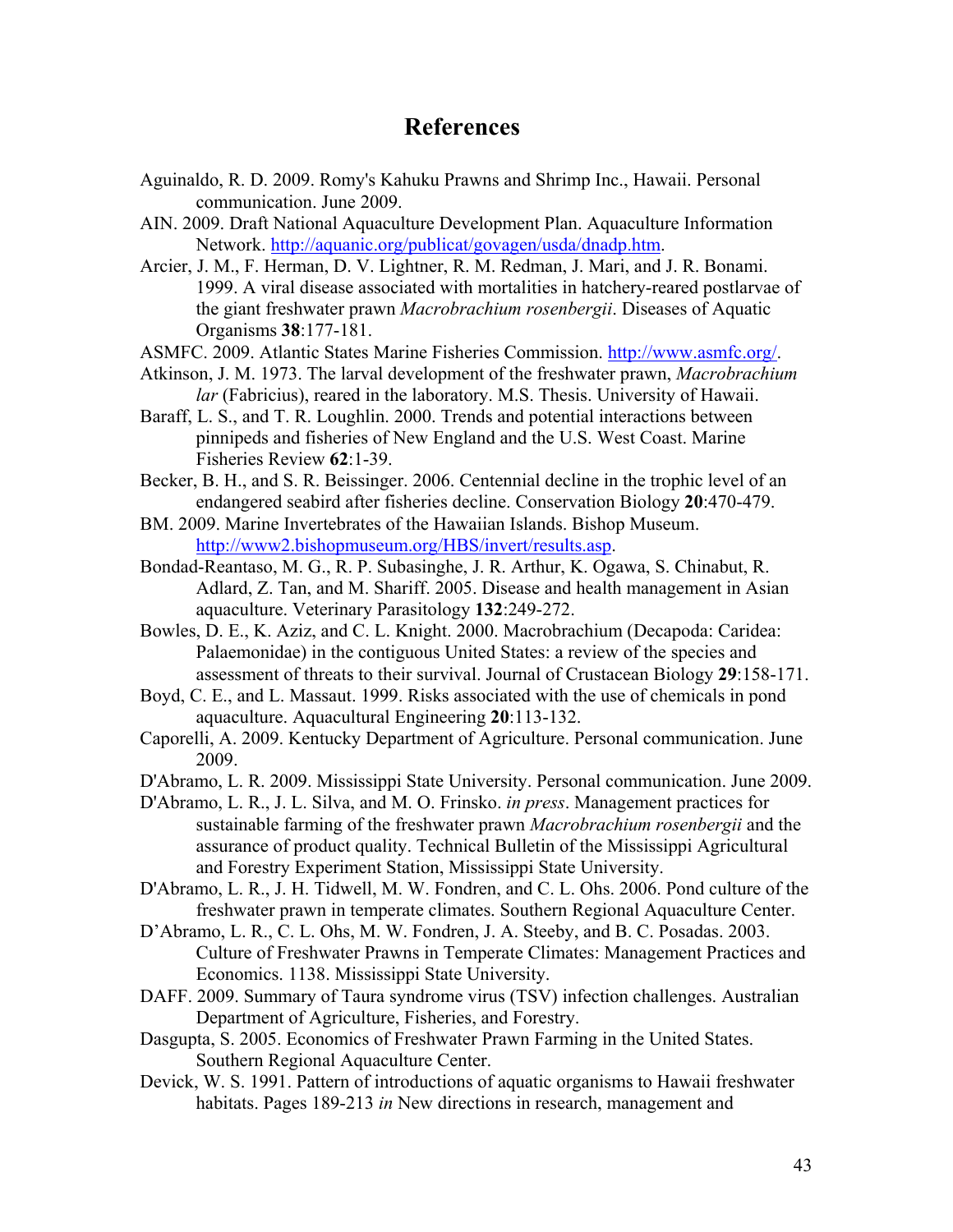conservations of Hawaiian freshwater stream ecosystems. Proceedings of 1990 Symposium on Freshwater Stream Biology and Fisheries. Division of Aquatic Resources, Hawaii Department of Land and Natural Resources.

- Durborow, R. M. 2002. Prawn Farming Recommendations and Preparations for the 2002 Growing Season. Kentucky State Aquaculture Newsletter.
- EPA. 2009a. U.S. Environmental Protection Agency. http://www.epa.gov/.
- EPA. 2009b. Effluent Limitations Guidelines. U.S. Environmental Protection Agency. http://www.epa.gov/fedrgstr/EPA-WATER/2004/August/Day-23/w15530.htm.
- EPA. 2009c. EPA Wetlands. EPA, Office of Water. http://www.epa.gov/OWOW/wetlands/regs/sec404.html.
- Extoxnet. 1996. Rotenone Pesticide Information Profile. Extension Toxicology Network.
- FAO. 2009a. FIGIS: Fisheries Global Information System. FAO Fisheries and Aquaculture Department. http://www.fao.org/fishery/figis/en.
- FAO. 2009b. Fish Feed Formulation and Production. Food and Agriculture Organization. http://www.fao.org/docrep/field/003/U4173E/U4173E00.htm#ch6.1.
- FAO. 2009c. *Macrobrachium rosenbergii*. FAO Fisheries and Aquaculture Department. http://www.fao.org/fishery/culturedspecies/Macrobrachium\_rosenbergii/en.
- Fast, A. W., and P. Leung. 2003. Rise and Fall of Freshwater Prawn (*Macrobrachium rosenbergii*) Culture in Hawaii: 1965-1999. Reviews in Fisheries Science **11**:243- 290.
- Fratesi, D. 2009. Lauren Farms, Mississippi. Personal communication. June 2009.
- Frinsko, M. 2009. NC Cooperative Extension. Personal communication. June 2009.
- Furness, R. W. 2003. Impacts of fisheries on seabird communities. Scientia Marina **67**:33-45.
- Galitzine, V., S. Morgan, and J. Harvey. 2009. U.S. Farmed Shrimp. Seafood Watch Report.
- GSMFC. 2009. Gulf States Marine Fisheries Commission. www.gsmfc.org/.
- Gusman, K. 2009. South Carolina Department of Agriculture, National Agricultural Statistics Service. Personal communication. June 2009.
- Hameed, A. S. S., M. X. Charles, and M. Anilkumar. 2000. Tolerance of *Macrobrachium rosenbergii* to white spot syndrome virus. Aquaculture **183**:207-213.
- Hardy, R. W., and A. Tacon. 2002. Fish meal: historical uses, production trends and future outlook for supplies. Pages 311-325 *in* R. Stickney and J. McVey, editors. Responsible Marine Aquaculture. CABI Publishing, New York.
- Hitchens, P. 2009. Aquaculture Specialist, Southern Illinois. Personal communication. June 2009.
- Huntington, T., C. Frid, R. Banks, C. Scott, and O. Paramor. 2004. Assessment of the sustainability of industrial fisheries producing fish meal and fish oil. The Royal Society for the Protection of Birds.
- IPCC. 2009. The Intergovernmental Panel on Climate Change. http://www.ipcc.ch/.
- KSU. 2009. Prawn. Kentucky State University. http://www.ksuaquaculture.org/Species/Prawn(Shrimp).htm.
- Kutty, M. N. 2005. Towards sustainable freshwater prawn aquaculture lessons from shrimp farming, with special reference to India. Aquaculture Research **36**:255- 263.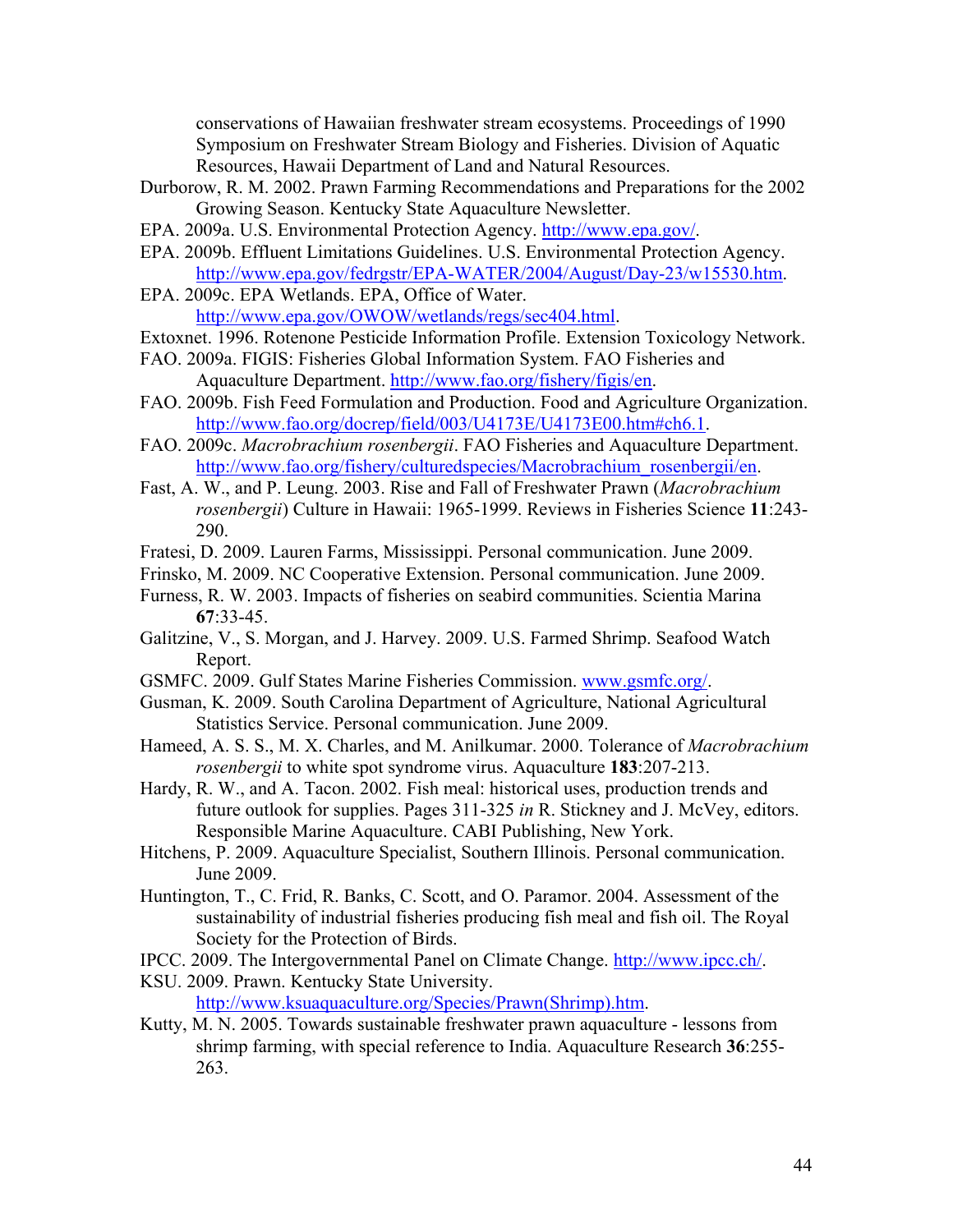- Lang, R. 2009. Indiana Department of Natural Resources. Personal communication. August 2009.
- Malecha, S. R. 2009a. Department of Human Nutrition, Food and Animal Services, University of Hawaii at Manoa. Personal communication. June 2009.
- Malecha, S. R. 2009b. Department of Human Nutrition, Food and Animal Services, University of Hawaii at Manoa. Personal communication. June 2009.
- Malecha, S. R., P. Mather, and D. Hurwood. *in press*. Genetics. *in* W. C. Valenti, M. B. New, J. T. Tidwell, L. R. D'Abramo, and N. Kuttu, editors. Freshwater Prawns Biology and Farming. Blackwell Science, Oxford.
- Manush, S. M., A. K. Pal, N. Chatterjee, T. Das, and S. C. Mukherjee. 2004. Thermal tolerance and oxygen consumption of *Macrobrachium rosenbergii* acclimated to three temperatures. Journal of Thermal Biology **29**:15-19.
- MATF. 2007. Sustainable Marine Aquaculture: Fulfilling the Promise; Managing the Risks. Report of the Marine Aquaculture Task Force.
- Mattingly, N. 2009. Glade Creek Farm. Personal communication. June 2009.
- MSU. 2009. *Macrobrachium rosenbergii*. Mississippi State Univeristy. Accessed 2009. http://msucares.com/aquaculture/prawns/.
- Myrick, C. A. 2002. Ecological impacts of escaped organisms. *in* T. J., editor. Aquaculture and the Environment in the United States. U.S. Aquaculture Society, A Chapter of the World Aquaculture Society, Baton Rouge, LA.
- NatureServe. 2009a. *Macrobrachium grandimanus*. NatureServe. http://www.natureserve.org/explorer/servlet/NatureServe?searchName=Macrobra chium+grandimanus.
- NatureServe. 2009b. *Macrobrachium ohione*. NatureServe. http://www.natureserve.org/explorer/servlet/NatureServe?searchName=Macrobra chium+ohione.
- Naylor, R. L., R. J. Goldburg, J. H. Primavera, N. Kautsky, M. C. M. Beveridge, J. Clay, C. Folke, J. Lubchenco, H. Mooney, and M. Troell. 2000. Effect of aquaculture on world fish supplies. Nature **405**:1017-1024.
- Nerrie, B. L. 2009. Aquatic Science Department of Agriculture and Human Ecology, Virginia State University. Personal communication. June 2009.
- New, M. B. 2002. Farming freshwater prawns: A manual for the culture of the giant river prawn (*Macrobrachium rosenbergii*). 428. FAO Fisheries Technical Paper.
- New, M. B., L. R. D'Abramo, W. C. Valenti, and S. Singholka. 2000. Sustainability of Freshwater Prawn Culture. Pages 429-434 *in* M. B. New and W. C. Valenti, editors. Freshwater Prawn Culture: The farming of *Macrobrachium rosenbergii*. Blackwell Science Ltd.
- New, M. B., and M. N. Kutty. 2009. Commercial freshwater prawn farming and enhancement around the world. *in* M. B. New, W. C. Valenti, J. H. Tidwell, L. R. D'Abramo, and M. N. Kutty, editors. Freshwater prawns; biology and farming. Wiley-Blackwell.
- NODC. 2009. Coastal Water Temperature Table. National Oceanographic Data Center. http://www.nodc.noaa.gov/dsdt/cwtg/all.html.
- NOP. 2009. National Organic Program. U.S. Department of Agriculture. http://www.ams.usda.gov/AMSv1.0/nop.
- NRC. 2009. The National Research Council. http://sites.nationalacademies.org/NRC/.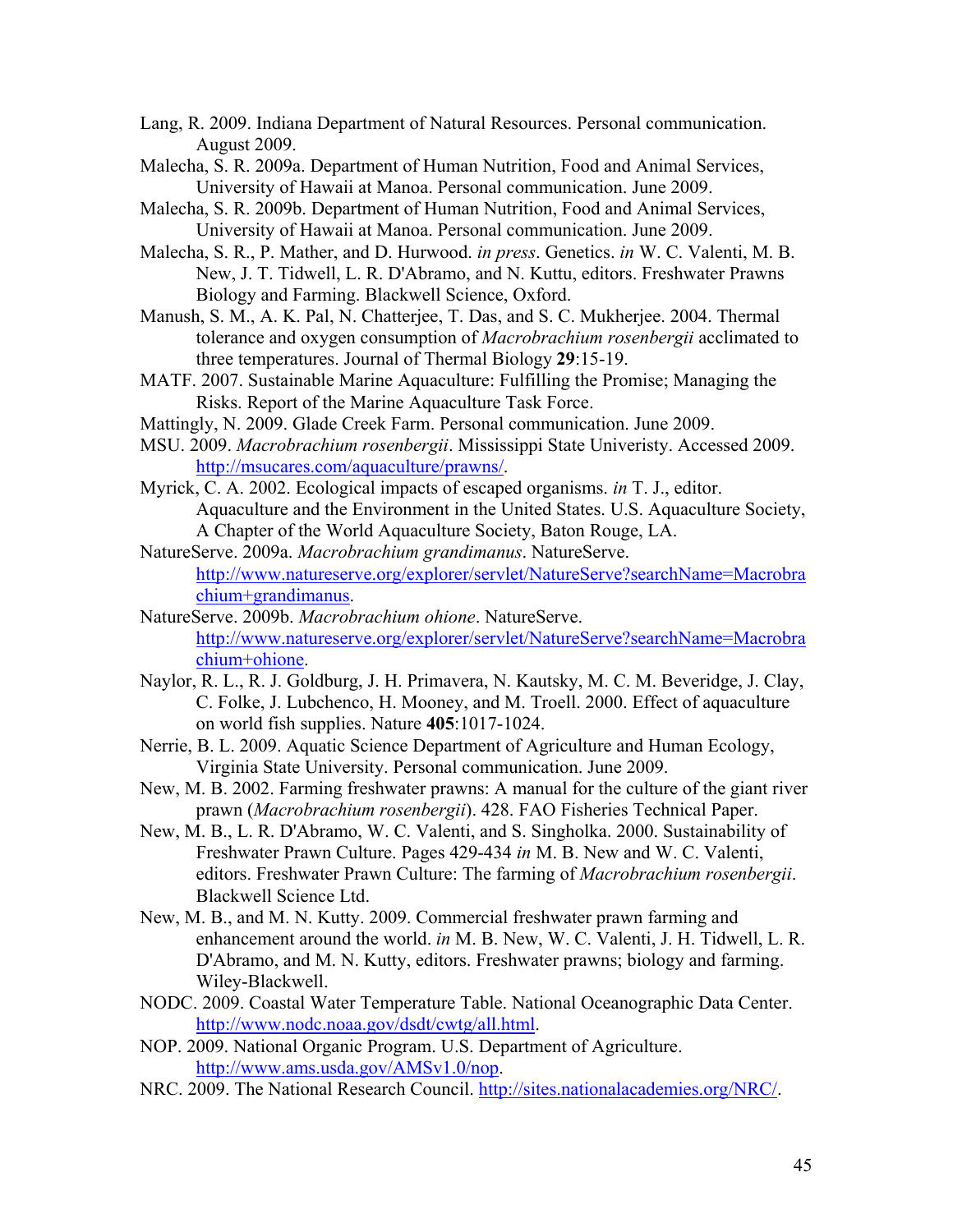- Parker, M. 2009. North Carolina Department of Agriculture. Personal communication. June 2009.
- Pellman, J. 2009. Navilleton Shrimp and Buffalo Farm, Indiana. Personal communication. June 2009.
- Pigue, R. 2009. Delta Crawfish, Arkansas. Personal communication. June 2009.
- Posadas, B. C. 2003. Economic and Marketing Considerations of Freshwater Prawn Production in the U.S. Kentucky.
- Qian, D., S. Zhang, Z. Cao, W. Liu, L. Li, Y. Xie, I. Cambournac, and J. R. Bonami. 2003. Extra small virus-like particles (XSV) and nodavirus assocaited with whitish muscle disease in the giant freshwater prawn, *Macrobrachium rosenbergii*. Journal of Fish Diseases **26**:521-527.
- Robertson, G. 2009. Mississippi Department of Agriculture. Personal communication. June 2009.
- Robinson, E. H., H. L. Menghe, and B. B. Manning. 2001. A Practical Guide to Nutrition, Feeds, and Feeding of Catfish. Mississippi Agricultural & Forestry Experiment Station.
- Sahul Hameed, A. S., K. Yoganandhan, J. Sri Widada, and J. R. Bonami. 2004. Studies on the occurrence of *Macrobrachium rosenbergii* nodavirus and extra small viruslike particles associated with white tail disease of *M. rosenbergii* in India by RTPCR detection. . Aquaculture **238**:127-133.
- Saurabh, S., and P. K. Sahoo. 2008. Major diseases and the defence mechanism in giant freshwater prawn, *Macrobrachium rosenbergii* (de Man). Proceedings of the National Academy of Sciences, India, Section B **78**:103-121.
- Schofield, P. J. 2009. *Macrobrachium rosenbergii*. USGS Nonindigenous Aquatic Species Database, Gainesville, FL.

http://nas.er.usgs.gov/queries/FactSheet.asp?speciesID=1203.

- Schwantes, V. S., J. S. Diana, and Y. Yi. 2009. Social, economic, and production characteristics of giant river prawn *Macrobrachium rosenbergii* culture in Thailand. Aquaculture **287**:120-127.
- Selden, G. 2009. University of Arkansas. Personal communication. June 2009.
- Shekhar, M. S., I. S. Azad, and K. P. Jithendran. 2006. Rt-PCR and sequence analysis of *Macrobrachium rosenbergii* nodavirus: Indian isolate. Aquaculture **252**:128-132.
- Sudhakaran, R., P. Haribabu, S. R. Kumar, M. Sarathi, V. P. I. Ahmed, V. S. Babu, C. Venkatesan, and A. S. S. Hameed. 2008. Natural aquatic insect carriers of *Macrobrachium rosenbergii* nodavirus (MrNV) and extra small virus (XSV). Diseases of Aquatic Organisms **79**:141-145.
- Tacon, A. 2005. State of information on salmon aquaculture feed and the environment. WWF Salmon Aquaculture Dialogue.
- Tacon, A. G. J., and M. Metian. 2008. Global overview on the use of fish meal and fish oil in industrially compounded aquafeeds: Trends and future prospects. Aquaculture **285**:146-158.
- Tamaru, C. S. 2009. College of Tropical Aquaculture and Human Resources, University of Hawaii. Personal communication. June 2009.
- Tasker, M. L., C. J. Camphuysen, J. Cooper, S. Garthe, W. A. Montevecchi, and S. J. M. Blaber. 2000. The impacts of fishing on marine birds. ICES J. Mar. Sci. **57**:531- 547.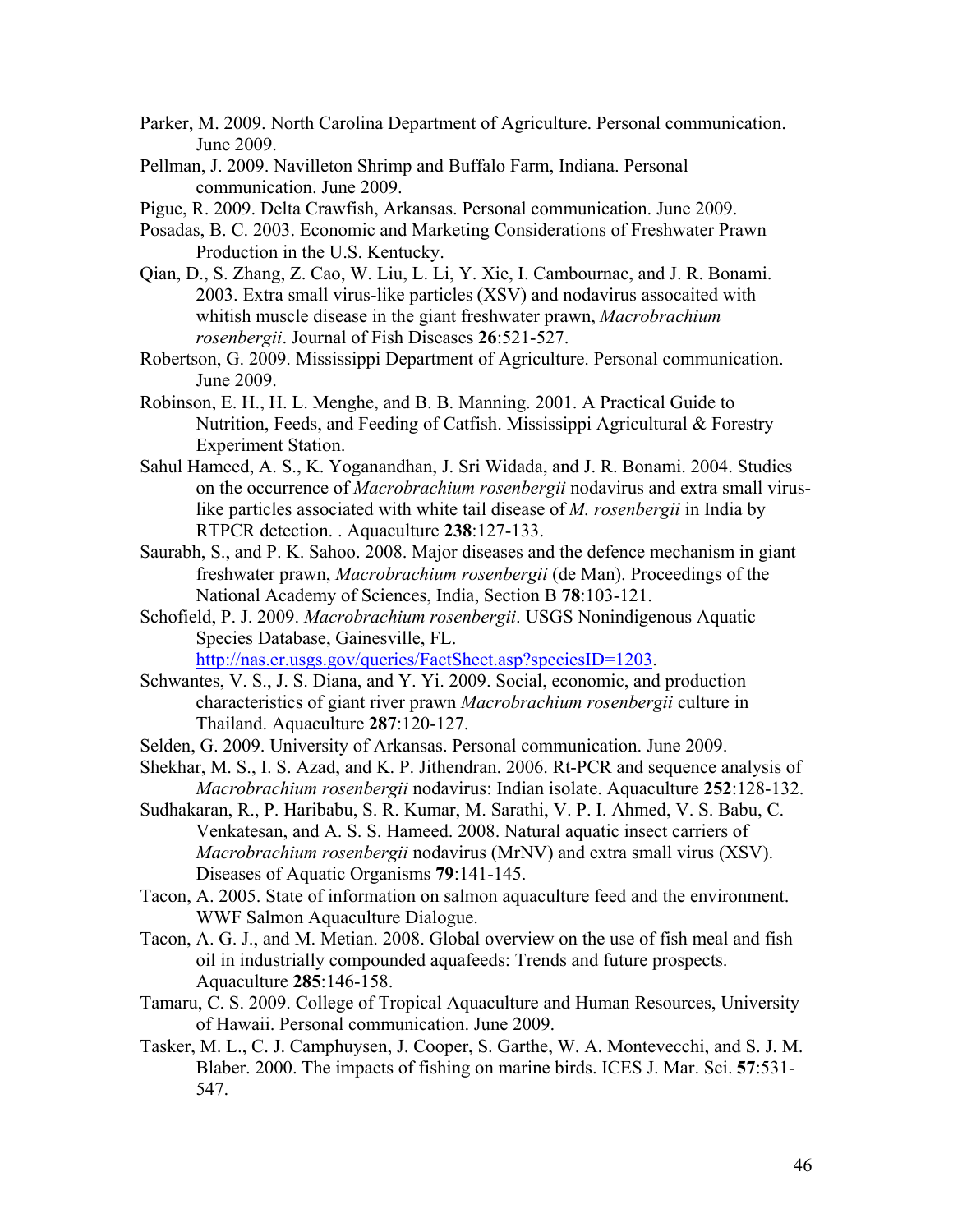- Tetreault Miranda, I., and C. Peet. 2008. Seafood report: farmed yellowtail (Seriola spp.). Monterey Bay Aquarium, Monterey Bay, California.
- Tidwell, J. H. 2007. Kentucky State University. Personal communication.
- Tidwell, J. H. 2008. Kentucky State University. Personal communication.
- Tidwell, J. H. 2009. Kentucky State University. Personal communication.
- Tidwell, J. H., S. D. Coyle, S. Dasgupta, L. A. Bright, and D. K. Yasharian. 2004. Impact of different management technologies on the production, population structure and economics of freshwater prawn *Macrobrachium rosenbergii* culture in temperate climates. Journal of the World Aquaculture Society **35**.
- Tidwell, J. H., S. D. Coyle, R. M. Durborow, S. Dasgupta, W. A. Wurts, F. Wynne, L. A. Bright, and A. V. Arnum. 2002. Kentucky State University Prawn Production Manual. Kentucky State University Aquaculture Program.
- Tidwell, J. H., L. R. D'Abramo, S. D. Coyle, and D. Yasharian. 2005. Overview of recent research and development in temperate culture of the freshwater prawn (*Macrobrachium rosenbergii* De Man) in the South Central United States. Aquaculture Research **36**:264-277.
- Tiu, L. 2009. Ohio Center for Aquaculture Research and Developent, Ohio State University. Personal communication. June 2009.
- Tyedmers, P. 2000. Salmon and Sustainability: The biophysical cost of producing salmon through the commercial salmon fishery and the intensive salmon culture industry. University of British Columbia, Vancouver.
- Upstrom, C. 2009. Aquaculture of Texas, Inc. Personal communication. June 2009.
- USDOC. 2009. U.S. Department of Commerce. http://www.commerce.gov/.
- USFPGA. 2009. United States Freshwater Prawn Growers Association, Inc. http://www.freshwaterprawn.org/.
- USFW. 2009. Clean Water Act Section 404. U.S. Fish and Wildlife Service.
- USGS. 2009. Nonindigenous Aquatic Species. U.S. Geological Survey. http://nas.er.usgs.gov/about/default.asp.
- Valenti, W. C., and J. H. Tidwell. 2006. Economics and Management of Freshwater Prawn Culture in Western Hemisphere. Pages 261-276 *in* P. S. Leung and C. Engle, editors. Shrimp Culture: Economics, Market and Trade. World Aquaculture Society and Blackwell Publishing.
- Walters, C. J., V. Christensen, S. J. Martell, and J. F. Kitchell. 2005. Possible ecosystem impacts of applying MSY policies from single-species assessment. ICES J. Mar. Sci. **62**:558-568.
- Wang, C. S., J. S. Chang, C. M. Wen, H. H. Shih, and S. N. Chen. 2008. *Macrobrachium rosenbergii* nodavirus infection in *M. rosenbergii* (de Man) with white tail disease culture in Taiwan. Journal of Fish Diseases **31**:415-422.
- Watson, R., J. Alder, and D. Pauly. 2006. Fisheries for Forage Fish. *in* J. Alder and D. Pauly, editors. On the Multiple Uses of Forage Fish: from Ecosystem to Markets. Fisheries Centre Research Reports.
- Weber, M. L. 2003. What price farmed fish: a review of the environmental and social costs of farming carnivorous fish. SeaWeb Aquaculture Clearinghouse, Providence, RI.
- Weimin, M., and G. Xianping. 2002. Freshwater Prawn Culture in China: an overview. Freshwater Fisheries Research Centre **7**.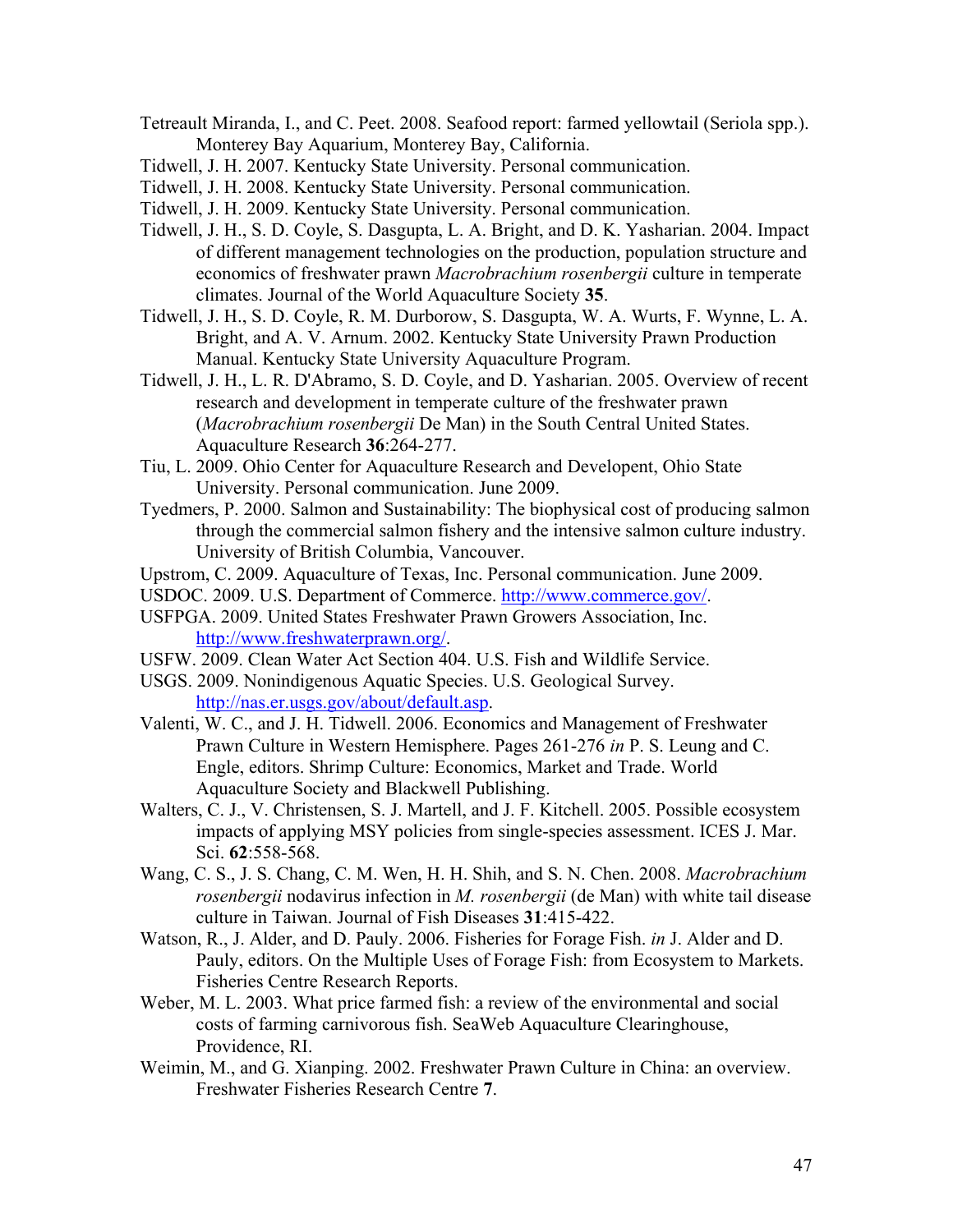Weiseman, G. 2009. DJ&W Farms. Personal communication. June 2009.

- Woodley, C. M., W. T. Slack, M. S. Peterson, and W. C. Vervaeke. 2002. Occurrence of the Non-Indigenous Giant Malaysian Prawn, *Macrobrachium rosenbergii*  (DeMan, 1879) in Simmons Bayou, Mississippi, U.S.A. Crustaceana **75**:1025- 1031.
- Wurts, W. A., and M. P. Masser. 2004. Liming Ponds for Aquaculture. Southern Regional Aquaculture Center.
- Wyban, J., W. A. Walsh, and D. M. Godin. 1995. Temperature effects on growth, feeding rate and feed conversion of the Pacific white shrimp (*Penaeus vannamei*). Aquaculture **138**:267-279.
- Yoganandhan, K., J. Sri Widada, J. R. Boami, and A. S. Sahul Hameed. 2005. Simultaneous detection of *Macrobrachium rosenbergii* nodavirus and extra small virus by a single tube, one-step multiplex RT-PCR assay. Journal of Fish Diseases **28**:65-69.
- ZipcodeZoo. 2009. *Macrobrachium grandimanus*. ZipcodeZoo. http://zipcodezoo.com/Animals/M/Macrobrachium\_grandimanus/.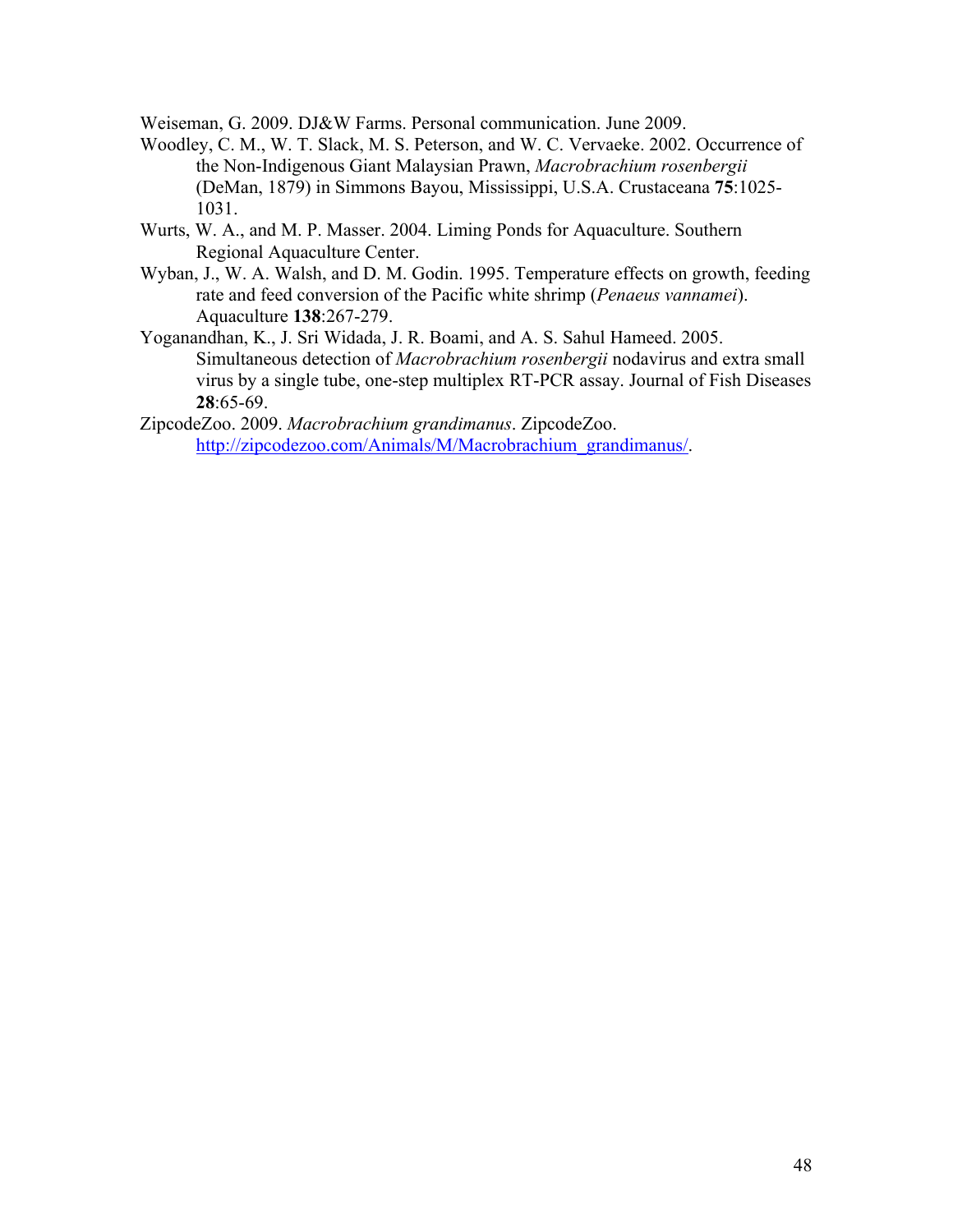

# **Appendix 1 - Aquaculture Evaluation**

**Species***: Freshwater Prawn* **Region:** *US*

**Analyst***: FishWise* **Date:** *July 2009*

Seafood Watch<sup> $TM$ </sup> defines sustainable seafood as from sources, whether fished or farmed, that can maintain or increase production into the long-term without jeopardizing the structure or function of affected ecosystems.

The following **guiding principles** illustrate the qualities that aquaculture operations must possess to be considered sustainable by the Seafood Watch program. Sustainable aquaculture:

- uses less wild caught fish (in the form of fish meal and fish oil) than it produces in the form of edible marine fish protein, and thus provides net protein gains for society;
- does not pose a substantial risk of deleterious effects on wild fish stocks through the escape of farmed fish $30$ ;
- does not pose a substantial risk of deleterious effects on wild fish stocks through the amplification, retransmission or introduction of disease or parasites;
- employs methods to treat and reduce the discharge of organic waste and other potential contaminants so that the resulting discharge does not adversely affect the surrounding ecosystem; and
- implements and enforces all local, national and international laws and customs and utilizes a precautionary approach (which favors conservation of the environment in the face of irreversible environmental risks) for daily operations and industry expansion.

Seafood Watch has developed a set of five sustainability **criteria**, corresponding to these guiding principles, to evaluate aquaculture operations for the purpose of developing a seafood recommendation for consumers and businesses. These criteria are:

- 1. Use of marine resources
- 2. Risk of escapes to wild stocks
- 3. Risk of disease and parasite transfer to wild stocks
- 4. Risk of pollution and habitat effects
- 5. Effectiveness of the management regime

Each criterion includes:

- Primary factors to evaluate and rank
- Secondary factors to evaluate and rank
- $\bullet$  Evaluation guidelines<sup>31</sup> to synthesize these factors
- " A resulting **rank** for that criterion

<sup>&</sup>lt;sup>30</sup> "Fish" is used throughout this document to refer to finfish, shellfish and other farmed invertebrates.

<sup>&</sup>lt;sup>31</sup> Evaluation Guidelines throughout this document reflect common combinations of primary and secondary factors that result in a given level of conservation concern. Not all possible combinations are shown – other combinations should be matched as closely as possible to the existing guidelines.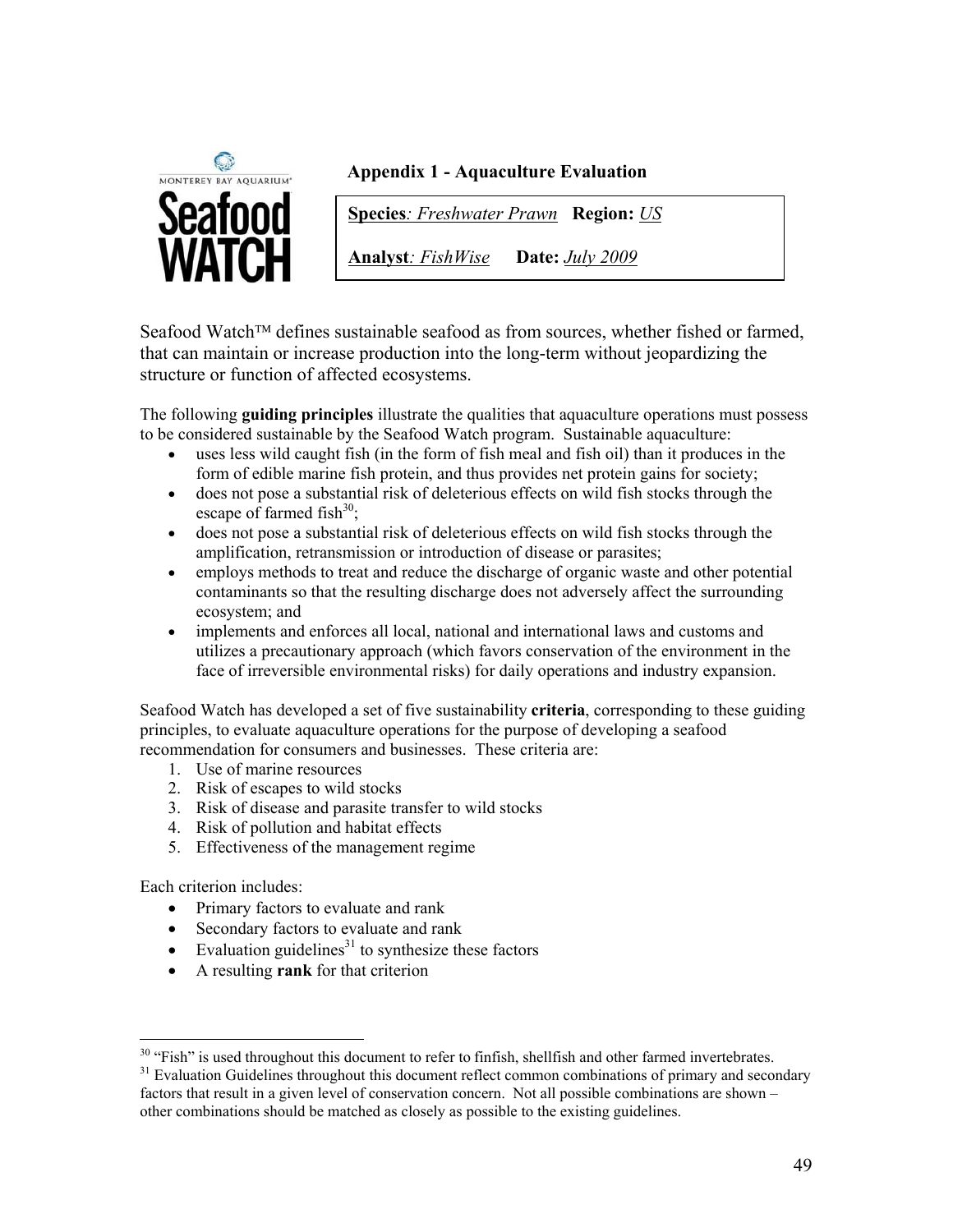Once a rank has been assigned to each criterion, an **overall seafood recommendation** for the type of aquaculture in question is developed based on additional evaluation guidelines. The ranks for each criterion, and the resulting overall seafood recommendation, are summarized in a table.

Criteria ranks and the overall recommendation are color-coded to correspond to the categories on the Seafood Watch pocket guide:

Best Choices/Green: Consumers are strongly encouraged to purchase seafood in this category. The aquaculture source is sustainable as defined by Seafood Watch.

Good Alternatives/Yellow: Consumers are encouraged to purchase seafood in this category, as they are better choices than seafood from the Avoid category. However, there are some concerns with how this species is farmed and thus it does not demonstrate all of the qualities of sustainable aquaculture as defined by Seafood Watch.

Avoid/Red: Consumers are encouraged to avoid seafood from this category, at least for now. Species in this category do not demonstrate enough qualities to be defined as sustainable by Seafood Watch.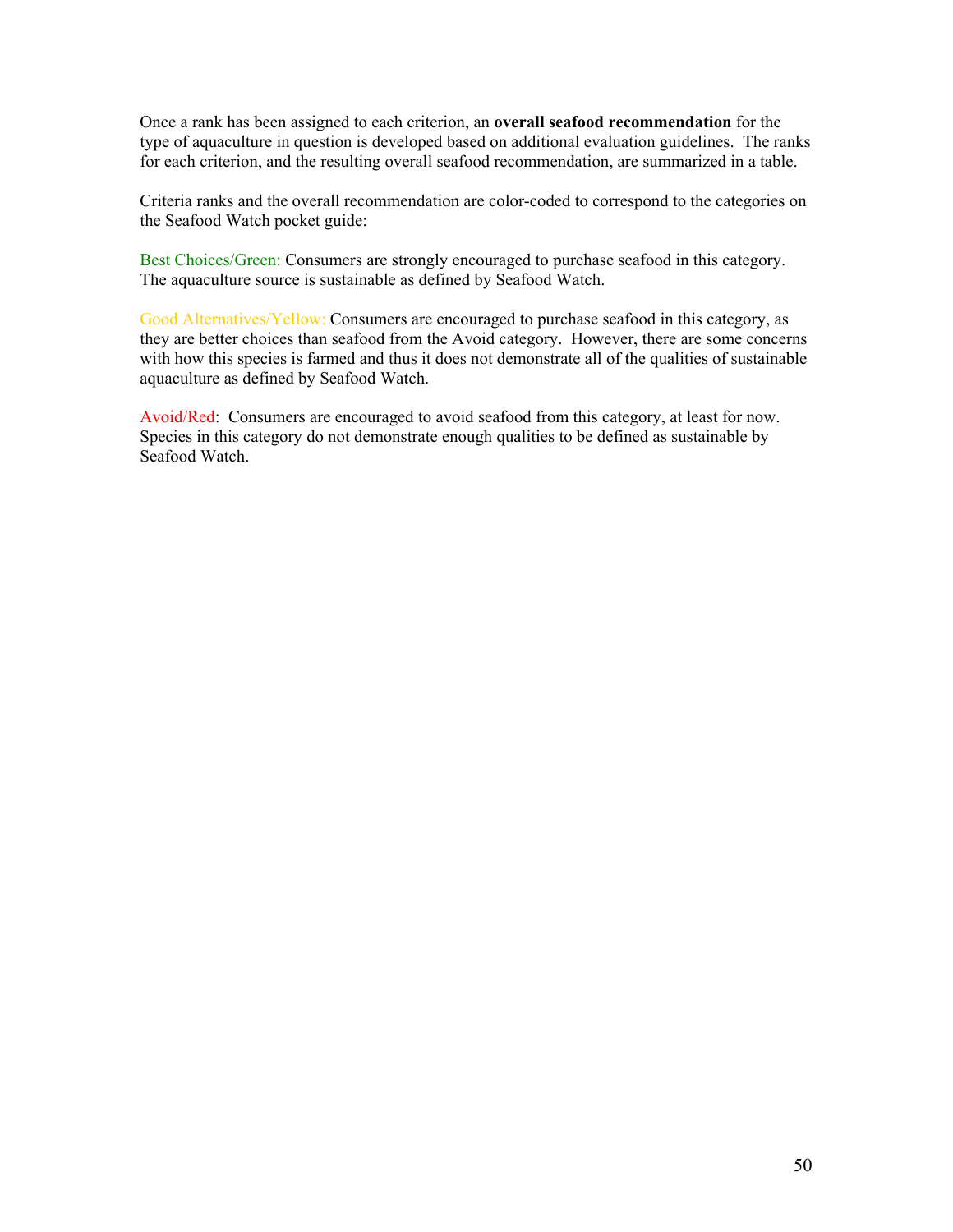# **CRITERION 1: USE OF MARINE RESOURCES**

*Guiding Principle*: To conserve ocean resources and provide net protein gains for society, aquaculture operations should use less wild-caught fish (in the form of fish meal and fish oil) than they produce in the form of edible marine fish protein.

# *Feed Use Components to Evaluate*

A) Yield Rate: Amount of wild-caught fish (excluding fishery by-products) used to create fish meal and fish oil (ton/ton):

- $\triangleright$  Wild Fish: Fish Meal; Enter ratio = 4.5 [i.e. value = 4.5:1 from Tyedmers (2000)<sup>32</sup>]
- $\triangleright$  Wild Fish: Fish Oil; Enter ratio: 8.3 [i.e. value = 8.3:1 from Tyedmers (2000)]

B) Inclusion rate of fish meal, fish oil, and other marine resources in feed (%):

- $\triangleright$  Fish Meal; Enter % = 4%
- $\triangleright$  Fish Oil; Enter % = 0.5%

C) Efficiency of Feed Use: Known or estimated average economic Feed Conversion Ratio (FCR = dry feed:wet fish) in grow-out operations:

 $\triangleright$  Enter FCR here = 2.5

#### *Wild Input:Farmed Output Ratio (WI:FO)*

Calculate and enter the larger of two resultant values:

- $\triangleright$  Meal: [Yield Rate]<sub>meal</sub> x [Inclusion rate]<sub>meal</sub> x [FCR] = 0.45
- $\triangleright$  Oil: [Yield Rate]<sub>oil</sub> x [Inclusion rate]<sub>oil</sub> x [FCR] = 0.1
- $\triangleright$  WI:FO = 0.45

#### *Primary Factor (WI:FO)*

 $\overline{a}$ 

Estimated wild fish used to produce farmed fish (ton/ton, from above):

- $\triangleright$  Low Use of Marine Resources (WI:FO = 0 1.1) OR supplemental feed not used
- $\triangleright$  Moderate Use of Marine Resources (WI:FO = 1.1 2.0)
- Extensive Use of Marine Resources (WI:FO  $> 2.0$ )

<sup>&</sup>lt;sup>32</sup> Tyedmers (2000): Salmon and sustainability: The biophysical cost of producing salmon through the commercial salmon fishery and the intensive salmon culture industry. PhD Thesis. The University of British Columbia. 272 pages.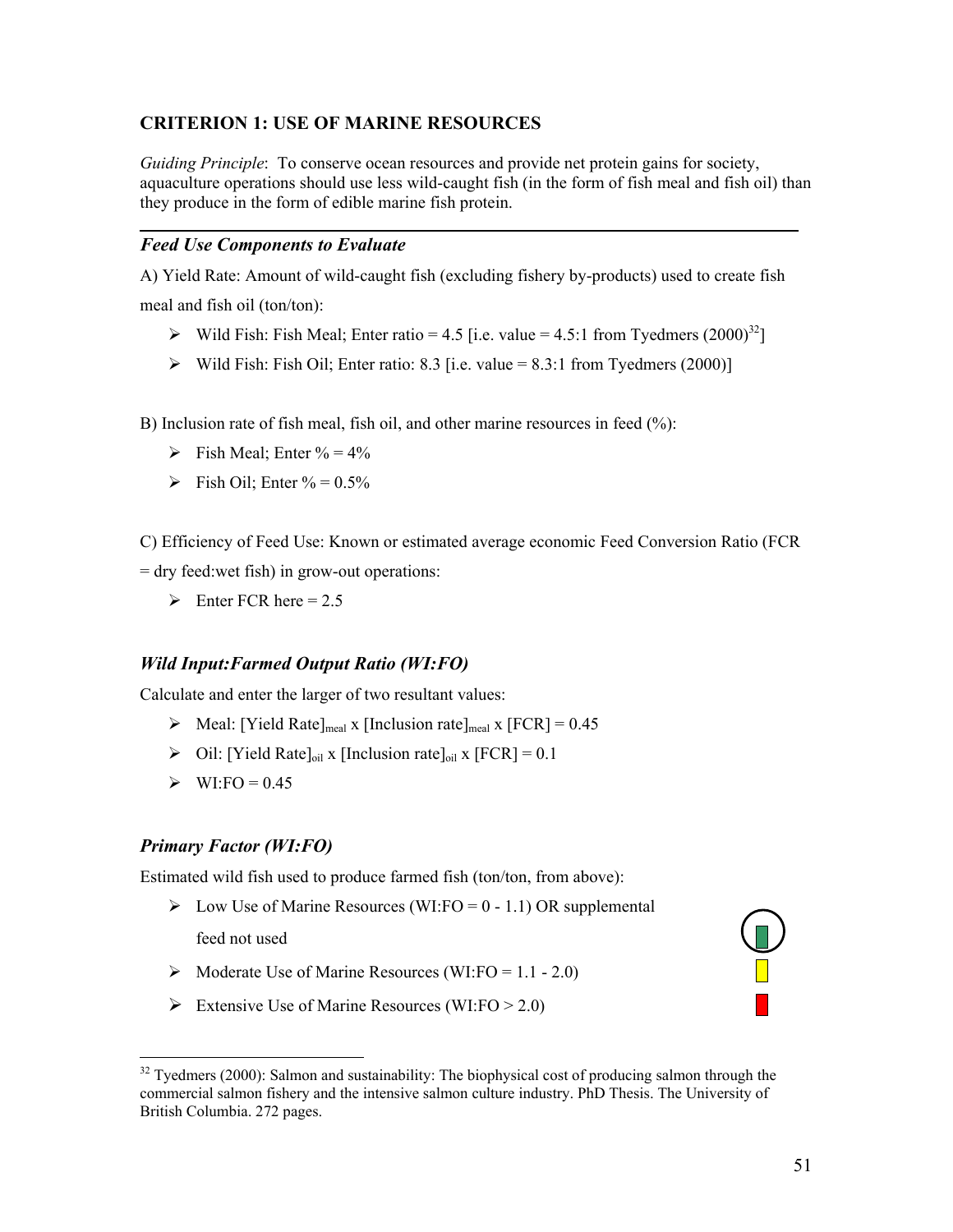#### **Secondary Factors**

Stock status of the reduction fishery used for feed for the farmed species:

- At or above  $B_{MSY}$  (> 100%)
- $\triangleright$  Moderately below B<sub>MSY</sub> (50 100%) OR Unknown
- $\triangleright$  Substantially below B<sub>MSY</sub> (e.g. < 50%) OR Overfished OR Overfishing is occurring OR fishery is unregulated
- $\triangleright$  Not applicable because supplemental feed not used

Source of stock for the farmed species:

- $\triangleright$  Stock from closed life cycle hatchery OR wild caught and intensity of collection clearly does not result in depletion of brood stock, wild juveniles or associated non-target organisms
- $\triangleright$  Wild caught and collection has the potential to impact brood stock, wild juveniles or associated non-target organisms
- $\triangleright$  Wild caught and intensity of collection clearly results in depletion of brood stock, wild juveniles, or associated non-target organisms

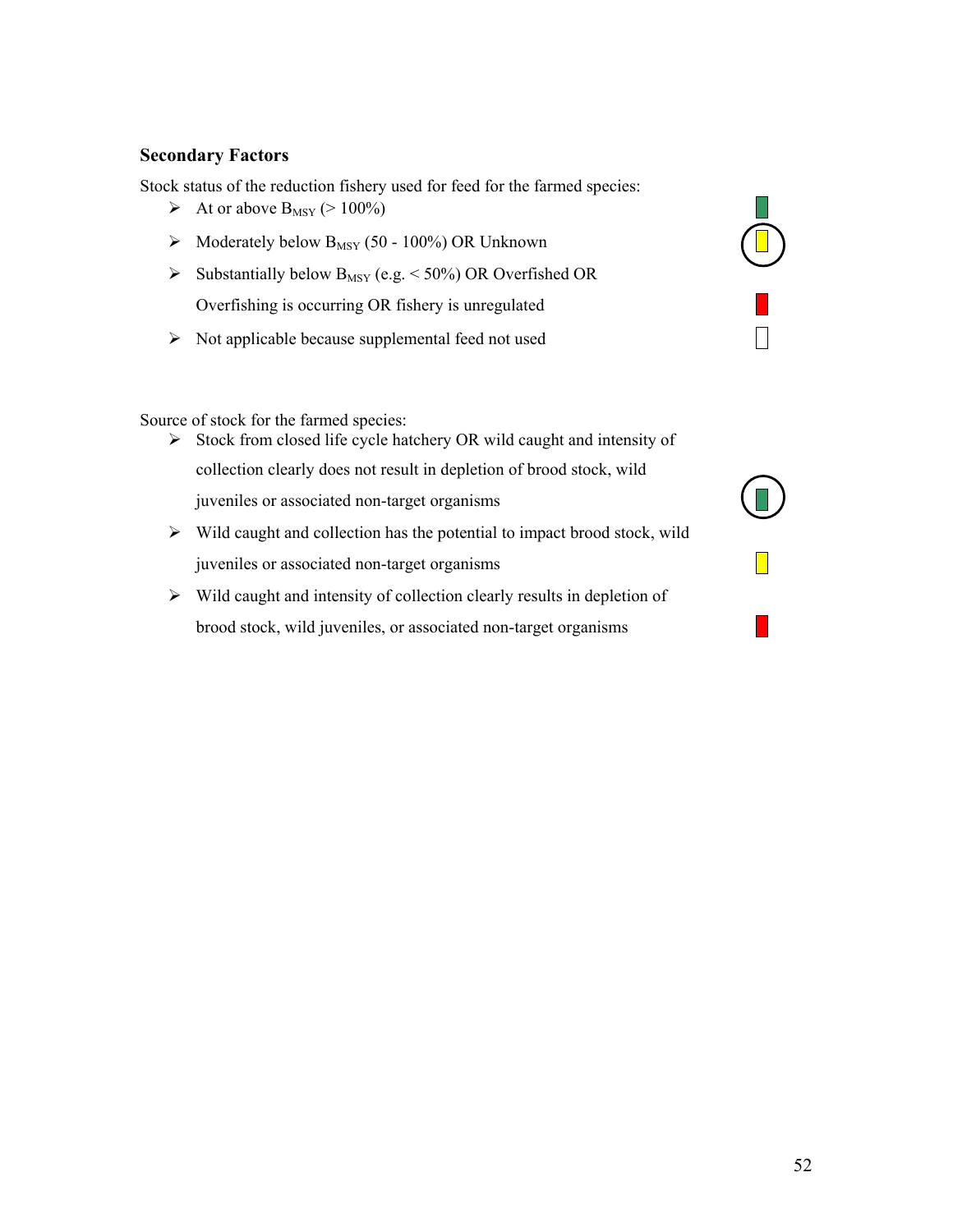# *Evaluation Guidelines*

Use of marine resources is "**Low**" when WI:FO is between 0.0 and 1.1.

Use of marine resources is "**Moderate**" when WI:FO is between 1.1 and 2.0.

Use of marine resources is "**Extensive**" when:

- 1. WI:FO is greater than 2.0
- 2. Source of stock for the farmed species is ranked red
- 3. Stock status of the reduction fishery is ranked red

Use of marine resources is deemed to be a **Critical Conservation Concern** and a species is ranked **Avoid**, regardless of other criteria, if:

- 1. WI:FO is greater than 2.0 AND the source of seedstock is ranked red.
- 2. WI:FO is greater than 2.0 AND the stock status of the reduction fishery is ranked red

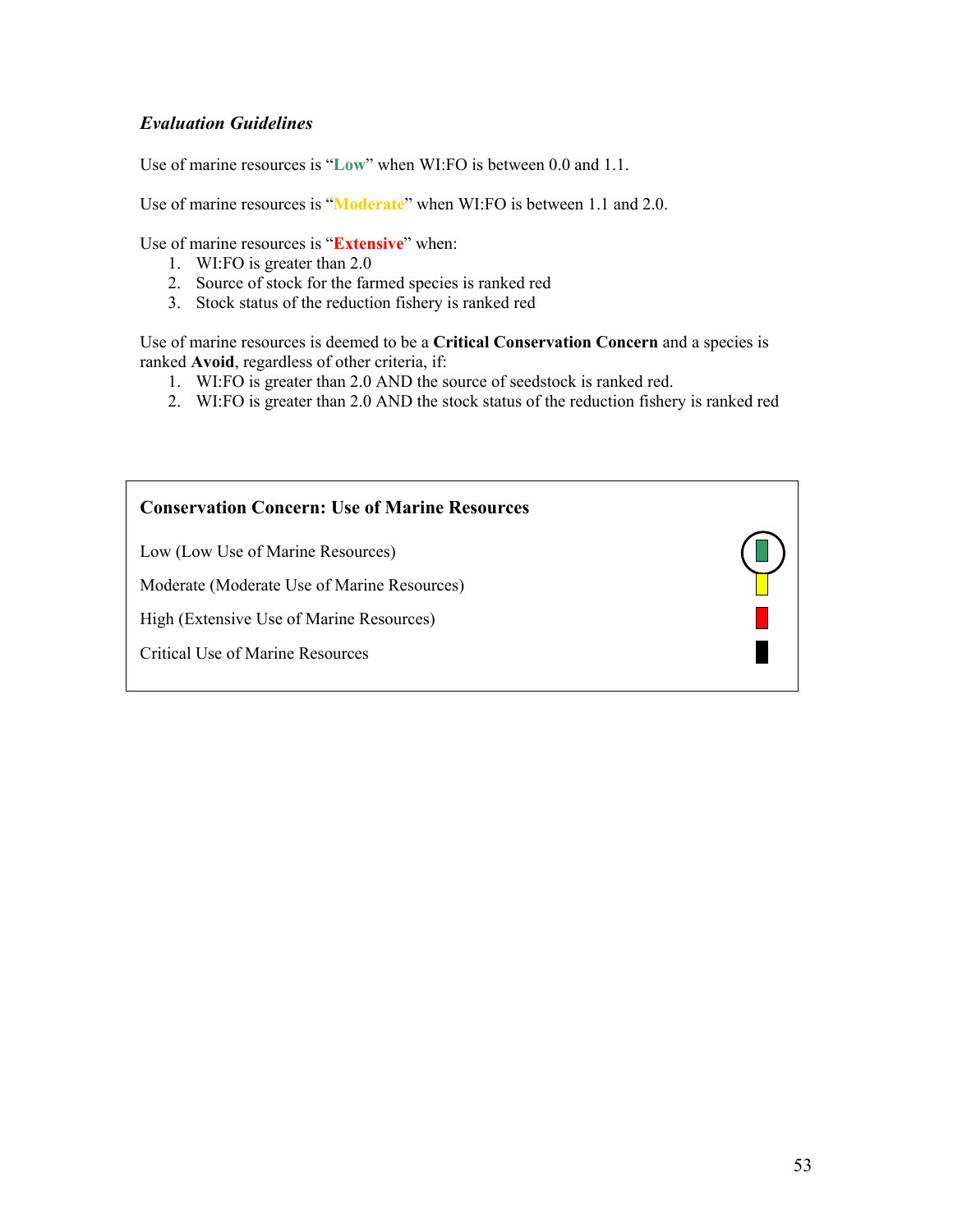# **CRITERION 2: RISK OF ESCAPED FISH TO WILD STOCKS**

*Guiding Principle*: Sustainable aquaculture operations pose no substantial risk of deleterious effects to wild fish stocks through the escape of farmed fish.

#### *Primary Factors to evaluate*

Evidence that farmed fish regularly escape to the surrounding environment

- $\triangleright$  Rarely if system is open OR never because system is closed
- $\triangleright$  Infrequently if system is open OR Unknown
- $\triangleright$  Regularly and often in open systems

Status of escaping farmed fish to the surrounding environment

- $\triangleright$  Native and genetically and ecologically similar to wild stocks OR survival and/or
	- reproductive capability of escaping farmed species is known to be naturally

zero or is zero because of sterility, polyploidy or similar technologies

- $\triangleright$  Non-native but historically widely established OR Unknown
- $\triangleright$  Non-native (including genetically modified organisms) and not yet fully established OR native and genetically or ecologically distinct from wild stocks

#### *Secondary Factors to evaluate*

Where escaping fish is non-native – Evidence of the establishment of self-sustaining feral stocks

- $\triangleright$  Studies show no evidence of establishment to date
- $\triangleright$  Establishment is probable on theoretical grounds OR Unknown
- $\triangleright$  Empirical evidence of establishment

Where escaping fish is native – Evidence of genetic introgression through successful crossbreeding

- $\triangleright$  Studies show no evidence of introgression to date
- $\triangleright$  Introgression is likely on theoretical grounds OR Unknown
- $\triangleright$  Empirical evidence of introgression

Evidence of spawning disruption of wild fish

- $\triangleright$  Studies show no evidence of spawning disruption to date
- $\triangleright$  Spawning disruption is likely on theoretical grounds OR Unknown
- $\triangleright$  Empirical evidence of spawning disruption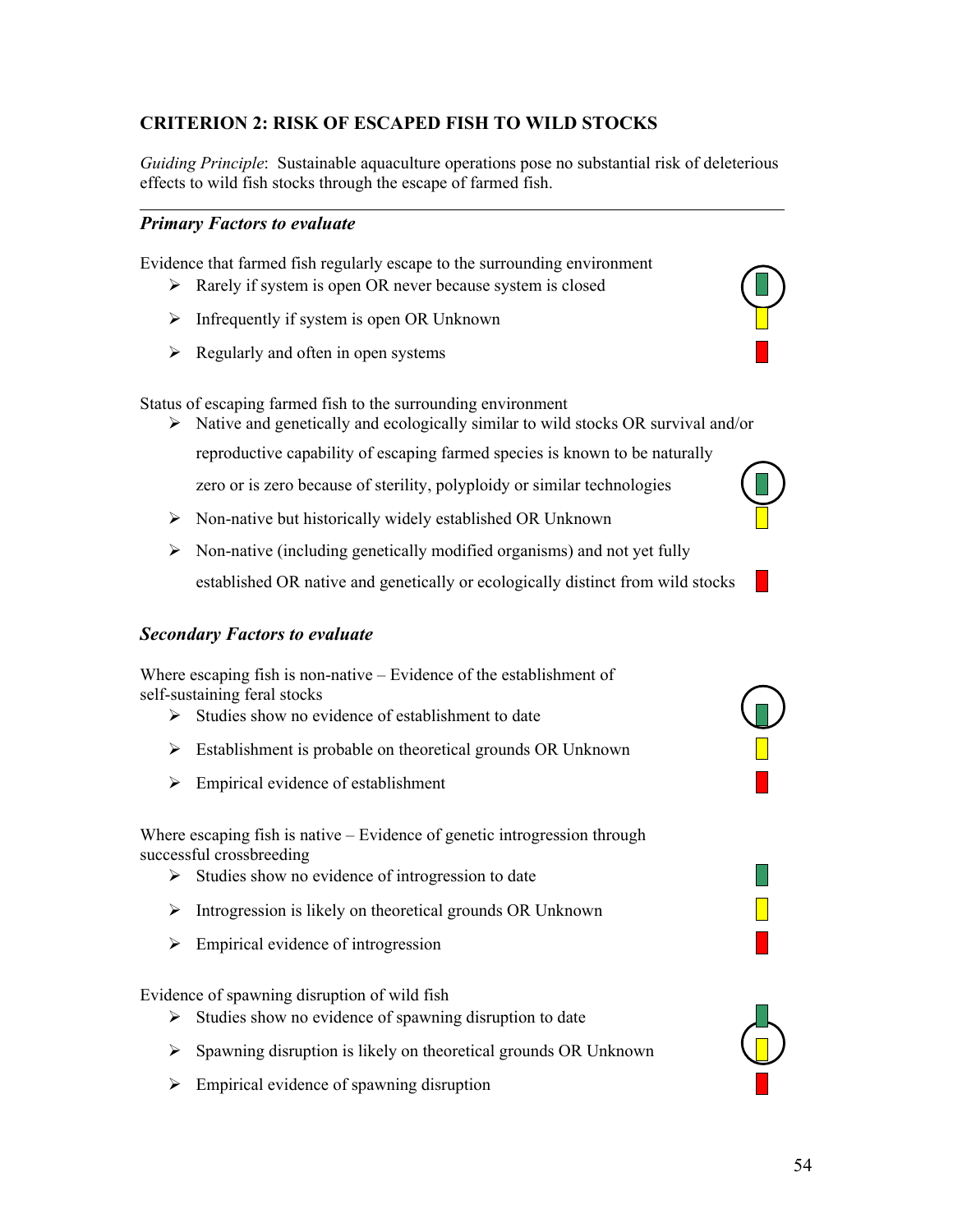Evidence of competition with wild fish for limiting resources or habitats

- 
- Exercise show no evidence of competition to date<br>
Exercise Studies Show no evidence of competition to date<br>
Studies OR Unknown<br>
Studies Show no evidence of competition to date<br>
Studies OR Unknown ! Competition is likely on theoretical grounds OR Unknown
- 

Stock status of affected wild fish

- Empirical evidence of competition<br>
ck status of affected wild fish<br>
At or above (> 100%) B<sub>MSY</sub> OR no affected wild fish<br>
A Moderately below (50 100%) B<sub>MSY</sub> OR Unknown  $\triangleright$  At or above (> 100%) B<sub>MSY</sub> OR no affected wild fish
- $\triangleright$  Moderately below (50 100%) B<sub>MSY</sub> OR Unknown
- $\triangleright$  Substantially below B<sub>MSY</sub> (< 50%) OR Overfished OR "endangered", "threatened" or "protected" under state, federal or international law



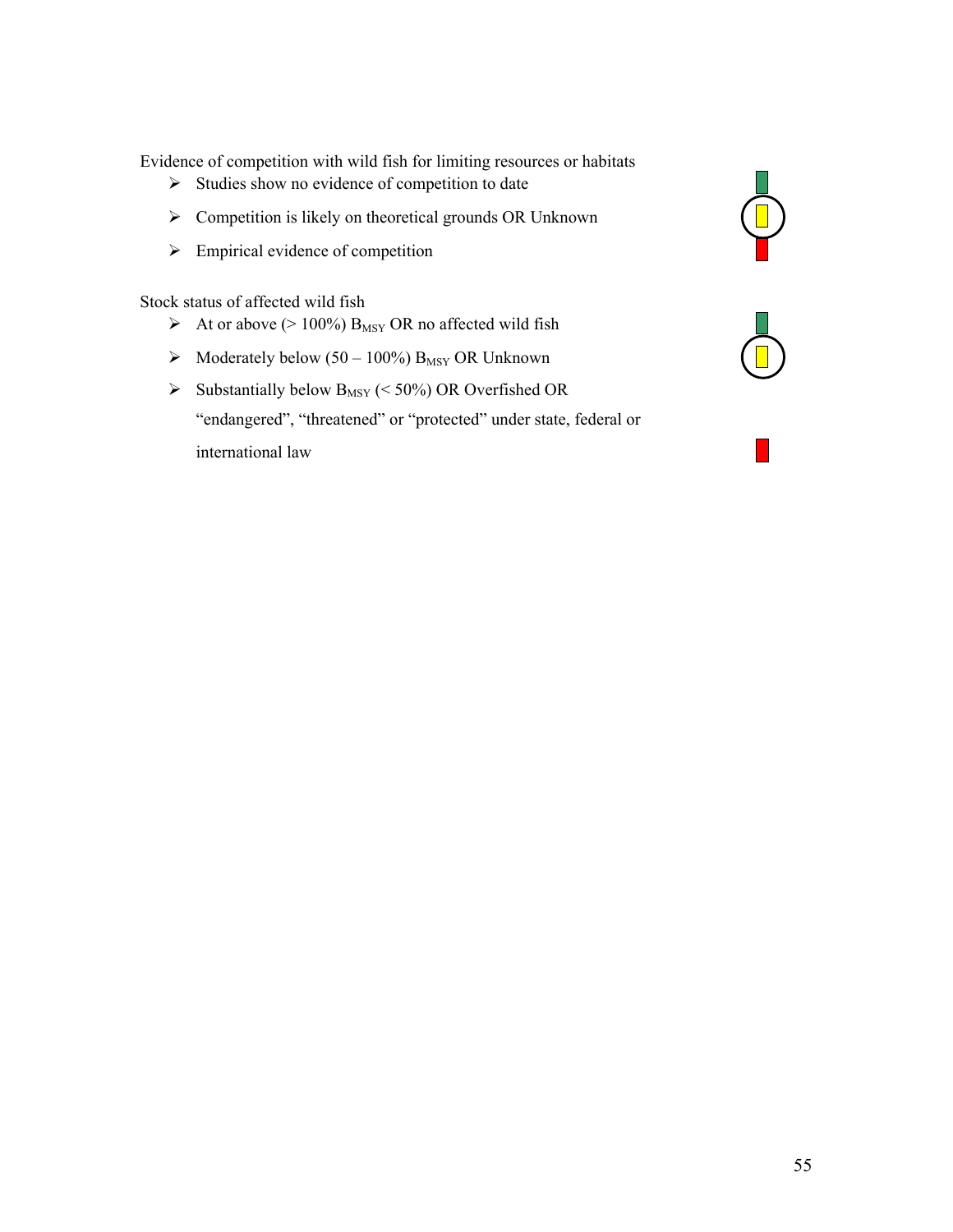### *Evaluation Guidelines*

A "**Minor Risk**" occurs when a species:

- 1) Never escapes because system is closed
- 2) Rarely escapes AND is native and genetically/ecologically similar.
- 3) Infrequently escapes AND survival is known to be nil.

A "**Moderate Risk**" occurs when the species:

- 1) Infrequently escapes AND is non-native and not yet fully established AND there is no evidence to date of negative interactions.
- 2) Regularly escapes AND native and genetically and ecologically similar to wild stocks or survival is known to be nil.
- 3) Is non-native but historically widely established.

A "**Severe Risk**" occurs when:

1) The two primary factors rank red AND one or more additional factor ranks red.

Risk of escapes is deemed to be a **Critical Conservation Concern** and a species is ranked **Avoid**, regardless of other criteria, when:

1) Escapes rank a "severe risk" AND the status of the affected wild fish also ranks red.

| <b>Conservation Concern: Risk of Escaped Fish to Wild Stocks</b> |  |
|------------------------------------------------------------------|--|
| Low (Minor Risk)                                                 |  |
| Moderate (Moderate Risk)                                         |  |
| High (Severe Risk)                                               |  |
| <b>Critical Risk</b>                                             |  |
|                                                                  |  |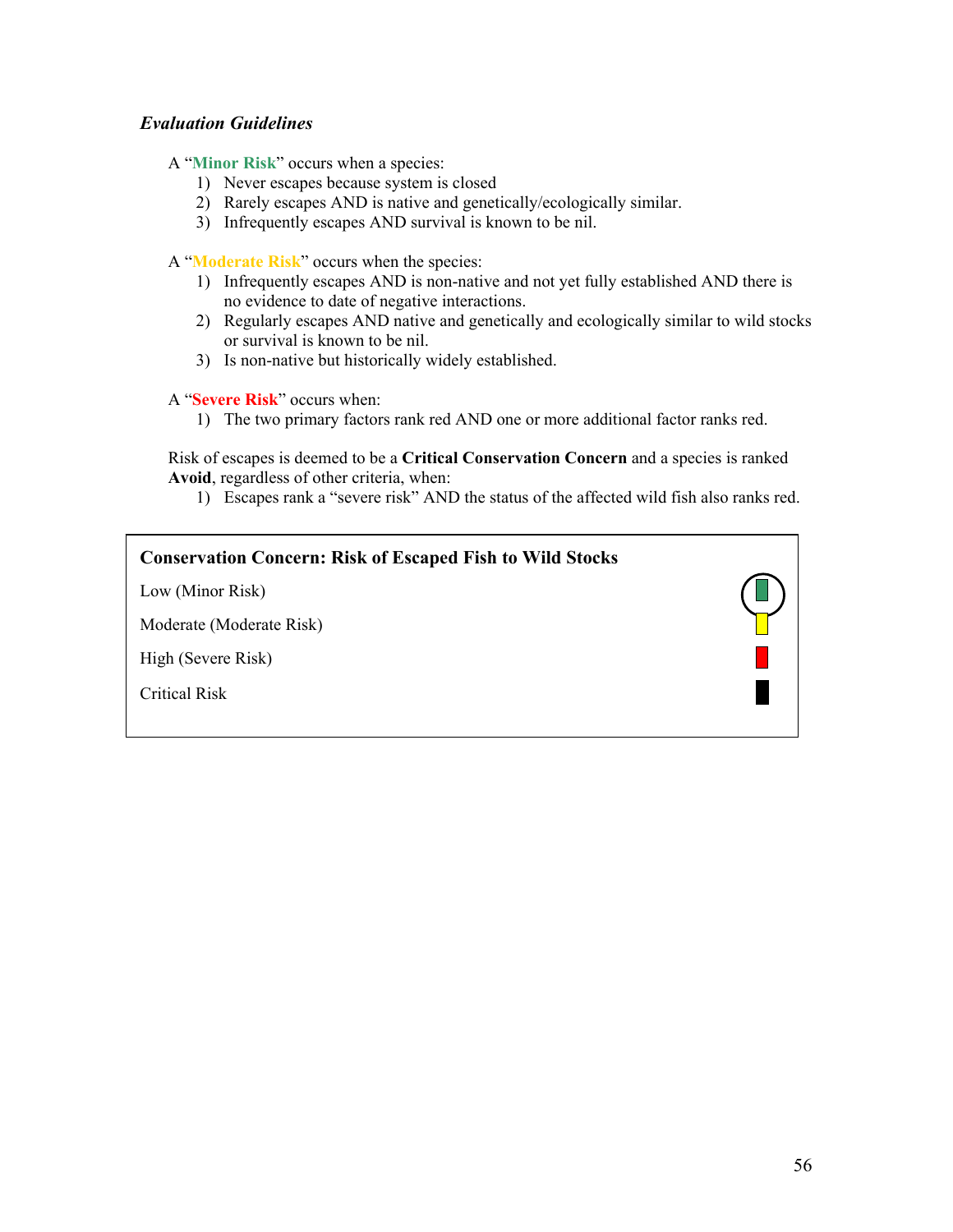# **CRITERION 3: RISK OF DISEASE AND PARASITE TRANSFER TO WILD STOCKS**

*Guiding Principle*: Sustainable aquaculture operations pose little risk of deleterious effects to wild fish stocks through the amplification, retransmission or introduction of disease or parasites.

#### *Primary Factors to evaluate*

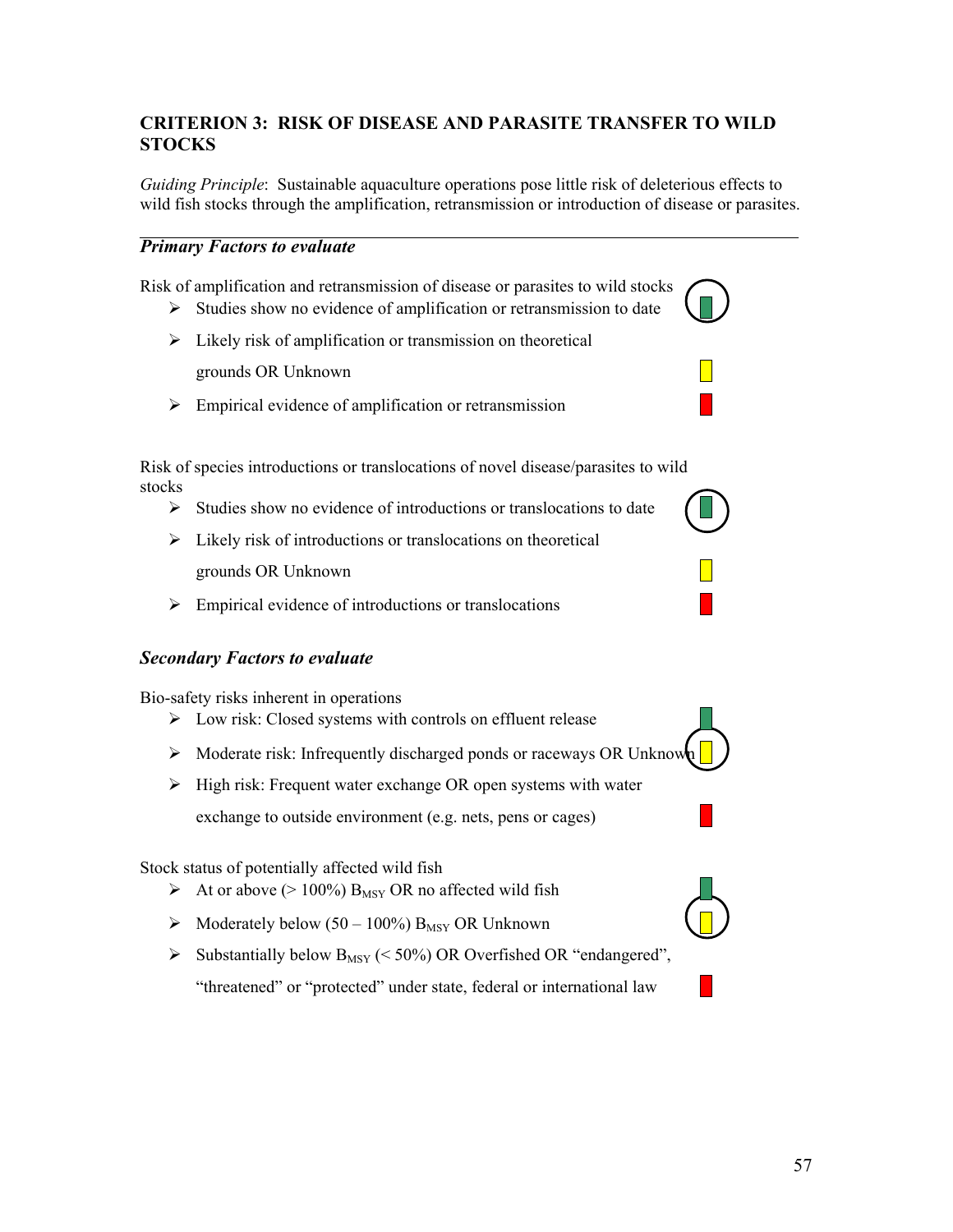# *Evaluation Guidelines*

Risk of disease transfer is deemed "**Minor**" if:

- 1) Neither primary factor ranks red AND both secondary factors rank green.
- 2) Both primary factors rank green AND neither secondary factor ranks red

Risk of disease transfer is deemed to be "**Moderate**" if the ranks of the primary and secondary factors "average" to yellow.

Risk of disease transfer is deemed to be "**Severe**" if:

- 1) Either primary factor ranks red AND bio-safety risks are low or moderate.
- 2) Both primary factors rank yellow AND bio-safety risks are high AND stock status of the wild fish does not rank green.

Risk of disease transfer is deemed to be a **Critical Conservation Concern** and a species is ranked **Avoid** regardless of other criteria, if either primary factor ranks red AND stock status of the wild fish also ranks red.

| <b>Conservation Concern: Risk of Disease Transfer to Wild Stocks</b> |         |
|----------------------------------------------------------------------|---------|
| Low (Minor Risk)                                                     | $(\Box$ |
| Moderate (Moderate Risk)                                             |         |
| High (Severe Risk)                                                   |         |
| <b>Critical Risk</b>                                                 |         |
|                                                                      |         |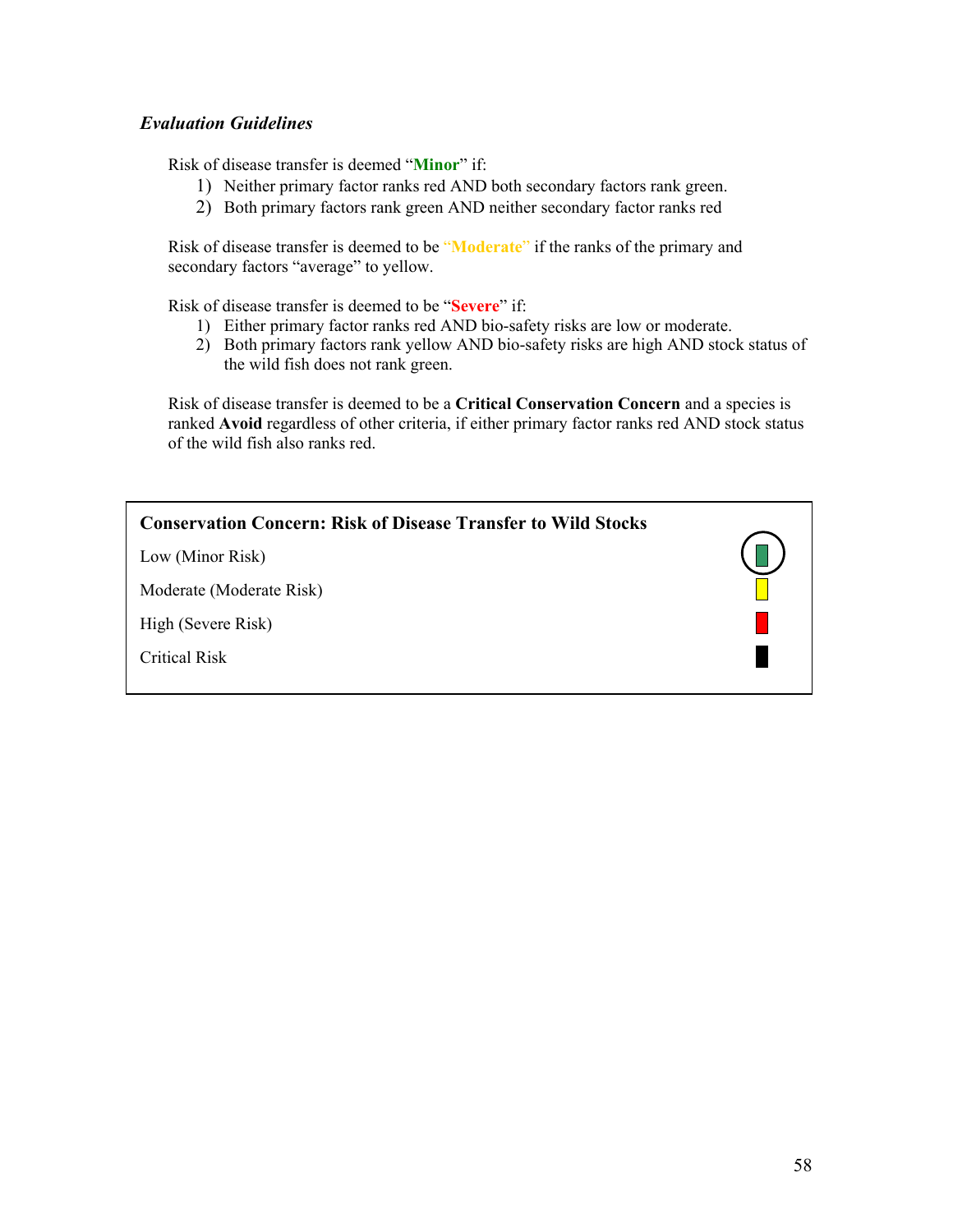# **CRITERION 4: RISK OF POLLUTION AND HABITAT EFFECTS**

*Guiding Principle*: Sustainable aquaculture operations employ methods to treat and reduce the discharge of organic effluent and other potential contaminants so that the resulting discharge and other habitat impacts do not adversely affect the integrity and function of the surrounding ecosystem.

#### *Primary Factors to evaluate*

#### **PART A: Effluent Effects**

Effluent water treatment

 $\triangleright$  Effluent water substantially treated before discharge (e.g. recirculating system,

settling ponds, or reconstructed wetlands) OR polyculture and integrated

aquaculture used to recycle nutrients in open systems OR treatment not

necessary because supplemental feed is not used

 $\triangleright$  Effluent water partially treated before discharge

(e.g. infrequently flushed ponds)

 $\triangleright$  Effluent water not treated before discharge (e.g. open nets, pens or cages)

Evidence of substantial local (within 2 x the diameter of the site) effluent effects (including altered benthic communities, presence of signature species, modified redox potential, etc)

- $\triangleright$  Studies show no evidence of negative effects to date
- $\triangleright$  Likely risk of negative effects on theoretical grounds OR Unknown
- $\triangleright$  Empirical evidence of local effluent effects

Evidence of regional effluent effects (including harmful algal blooms, altered nutrient budgets, etc)

- $\triangleright$  Studies show no evidence of negative effects to date
- $\triangleright$  Likely risk of negative effects on theoretical grounds OR Unknown
- $\triangleright$  Empirical evidence of regional effluent effects

Extent of local or regional effluent effects

- $\triangleright$  Effects are in compliance with set standards
- $\triangleright$  Effects infrequently exceed set standards
- $\triangleright$  Effects regularly exceed set standards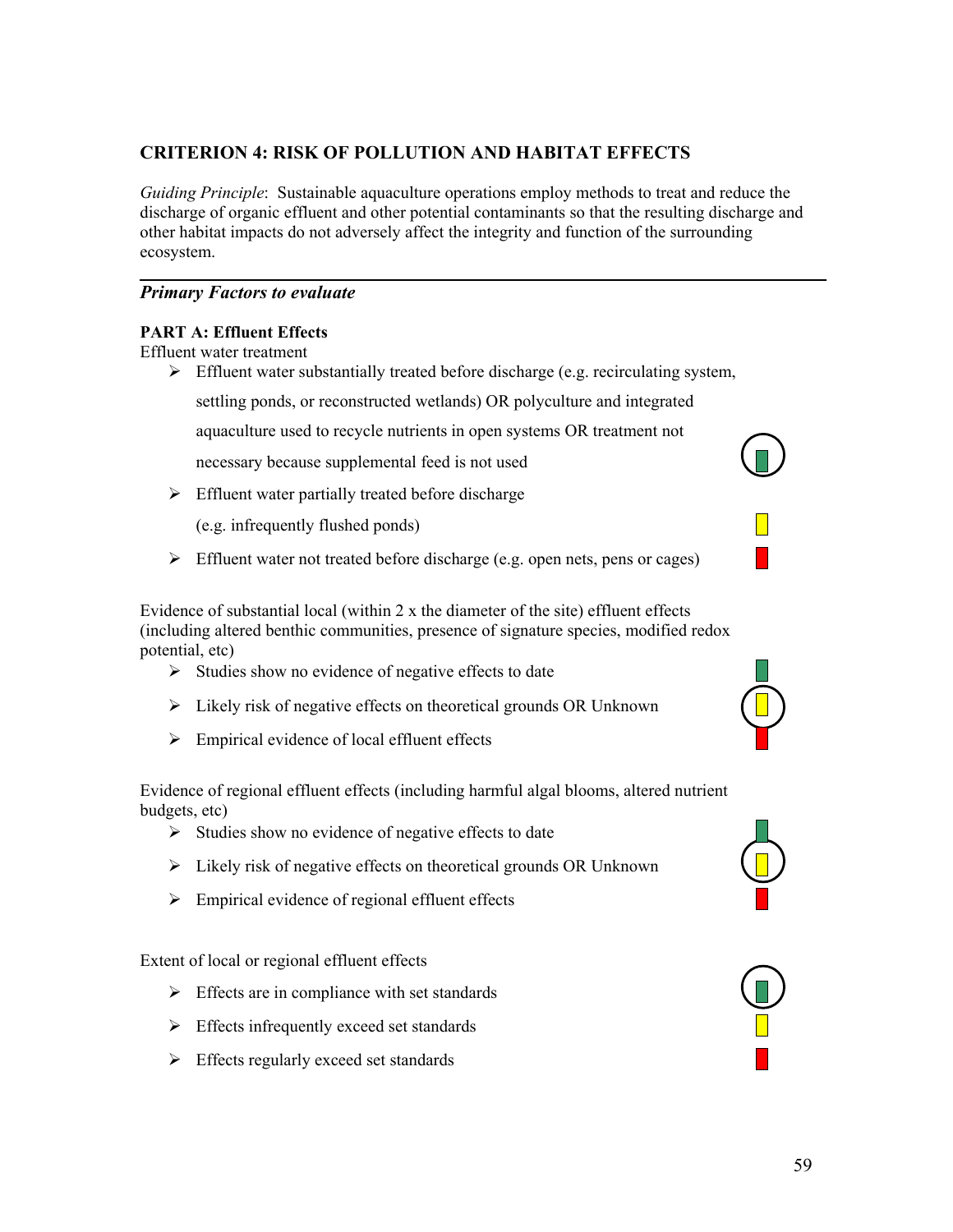### **Part B: Habitat Effects**

Potential to impact habitats: Location

- $\triangleright$  Operations in areas of low ecological sensitivity (e.g. land that is less susceptible to degradation, such as formerly used agriculture land or  $\Box$  land previously developed)
- $\triangleright$  Operations in areas of moderate sensitivity (e.g. coastal and near-shore waters, rocky intertidal or subtidal zones, river or stream shorelines, offshore waters)
- $\triangleright$  Operations in areas of high ecological sensitivity (e.g. coastal wetlands, mangroves)

Potential to impact habitats: Extent of Operations

- $\triangleright$  Low density of fish/site or sites/area relative to flushing rate and carrying capacity in open systems OR closed systems
- $\triangleright$  Moderate densities of fish/site or sites/area relative to flushing rate and carrying capacity for open systems
- $\triangleright$  High density of fish/site or sites/area relative to flushing rate and carrying capacity for open systems

# *Evaluation Guidelines*

Risk of pollution/habitat effects is "**Low**" if three or more factors rank green and none of the other factors are red.

Risk of pollution/habitat effects is "**Moderate**" if factors "average" to yellow.

Risk of pollution/habitat effects is "**High**" if three or more factors rank red.

No combination of ranks can result in a **Critical Conservation Concern** for Pollution and Habitat Effects.

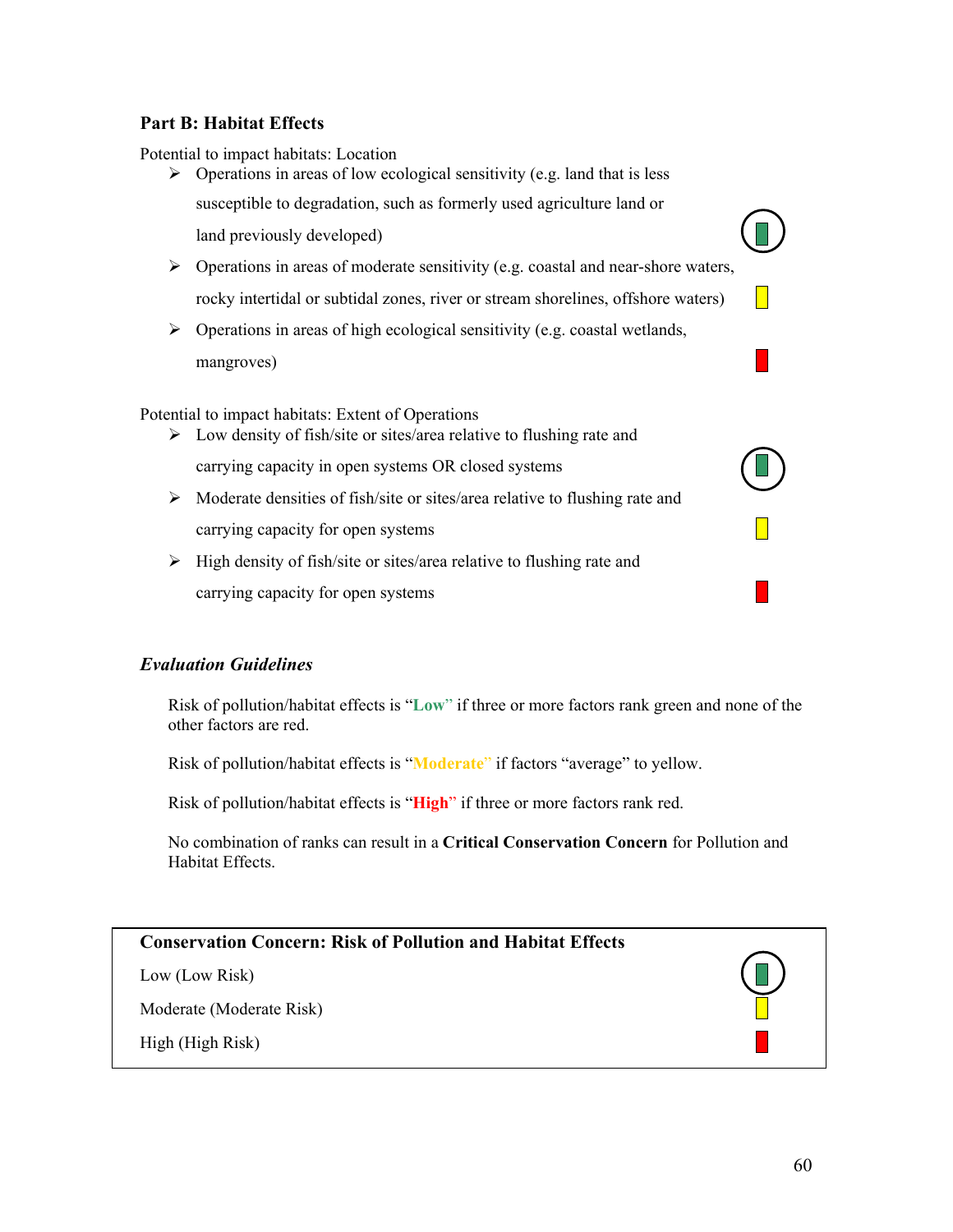# **CRITERION 5: EFFECTIVENESS OF THE MANAGEMENT REGIME**

*Guiding Principle*: The management regime of sustainable aquaculture operations respects all local, national and international laws and utilizes a precautionary approach, which favors the conservation of the environment, for daily operations and industry expansion.

#### *Primary Factors to evaluate*

Demonstrated application of existing federal, state and local laws to current aquaculture operations

- $\triangleright$  Yes, federal, state and local laws are applied
- $\triangleright$  Yes but concerns exist about effectiveness of laws or their application
- $\triangleright$  Laws not applied OR laws applied but clearly not effective

Use of licensing to control the location (siting), number, size and stocking density of farms

- $\triangleright$  Yes and deemed effective
- $\triangleright$  Yes but concerns exist about effectiveness
- $\triangleright$  No licensing OR licensing used but clearly not effective

Existence and effectiveness of "better management practices" for aquaculture operations, especially to reduce escaped fish

- $\triangleright$  Exist and deemed effective
- $\triangleright$  Exist but effectiveness is under debate OR Unknown
- $\triangleright$  Do not exist OR exist but clearly not effective

Existence and effectiveness of measures to prevent disease and to treat those outbreaks that do occur (e.g. vaccine program, pest management practices, fallowing of pens, retaining diseased water, etc.)

- $\triangleright$  Exist and deemed effective
- $\triangleright$  Exist but effectiveness is under debate OR Unknown
- $\triangleright$  Do not exist OR exist but clearly not effective

Existence of regulations for therapeutants, including their release into the environment, such as antibiotics, biocides, and herbicides

- $\triangleright$  Exist and deemed effective OR no therapeutants used
- $\triangleright$  Exist but effectiveness is under debate, or Unknown
- $\triangleright$  Not regulated OR poorly regulated and/or enforced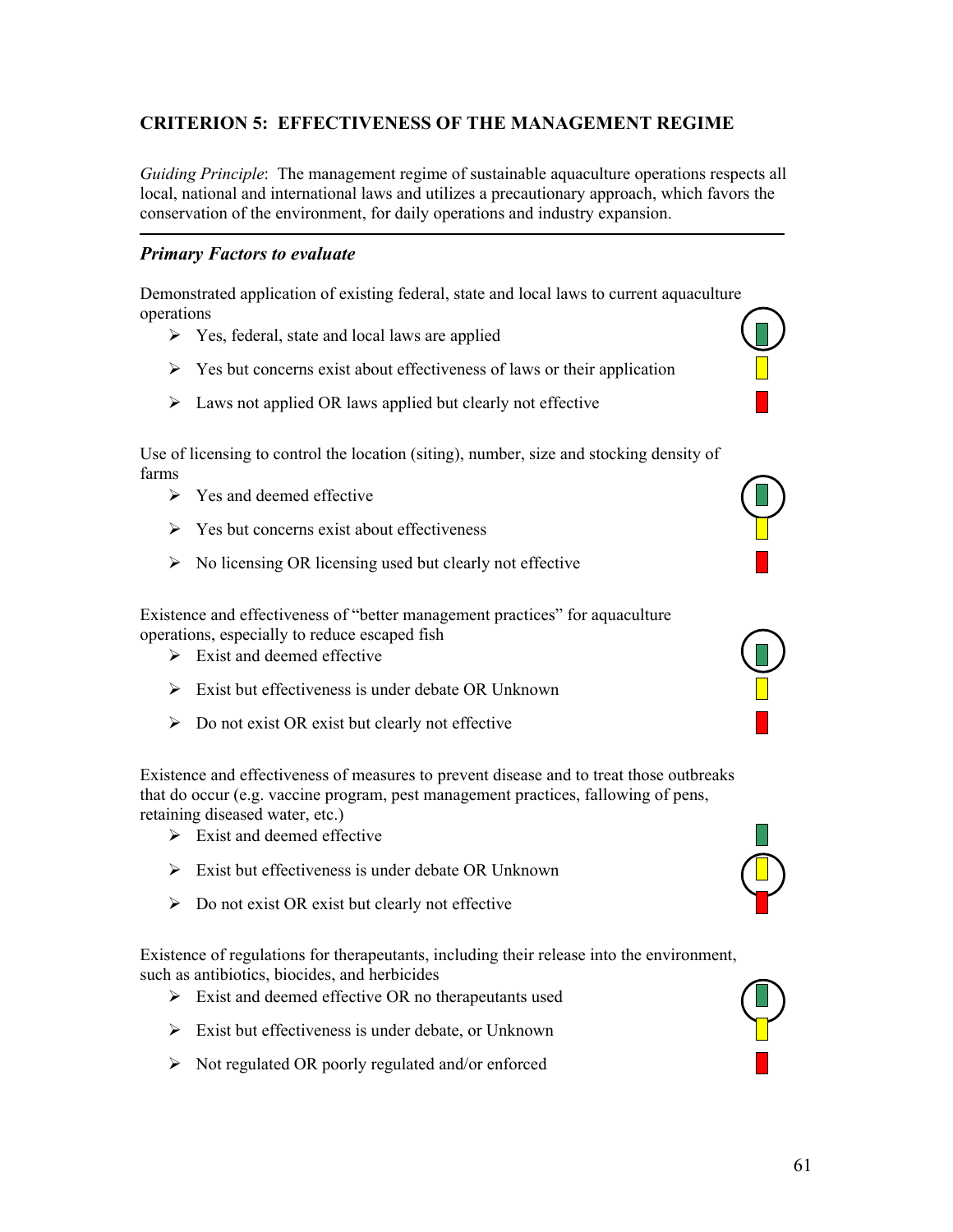Use and effect of predator controls (e.g. for birds and marine mammals) in farming operations

- > Predator controls are not used OR predator deterrents are used but are benign and the set of the set of the set of the set of the set of the set of the set of the set of the set of the set of the set of the set of the set of the set of the set of the set of the set of the set of the set of th
- $\triangleright$  Predator controls used with limited mortality or displacement effects
- $\triangleright$  Predator controls used with high mortality or displacement effects

Existence and effectiveness of policies and incentives, utilizing a precautionary approach (including ecosystem studies of potential cumulative impacts) against irreversible risks, to guide expansion of the aquaculture industry

- $\triangleright$  Exist and are deemed effective
- $\triangleright$  Exist but effectiveness is under debate
- $\triangleright$  Do not exist OR exist but are clearly ineffective

#### *Evaluation Guidelines*

Management is "**Highly Effective**" if four or more factors rank green and none of the other factors rank red.

Management is "**Moderately Effective**" if the factors "average" to yellow.

Management is deemed to be "**Ineffective**" if three or more factors rank red.

No combination of factors can result in a **Critical Conservation Concern** for Effectiveness of Management.

# **Conservation Concern: Effectiveness of the Management Regime**

Low (Highly Effective)

Moderate (Moderately Effective)

High (Ineffective)

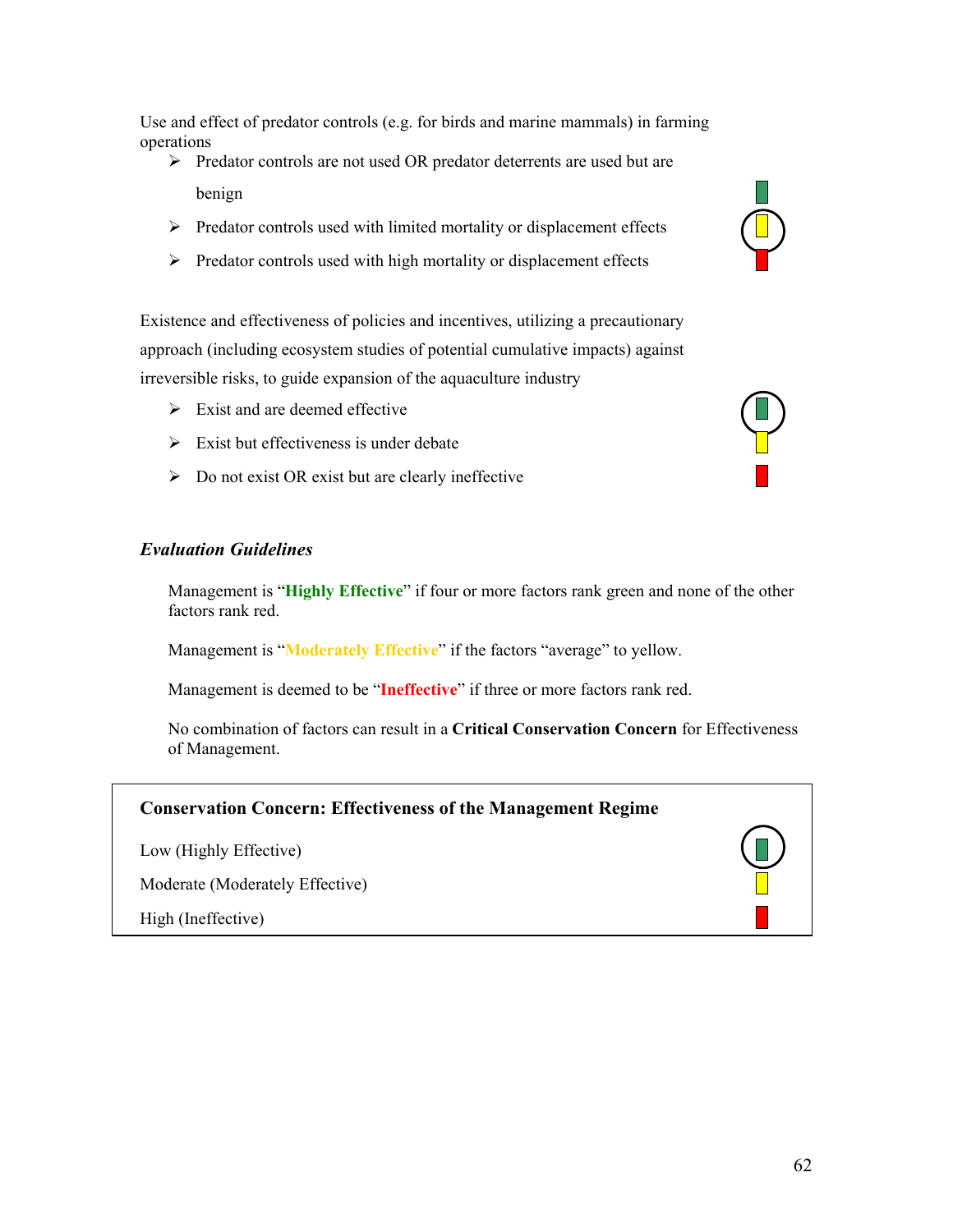### *Overall Seafood Recommendation*

*Overall Guiding Principle*: Sustainable farm-raised seafood is grown and harvested in ways can maintain or increase production in the long-term without jeopardizing the structure or function of affected ecosystems.

#### *Evaluation Guidelines*

A species receives a recommendation of "**Best Choice**" if:

1) It has three or more green criteria and the remaining criteria are not red.

A species receives a recommendation of "**Good Alternative**" if:

- 1) Criteria "average" to yellow
- 2) There are four green criteria and one red criteria

A species receives a recommendation of "**Avoid**" if:

- 1) It has a total of two or more red criteria
- 2) It has one or more Critical Conservation Concerns.

| Sustainability Criteria                          | Low | Moderate High | Critical |
|--------------------------------------------------|-----|---------------|----------|
| Use of Marine Resources                          |     |               |          |
| Risk of Escapes to Wild Stocks                   |     |               |          |
| Risk of Disease/Parasite Transfer to Wild Stocks |     |               |          |
| Risk of Pollution and Habitat Effects            |     |               |          |
| <b>Effectiveness of Management</b>               |     |               |          |

#### *Summary of Criteria Ranks*

**Conservation Concern** 

#### **Overall Seafood Recommendation**

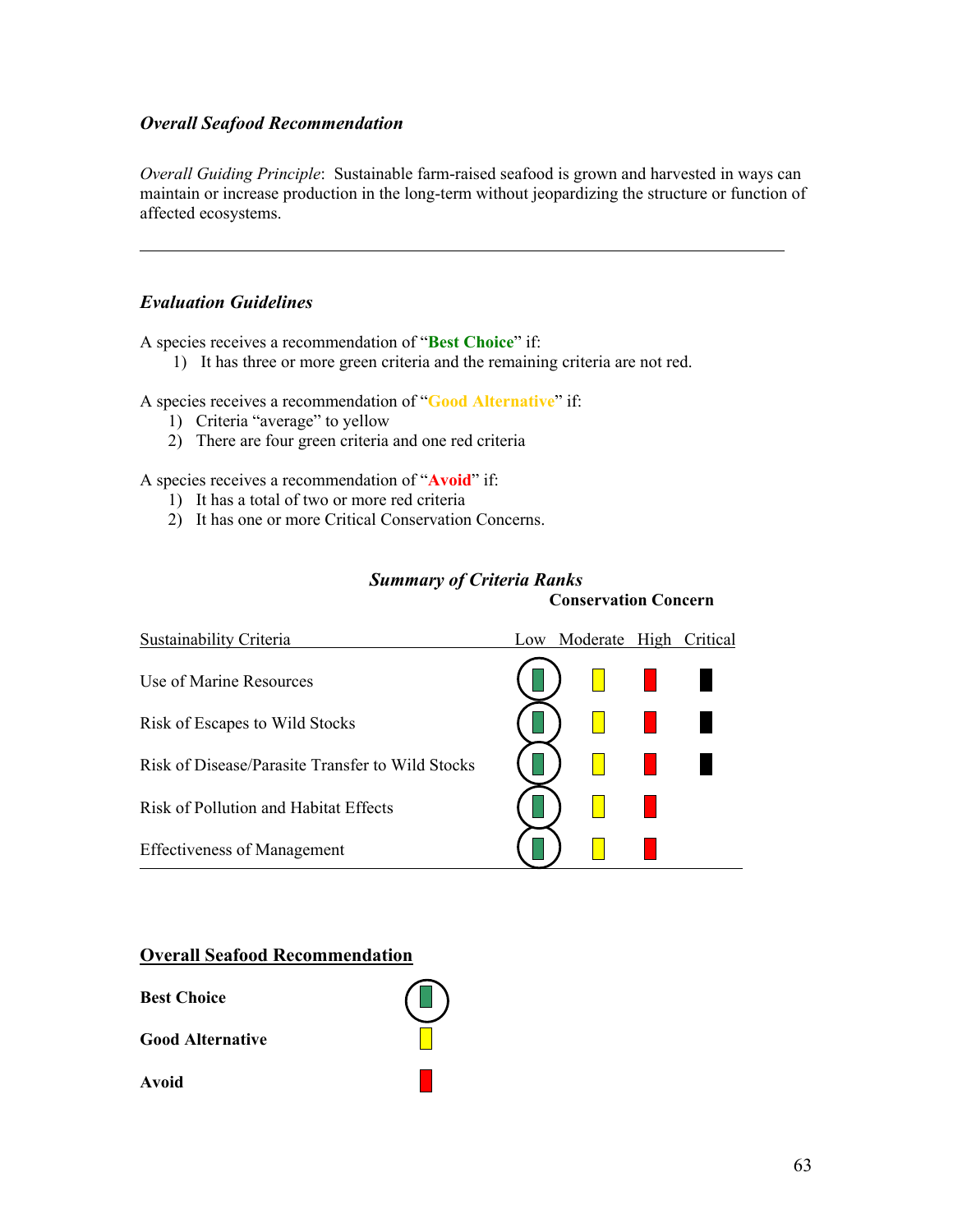# **Appendix II – Estimates of U.S production by State**

The information presented below is based on phone interviews and email communications with state aquaculture specialists and freshwater prawn farmers. Numbers listed for Tennessee are likely higher than actual numbers because the only data found comes from the United States Department of Agriculture's U.S. Census of Agriculture 2007, which combines data for all crustacean culture. There were no numbers available for South Carolina because the USDA's National Agricultural Statistics Service does not collect data if there are less than four farms.

| <b>State</b>                                                   | commerci<br>Number<br>al farms<br>ัธ | Acres                                                                | productio<br>Annual<br>n (lbs)                                       | Reference                                     | affiliation<br>name,<br>title,<br>$\overline{E}$                                                                                      |
|----------------------------------------------------------------|--------------------------------------|----------------------------------------------------------------------|----------------------------------------------------------------------|-----------------------------------------------|---------------------------------------------------------------------------------------------------------------------------------------|
| <b>Arkansas</b>                                                | $\overline{12}$                      | 20                                                                   | 16,000                                                               | (Pigue 2009)                                  | Ron Pigue, owner of Delta Crawfish, Arkansas                                                                                          |
| Hawaii                                                         | 3                                    | 65                                                                   | 49,855                                                               | # of farms and<br>$acres = (Tamaru)$<br>2009) | Dr Clyde Tamaru, Aquaculture Extension Specialist,<br>University of Hawai'i                                                           |
|                                                                |                                      |                                                                      |                                                                      | production $\text{lbs} =$<br>(Aguinaldo 2009) | Romulo D Aguinaldo, Owner of Romy's Kahuku<br>Prawns and Shrimp Inc, Hawaii                                                           |
| <b>Illinois</b>                                                | 12                                   | 10                                                                   | $3,609$ (in<br>2008)                                                 | (Hitchens 2009)                               | Paul Hitchens, Aquaculture Specialist, Southern<br>Illinois                                                                           |
| Indiana                                                        | 12                                   | 18                                                                   | 9,900                                                                | (Pellman 2009)                                | Jerry Pellman, owner of Navilleton Shrimp and<br>Buffalo Farm, Indiana<br>Angela Caporelli, Aquaculture Coordinator and               |
| Kentucky                                                       | 25                                   | 30                                                                   | 24,000                                                               | (Caporelli 2009)                              | Marketing Specialist, Kentucky Department of<br>Agriculture                                                                           |
| Mississippi                                                    | 5                                    | 25                                                                   | 21,250                                                               | (Fratesi 2009)                                | Dolores Fratesi, owner of Lauren Farms, Mississippi                                                                                   |
| NC                                                             | 11                                   | 36                                                                   | 26,000                                                               | (Parker 2009)                                 | Matt Parker, Aquaculture Business Specialist, North<br>Carolina Department of Agriculture                                             |
| Ohio                                                           | 20                                   | 20                                                                   | 16,000                                                               | (Tiu 2009)                                    | Laura Tiu, Aquaculture Specialist,<br>Ohio Center for Aquaculture Research and<br>Development,<br>Ohio State University               |
| South<br>Carolina<br>(mentioned in<br>unpublished<br>New book) | < 4                                  | collected if there<br>Statistics are not<br>are less than 4<br>farms | Statistics are not<br>collected if there<br>are less than 4<br>farms | (Gusman 2009)                                 | Kelcey Gusman, Statistical Assistant, South<br>Carolina Department of Agriculture, National<br><b>Agricultural Statistics Service</b> |
| <b>Tennessee</b>                                               | 9                                    | $\overline{\mathcal{L}}$                                             | 5000                                                                 | <b>USDA 2009</b>                              |                                                                                                                                       |
| <b>Texas</b>                                                   | 8                                    | 15                                                                   | 15,000                                                               | $(U$ pstrom 2009)                             | Craig Upstrom, President, Aquaculture of Texas Inc,<br>Texas                                                                          |
| Virginia                                                       | 16                                   | 20                                                                   | 12,000                                                               | (Nerrie 2009)                                 | Dr. Brian Nerrie, Extension Specialist-Aquaculture,<br>Virginia State University,                                                     |
| <b>Total</b>                                                   | 137                                  | $259^{33}$                                                           | $198,614^{34}$                                                       |                                               |                                                                                                                                       |

 $\overline{a}$ 

 $33$  does not include South Carolina or Tennessee)<br> $34$  Tennessee is likely over-estimated, South Carolina not included